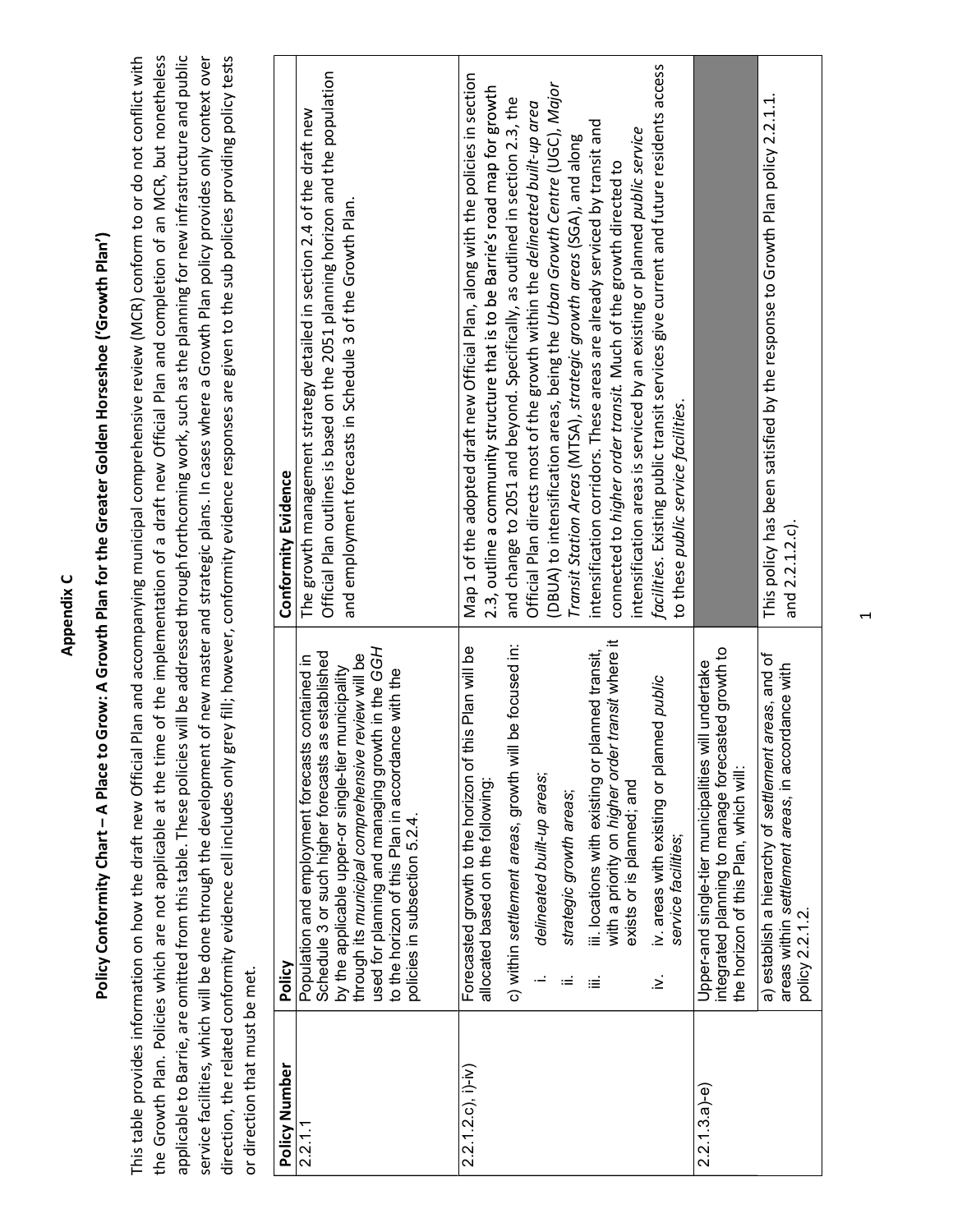| cycle costs of these assets and developing options to<br>structure and<br>g the full life<br>b) be supported by planning for infra<br>public service facilities by considerin | To support the implementation of the Adopted draft new Official Plan the City<br>assessed its existing and planned infrastructure and public services facilities to |
|-------------------------------------------------------------------------------------------------------------------------------------------------------------------------------|---------------------------------------------------------------------------------------------------------------------------------------------------------------------|
| pay for these costs over the long-term;                                                                                                                                       | determine if they are of sufficient capacity to service the forecast growth. This<br>service capacity assessment is documented in report titled 'Municipal          |
|                                                                                                                                                                               | Comprehensive Review Report: Servicing Growth'. The report provides a                                                                                               |
|                                                                                                                                                                               | comprehensive overview of the work completed to conduct the assessment                                                                                              |
|                                                                                                                                                                               | along with an analysis of the results. The report examines the capacity of                                                                                          |
|                                                                                                                                                                               | existing and planned infrastructure and public service facilities to determine if                                                                                   |
|                                                                                                                                                                               | they can service the forecast growth, and if not, identifies what investments                                                                                       |
|                                                                                                                                                                               | are needed to reconcile any service/capacity deficits and estimate how much                                                                                         |
|                                                                                                                                                                               | these investments may cost. These service/capacity deficits are to be                                                                                               |
|                                                                                                                                                                               | reconciled through new infrastructure and public service facility master and                                                                                        |
|                                                                                                                                                                               | strategic plans. In sum, the report identifies service gaps that future                                                                                             |
|                                                                                                                                                                               | comprehensive planning work must address. The completion of the service                                                                                             |
|                                                                                                                                                                               | capacity assessment as part of this MCR demonstrates that the City has is and                                                                                       |
|                                                                                                                                                                               | will continue to implement the growth management strategy proposed in the                                                                                           |
|                                                                                                                                                                               | Adopted draft new Official Plan in a comprehensive manner.                                                                                                          |
| c) provide direction for an urban form that will                                                                                                                              | As outlined in Map 1 and section 2.3 of the Adopted draft new Official Plan,                                                                                        |
| optimize infrastructure, particularly along transit and                                                                                                                       | growth within the DBUA is being directed to intensification areas so that it can                                                                                    |
| transportation corridors, to support the achievement<br>of complete communities through a                                                                                     | be effectively serviced and to facilitate the development of smaller complete                                                                                       |
| more compact<br>built form;                                                                                                                                                   | community neighbourhoods and urbanized intensification nodes. This                                                                                                  |
|                                                                                                                                                                               | distribution of growth, as directed in the growth management strategy                                                                                               |
|                                                                                                                                                                               | proposed in the adopted draft new Official Plan, is supported by a                                                                                                  |
|                                                                                                                                                                               | comprehensive service capacity assessment discussed in response to policy                                                                                           |
|                                                                                                                                                                               | 2.21.3.b). This report confirms one that the distribution of growth, as proposed                                                                                    |
|                                                                                                                                                                               | in the growth management strategy, can indeed be serviced with additional                                                                                           |
|                                                                                                                                                                               | investment in infrastructure and public service facilities. To optimize on existing                                                                                 |
|                                                                                                                                                                               | transit infrastructure, the adopted draft new Official Plan permits and                                                                                             |
|                                                                                                                                                                               | encourages mid-rise built form along intensification corridors to support                                                                                           |
|                                                                                                                                                                               | increased transit use and decrease automobile dependency. These                                                                                                     |
|                                                                                                                                                                               | intensification corridors all meet at the Allandale Waterfront GO Station,                                                                                          |
|                                                                                                                                                                               | providing transit users with efficient connections to higher order transit. To                                                                                      |
|                                                                                                                                                                               | further support and optimize existing rail infrastructure, the adopted draft new                                                                                    |
|                                                                                                                                                                               | Official Plan delineates the Allandale Waterfront GO and Barrie South GO                                                                                            |
|                                                                                                                                                                               | stations as MTSAs, provides high level density targets for both MTSAs (see                                                                                          |
|                                                                                                                                                                               | section 2.3.4), and strategically designates lands within these MTSAs to support                                                                                    |
|                                                                                                                                                                               | the achievement of those density targets.                                                                                                                           |

 $\sim$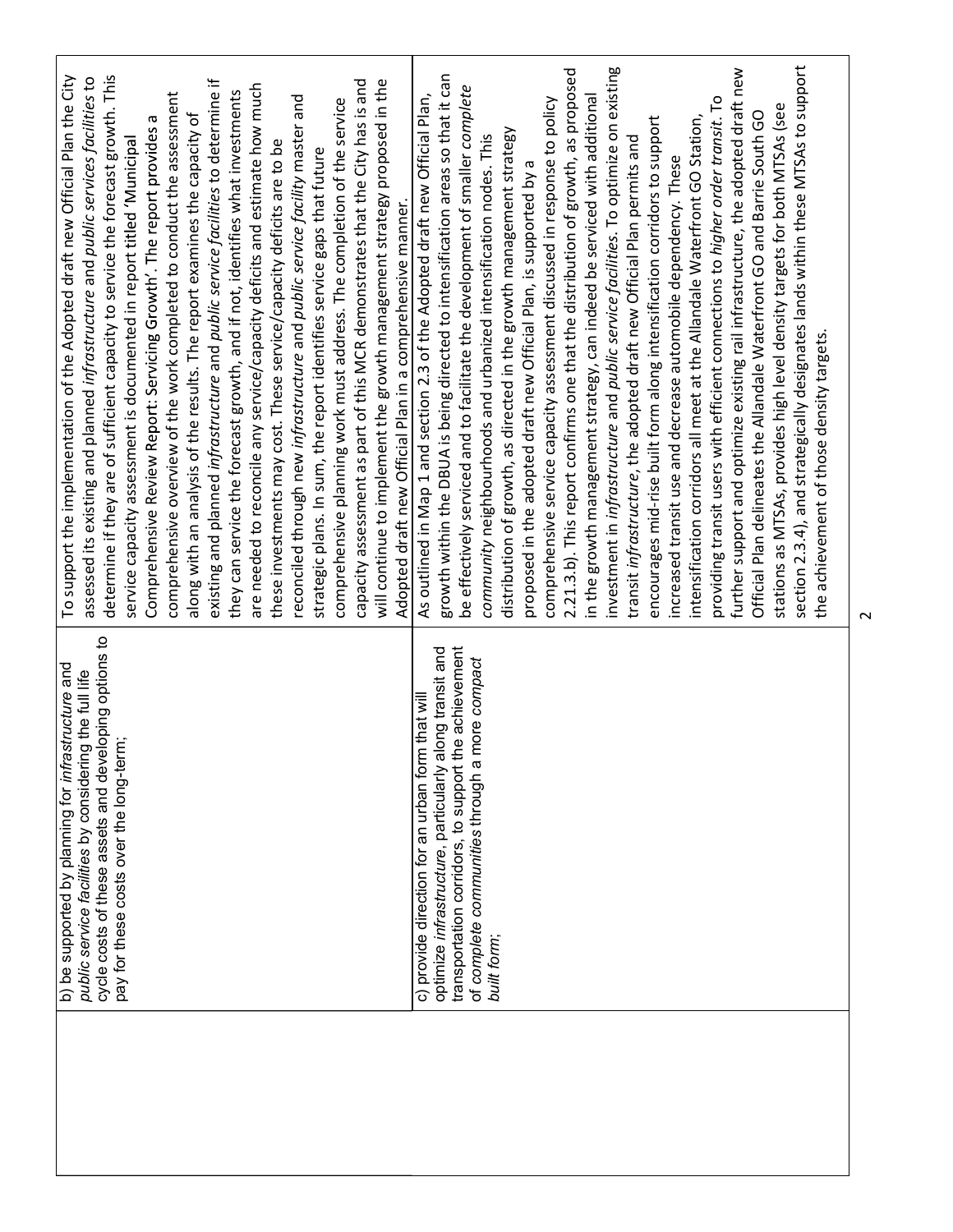|                                                                                                                                             | strategically planned to support compact built form. Specifically, a DGA density<br>target of 79 persons and jobs per hectare will require that subdivision feature<br>Neighbourhood Area designation, encourages and permits a broad range of<br>Lands outside intensification areas and within developing the DGA are also<br>more compact built forms, such as stacked towns or low-rise apartments<br>Further, the predominant land use designation in the DGA, being the<br>housing types to support achievement of compact built form.                                                                                                                                                                                                                                                                                                                                  |
|---------------------------------------------------------------------------------------------------------------------------------------------|-------------------------------------------------------------------------------------------------------------------------------------------------------------------------------------------------------------------------------------------------------------------------------------------------------------------------------------------------------------------------------------------------------------------------------------------------------------------------------------------------------------------------------------------------------------------------------------------------------------------------------------------------------------------------------------------------------------------------------------------------------------------------------------------------------------------------------------------------------------------------------|
| protection and conservation objectives of this Plan;<br>d) support the environmental and agricultural<br>and                                | element of Barrie's community structure (see section 2.3.1 of the adopted draft<br>Official Plan) to protect significant natural heritage features and their ecological<br>(see sections 2.6.6 and 2.6.7 of the adopted draft new Official Plan) and several<br>natural heritage protection overlays (see section 5.4 of the adopted draft new<br>Conservation Authorises in the development of the adopted draft new Official<br>heritage system beyond the municipal boundary have been identified as a key<br>Plan, also implements, and supports land use policy direction provided by the<br>The City's Natural heritage system and its connections to the broader natural<br>new Official Plan). Further, the Official Plan uses three land use designations<br>functions. Further, the City, through consultation with the appropriate<br>Lake Simcoe Protection Plan. |
|                                                                                                                                             | MCR, all lands within the City of Barrie - specifically those currently outside the<br>any remaining agricultural lands outside the current settlement area boundary<br>As recommended in the land needs assessment repots prepared as part of the<br>growth forecasts. The adopted draft new Official Plan therefore proposes that<br>long term. However, the in-effect and forthcoming Comprehensive Zoning By-<br>Law will continue to permit agricultural uses until they are rezoned for urban<br>policies protect and conserve agricultural lands for agricultural uses over the<br>these agricultural lands to facilitate development means there is no need for<br>be redesignated to accommodate the forecast growth. The redesignation of<br>settlement area boundary - are required to accommodate the Schedule 3<br>uses/development.                             |
| comprehensive review and, where applicable,<br>alities.<br>e) be implemented through a municipal<br>include direction to lower-tier municip | determine that Barrie can accommodate the forecast growth by extending the<br>The City has undertaken a MCR to implement the Schedule 3 forecasts in an<br>settlement area boundary to the municipal boundary, establishing a higher<br>(attached to the adoption staff report) and a service capacity assessment<br>integrated manner. The MCR consists of a land needs assessment report<br>report (attached to the adoption staff report). Together, these reports<br>intensification and DGA density target, and by investing in additional<br>infrastructure and public service facilities.                                                                                                                                                                                                                                                                              |
|                                                                                                                                             |                                                                                                                                                                                                                                                                                                                                                                                                                                                                                                                                                                                                                                                                                                                                                                                                                                                                               |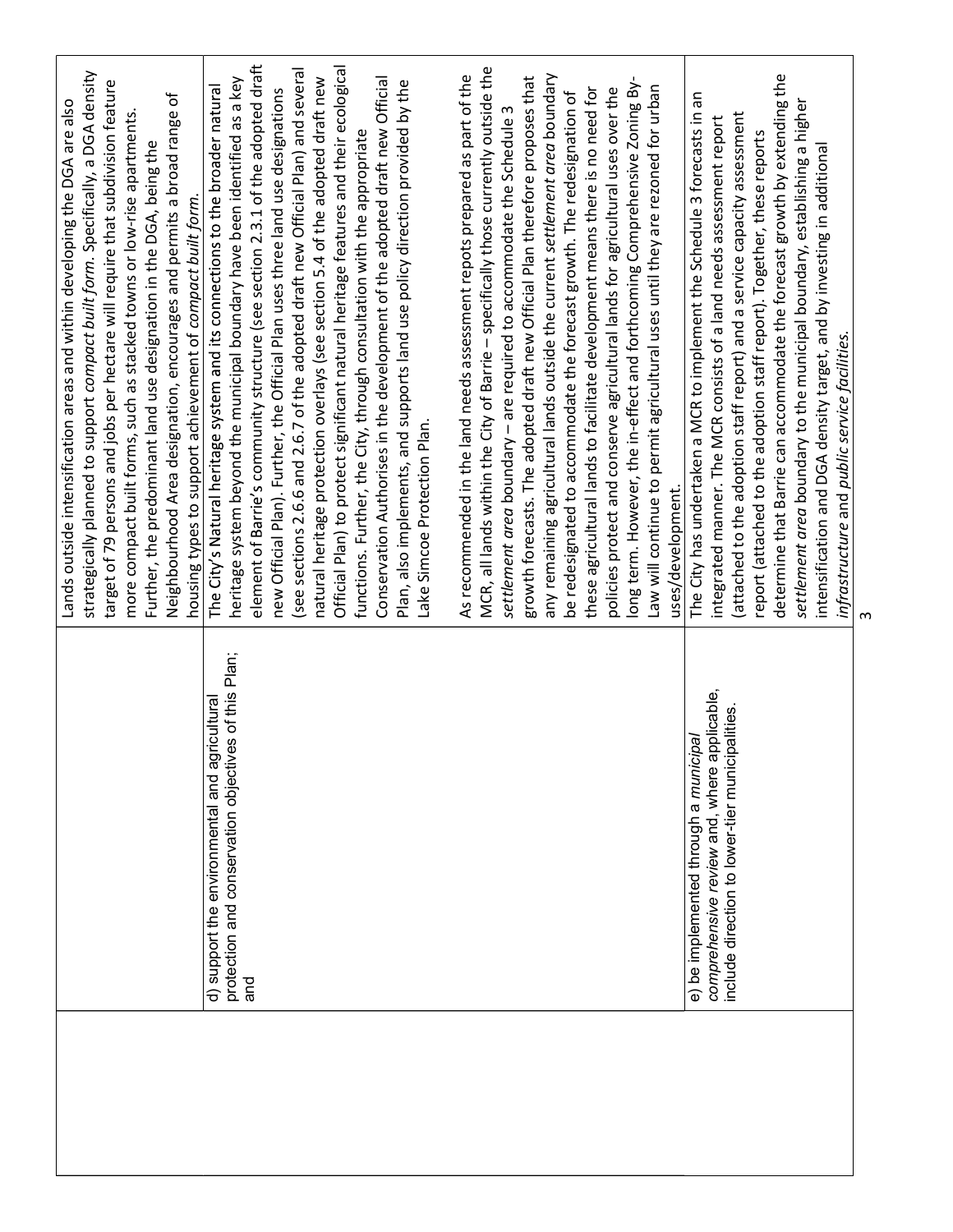| which is the predominant designation for lands outside of intensification areas.<br>methodology. However, as the City had already completed a significant among<br>Review Report: Servicing Growth, which forms part of the MCR and is attached<br>Map 1 of the adopted draft new Official Plan, along with the policies in section<br>section 2.4.2) supports the achievement of the minimum intensification target<br>adopted draft new Official Plan directs most of the growth within the DBUA to<br>then in-effect LNAM, being the LNAM from Growth Plan 2019. This 2019 Land<br>of land needs assessment work before Growth Plan 2020 was released, it was<br>targets for the UGC and MTSA, as well as permitting a broad range of housing<br>The growth management strategy in the adopted draft new Official Plan (see<br>2.3, outline a community structure that is to be Barrie's road map for growth<br>adopted draft new Official Plan sets an intensification target of 50%. Further,<br>Needs Assessment Report as part of the MCR in October 2019. The results of<br>Comprehensive Review Report: Servicing Growth, the City completed a Land<br>fronting onto intensification corridors. This further implements Growth Plan<br>Growth Plan 2020, was issued. This new growth plan extended the planning<br>employment land conversions. In August 2020 a revised Growth Plan, being<br>direction. This land needs assessment was prepared in accordance with the<br>the adopted draft new Official Plan requires that growth within the BUA be<br>and change to 2051 and beyond. Specifically, as outlined in section 2.3, the<br>To reflect these findings, and conform to Growth Plan policy 2.2.2.1.a), the<br>is 1 and 2, Barrie can accommodate a 50% intensification target.<br>As demonstrated in the Watson Land Needs Assessment Report, as well as<br>and built form types within the Neighbourhood Area land use designation,<br>accommodate the 2041-2051 growth. A detailed review of the land needs<br>directed to intensification areas such as the UGC, MTSAs, SGAs, and lands<br>this land needs report were presented to Council along with a request for<br>by designating intensification areas within the DBUA, establishing density<br>assessment process is provided in Chapter 1 of Municipal Comprehensive<br>determined that only a scoped land needs assessment was required to<br>Need Assessment report was amended in June 2020 to account for<br>horizon to 2051 and significantly revised the land need assessment<br>to the adoption staff report.<br>intensification areas.<br>1.2.c<br>Addendum<br>policy 2.2.1<br>By the time the next municipal comprehensive review<br>including relevant assumptions and other direction as<br>the minimum intensification target and intensification<br>of land required to accommodate forecasted growth<br>Cities of Barrie, Brantford, Guelph, Hamilton, Orillia<br>and single-tier municipalities to assess the quantity<br>All municipalities will develop a strategy to achieve<br>development occurring annually within each of the<br>required. This methodology will be used by upper-<br>thereafter, the applicable minimum intensification<br>Halton, Niagara, Peel, Waterloo and York will be<br>recognize them as a key focus for development;<br>throughout delineated built-up areas, which will:<br>and Peterborough and the Regions of Durham,<br>assessing land needs to implement this Plan,<br>a) A minimum of 50 per cent of all residential<br>achievement of the intensification target and<br>s approved and in effect, and for each year<br>a) identify strategic growth areas to support<br>within the delineated built-up area; and<br>to the horizon of this Plan.<br>target is as follows: |                                                                        |                |
|------------------------------------------------------------------------------------------------------------------------------------------------------------------------------------------------------------------------------------------------------------------------------------------------------------------------------------------------------------------------------------------------------------------------------------------------------------------------------------------------------------------------------------------------------------------------------------------------------------------------------------------------------------------------------------------------------------------------------------------------------------------------------------------------------------------------------------------------------------------------------------------------------------------------------------------------------------------------------------------------------------------------------------------------------------------------------------------------------------------------------------------------------------------------------------------------------------------------------------------------------------------------------------------------------------------------------------------------------------------------------------------------------------------------------------------------------------------------------------------------------------------------------------------------------------------------------------------------------------------------------------------------------------------------------------------------------------------------------------------------------------------------------------------------------------------------------------------------------------------------------------------------------------------------------------------------------------------------------------------------------------------------------------------------------------------------------------------------------------------------------------------------------------------------------------------------------------------------------------------------------------------------------------------------------------------------------------------------------------------------------------------------------------------------------------------------------------------------------------------------------------------------------------------------------------------------------------------------------------------------------------------------------------------------------------------------------------------------------------------------------------------------------------------------------------------------------------------------------------------------------------------------------------------------------------------------------------------------------------------------------------------------------------------------------------------------------------------------------------------------------------------------------------------------------------------------------------------------------------------------------------------------------------------------------------------------------------------------------------------------------------------------------------------------------------------------------------------------------------------------------------------------------------------------------------------------------------------------------------------------------------------------------------------------------------------------------------------------------------------------------------------------------------------------------------------|------------------------------------------------------------------------|----------------|
|                                                                                                                                                                                                                                                                                                                                                                                                                                                                                                                                                                                                                                                                                                                                                                                                                                                                                                                                                                                                                                                                                                                                                                                                                                                                                                                                                                                                                                                                                                                                                                                                                                                                                                                                                                                                                                                                                                                                                                                                                                                                                                                                                                                                                                                                                                                                                                                                                                                                                                                                                                                                                                                                                                                                                                                                                                                                                                                                                                                                                                                                                                                                                                                                                                                                                                                                                                                                                                                                                                                                                                                                                                                                                                                                                                                                                  |                                                                        |                |
|                                                                                                                                                                                                                                                                                                                                                                                                                                                                                                                                                                                                                                                                                                                                                                                                                                                                                                                                                                                                                                                                                                                                                                                                                                                                                                                                                                                                                                                                                                                                                                                                                                                                                                                                                                                                                                                                                                                                                                                                                                                                                                                                                                                                                                                                                                                                                                                                                                                                                                                                                                                                                                                                                                                                                                                                                                                                                                                                                                                                                                                                                                                                                                                                                                                                                                                                                                                                                                                                                                                                                                                                                                                                                                                                                                                                                  |                                                                        |                |
|                                                                                                                                                                                                                                                                                                                                                                                                                                                                                                                                                                                                                                                                                                                                                                                                                                                                                                                                                                                                                                                                                                                                                                                                                                                                                                                                                                                                                                                                                                                                                                                                                                                                                                                                                                                                                                                                                                                                                                                                                                                                                                                                                                                                                                                                                                                                                                                                                                                                                                                                                                                                                                                                                                                                                                                                                                                                                                                                                                                                                                                                                                                                                                                                                                                                                                                                                                                                                                                                                                                                                                                                                                                                                                                                                                                                                  |                                                                        | $2.2.2.3.a)-f$ |
|                                                                                                                                                                                                                                                                                                                                                                                                                                                                                                                                                                                                                                                                                                                                                                                                                                                                                                                                                                                                                                                                                                                                                                                                                                                                                                                                                                                                                                                                                                                                                                                                                                                                                                                                                                                                                                                                                                                                                                                                                                                                                                                                                                                                                                                                                                                                                                                                                                                                                                                                                                                                                                                                                                                                                                                                                                                                                                                                                                                                                                                                                                                                                                                                                                                                                                                                                                                                                                                                                                                                                                                                                                                                                                                                                                                                                  |                                                                        |                |
|                                                                                                                                                                                                                                                                                                                                                                                                                                                                                                                                                                                                                                                                                                                                                                                                                                                                                                                                                                                                                                                                                                                                                                                                                                                                                                                                                                                                                                                                                                                                                                                                                                                                                                                                                                                                                                                                                                                                                                                                                                                                                                                                                                                                                                                                                                                                                                                                                                                                                                                                                                                                                                                                                                                                                                                                                                                                                                                                                                                                                                                                                                                                                                                                                                                                                                                                                                                                                                                                                                                                                                                                                                                                                                                                                                                                                  |                                                                        | 2.2.2.1.a      |
|                                                                                                                                                                                                                                                                                                                                                                                                                                                                                                                                                                                                                                                                                                                                                                                                                                                                                                                                                                                                                                                                                                                                                                                                                                                                                                                                                                                                                                                                                                                                                                                                                                                                                                                                                                                                                                                                                                                                                                                                                                                                                                                                                                                                                                                                                                                                                                                                                                                                                                                                                                                                                                                                                                                                                                                                                                                                                                                                                                                                                                                                                                                                                                                                                                                                                                                                                                                                                                                                                                                                                                                                                                                                                                                                                                                                                  |                                                                        |                |
|                                                                                                                                                                                                                                                                                                                                                                                                                                                                                                                                                                                                                                                                                                                                                                                                                                                                                                                                                                                                                                                                                                                                                                                                                                                                                                                                                                                                                                                                                                                                                                                                                                                                                                                                                                                                                                                                                                                                                                                                                                                                                                                                                                                                                                                                                                                                                                                                                                                                                                                                                                                                                                                                                                                                                                                                                                                                                                                                                                                                                                                                                                                                                                                                                                                                                                                                                                                                                                                                                                                                                                                                                                                                                                                                                                                                                  |                                                                        |                |
|                                                                                                                                                                                                                                                                                                                                                                                                                                                                                                                                                                                                                                                                                                                                                                                                                                                                                                                                                                                                                                                                                                                                                                                                                                                                                                                                                                                                                                                                                                                                                                                                                                                                                                                                                                                                                                                                                                                                                                                                                                                                                                                                                                                                                                                                                                                                                                                                                                                                                                                                                                                                                                                                                                                                                                                                                                                                                                                                                                                                                                                                                                                                                                                                                                                                                                                                                                                                                                                                                                                                                                                                                                                                                                                                                                                                                  |                                                                        |                |
|                                                                                                                                                                                                                                                                                                                                                                                                                                                                                                                                                                                                                                                                                                                                                                                                                                                                                                                                                                                                                                                                                                                                                                                                                                                                                                                                                                                                                                                                                                                                                                                                                                                                                                                                                                                                                                                                                                                                                                                                                                                                                                                                                                                                                                                                                                                                                                                                                                                                                                                                                                                                                                                                                                                                                                                                                                                                                                                                                                                                                                                                                                                                                                                                                                                                                                                                                                                                                                                                                                                                                                                                                                                                                                                                                                                                                  |                                                                        |                |
|                                                                                                                                                                                                                                                                                                                                                                                                                                                                                                                                                                                                                                                                                                                                                                                                                                                                                                                                                                                                                                                                                                                                                                                                                                                                                                                                                                                                                                                                                                                                                                                                                                                                                                                                                                                                                                                                                                                                                                                                                                                                                                                                                                                                                                                                                                                                                                                                                                                                                                                                                                                                                                                                                                                                                                                                                                                                                                                                                                                                                                                                                                                                                                                                                                                                                                                                                                                                                                                                                                                                                                                                                                                                                                                                                                                                                  |                                                                        |                |
|                                                                                                                                                                                                                                                                                                                                                                                                                                                                                                                                                                                                                                                                                                                                                                                                                                                                                                                                                                                                                                                                                                                                                                                                                                                                                                                                                                                                                                                                                                                                                                                                                                                                                                                                                                                                                                                                                                                                                                                                                                                                                                                                                                                                                                                                                                                                                                                                                                                                                                                                                                                                                                                                                                                                                                                                                                                                                                                                                                                                                                                                                                                                                                                                                                                                                                                                                                                                                                                                                                                                                                                                                                                                                                                                                                                                                  |                                                                        |                |
|                                                                                                                                                                                                                                                                                                                                                                                                                                                                                                                                                                                                                                                                                                                                                                                                                                                                                                                                                                                                                                                                                                                                                                                                                                                                                                                                                                                                                                                                                                                                                                                                                                                                                                                                                                                                                                                                                                                                                                                                                                                                                                                                                                                                                                                                                                                                                                                                                                                                                                                                                                                                                                                                                                                                                                                                                                                                                                                                                                                                                                                                                                                                                                                                                                                                                                                                                                                                                                                                                                                                                                                                                                                                                                                                                                                                                  |                                                                        |                |
|                                                                                                                                                                                                                                                                                                                                                                                                                                                                                                                                                                                                                                                                                                                                                                                                                                                                                                                                                                                                                                                                                                                                                                                                                                                                                                                                                                                                                                                                                                                                                                                                                                                                                                                                                                                                                                                                                                                                                                                                                                                                                                                                                                                                                                                                                                                                                                                                                                                                                                                                                                                                                                                                                                                                                                                                                                                                                                                                                                                                                                                                                                                                                                                                                                                                                                                                                                                                                                                                                                                                                                                                                                                                                                                                                                                                                  |                                                                        |                |
|                                                                                                                                                                                                                                                                                                                                                                                                                                                                                                                                                                                                                                                                                                                                                                                                                                                                                                                                                                                                                                                                                                                                                                                                                                                                                                                                                                                                                                                                                                                                                                                                                                                                                                                                                                                                                                                                                                                                                                                                                                                                                                                                                                                                                                                                                                                                                                                                                                                                                                                                                                                                                                                                                                                                                                                                                                                                                                                                                                                                                                                                                                                                                                                                                                                                                                                                                                                                                                                                                                                                                                                                                                                                                                                                                                                                                  |                                                                        |                |
| The Minister will establish a methodology for<br>2.2.1.5                                                                                                                                                                                                                                                                                                                                                                                                                                                                                                                                                                                                                                                                                                                                                                                                                                                                                                                                                                                                                                                                                                                                                                                                                                                                                                                                                                                                                                                                                                                                                                                                                                                                                                                                                                                                                                                                                                                                                                                                                                                                                                                                                                                                                                                                                                                                                                                                                                                                                                                                                                                                                                                                                                                                                                                                                                                                                                                                                                                                                                                                                                                                                                                                                                                                                                                                                                                                                                                                                                                                                                                                                                                                                                                                                         | As outlined in the adoption staff report, and further in the Municipal |                |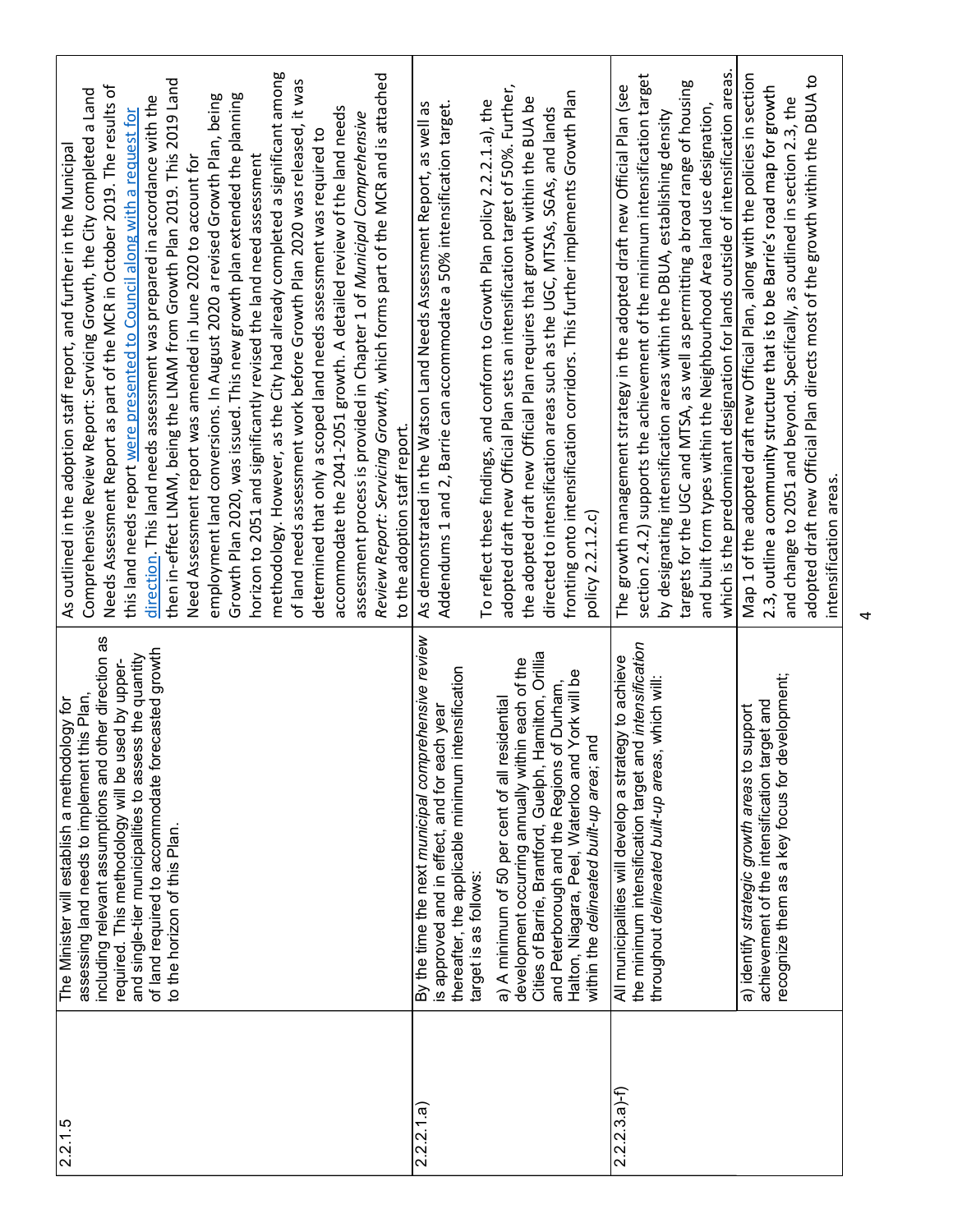|                 | is and transition<br>b) identify the appropriate type and scale of<br>development in strategic growth area | As per policy 2.4.2.2.a)ii), the land use designations in the adopted draft new<br>Official Plan are used as the primary tool to identify the appropriate type of |
|-----------------|------------------------------------------------------------------------------------------------------------|-------------------------------------------------------------------------------------------------------------------------------------------------------------------|
|                 | of built form to adjacent areas;                                                                           | development in intensification areas such as the UGC, MTSAs, and SGAs.                                                                                            |
|                 |                                                                                                            | Chapter 3 of the adopted draft new Official Plan contains urban design policies                                                                                   |
|                 |                                                                                                            | that are intended to ensure appropriate transition between development<br>occurring within intensification areas and adjacent lands.                              |
|                 | c) encourage intensification generally throughout the                                                      | As stated in policies 2.4.2.2.a)ii) & iii), the adopted draft new Official Plan                                                                                   |
|                 | delineated built-up area;                                                                                  | supports intensification within neighbourhood areas outside of intensification                                                                                    |
|                 |                                                                                                            | areas. Direction on what is considered appropriate intensification and                                                                                            |
|                 |                                                                                                            | development outside of intensification areas is provided through the land use                                                                                     |
|                 |                                                                                                            | designation policies of the adopted draft new Official Plan, particularly the                                                                                     |
|                 |                                                                                                            | Neighbourhood Area land use designation. Further, a mix of land uses within                                                                                       |
|                 |                                                                                                            | the DBUA is encouraged, and direction on which uses are appropriate outside                                                                                       |
|                 |                                                                                                            | of intensification areas is provided through the land use designation policies of                                                                                 |
|                 |                                                                                                            | the adopted draft new Official Plan. Further direction will be provided by the<br>forthcoming new comprehensive Zoning By-Law (ZBL).                              |
|                 | d) ensure lands are zoned and development is                                                               | A new ZBL is currently in development and will be proposed to Council for                                                                                         |
|                 | designed in a manner that supports the achievement                                                         | approval shortly after the anticipated Notice of Decision approving the adopted                                                                                   |
|                 | of complete communities;                                                                                   | draft new Official Plan is issued by the Minister. The ZBL is considered key to                                                                                   |
|                 |                                                                                                            | the implementation of the vision for Barrie as proposed in the adopted draft                                                                                      |
|                 |                                                                                                            | new Official Plan and will support complete communities.                                                                                                          |
|                 | e) prioritize planning and investment in infrastructure                                                    | Policy 2.4.2.1.i) of the adopted draft new Official Plan states that asset                                                                                        |
|                 | and public service facilities that will support                                                            | management planning shall be integrated and aligned with land use planning                                                                                        |
|                 | intensification; and                                                                                       | so that the required infrastructure and public service facilities are available to                                                                                |
|                 |                                                                                                            | support the continued growth of Barrie as a complete community. The need for                                                                                      |
|                 |                                                                                                            | coordinated and comprehensive planning for infrastructure is echoed in section                                                                                    |
|                 |                                                                                                            | 9.1 of the adopted draft new Official Plan                                                                                                                        |
|                 | f) be implemented through official plan policies and                                                       | The growth management strategy proposed in the adopted draft new Official                                                                                         |
|                 | designations, updated zoning and other supporting                                                          | Plan provides overall direction on how growth is to be accommodated within                                                                                        |
|                 | documents.                                                                                                 | the DBUA. The DBUA policies of the growth management strategy specifically                                                                                        |
|                 |                                                                                                            | reference that the land use designation policies of the adopted draft new                                                                                         |
|                 |                                                                                                            | Official Plan will provide direction on how growth within the DBUA will be                                                                                        |
|                 |                                                                                                            | accommodated; this direction is further supported through supplementary                                                                                           |
| $2.2.3.1$ a)-d) |                                                                                                            | documents, such as the City-wide Urban Design Guidelines.                                                                                                         |
|                 | Urban growth centres will be planned:                                                                      | significant to the City, the region, and the Outer Ring. As such, it a critical<br>The adopted draft new Official Plan recognizes the UGC as strategically        |
|                 |                                                                                                            |                                                                                                                                                                   |
|                 |                                                                                                            |                                                                                                                                                                   |
|                 |                                                                                                            | S                                                                                                                                                                 |
|                 |                                                                                                            |                                                                                                                                                                   |
|                 |                                                                                                            |                                                                                                                                                                   |
|                 |                                                                                                            |                                                                                                                                                                   |
|                 |                                                                                                            |                                                                                                                                                                   |
|                 |                                                                                                            |                                                                                                                                                                   |
|                 |                                                                                                            |                                                                                                                                                                   |
|                 |                                                                                                            |                                                                                                                                                                   |
|                 |                                                                                                            |                                                                                                                                                                   |
|                 |                                                                                                            |                                                                                                                                                                   |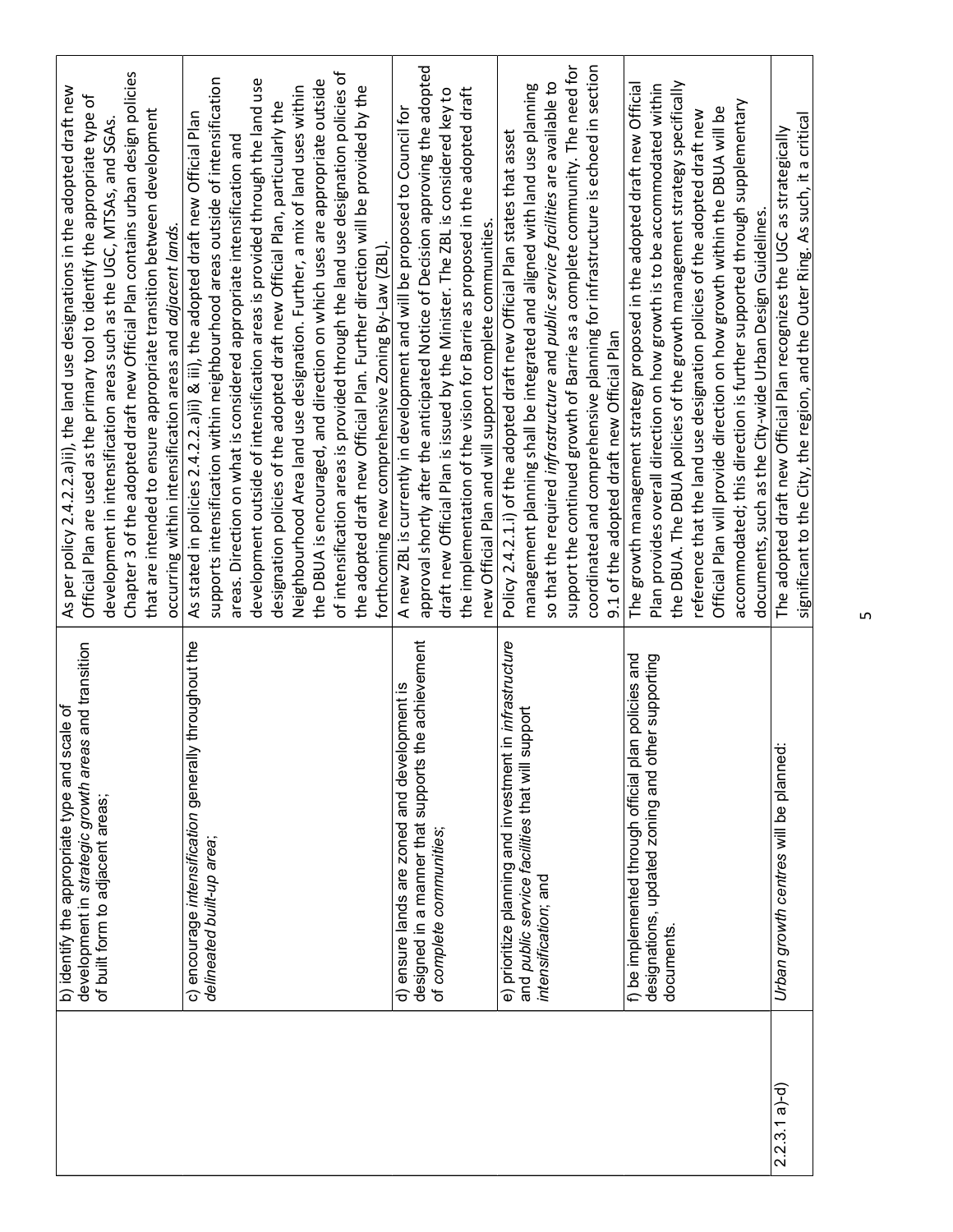|                                                                                                                                                      | component of Barrie's community structure (see section 2.3.2 of the adopted<br>draft new Official Plan).                                                                                                                                                                                                                                                                                                                                                                                                                                                                                                                                                                                                                                                                      |
|------------------------------------------------------------------------------------------------------------------------------------------------------|-------------------------------------------------------------------------------------------------------------------------------------------------------------------------------------------------------------------------------------------------------------------------------------------------------------------------------------------------------------------------------------------------------------------------------------------------------------------------------------------------------------------------------------------------------------------------------------------------------------------------------------------------------------------------------------------------------------------------------------------------------------------------------|
| service facilities, as well as commercial, recreational,<br>a) as focal areas for investment in regional public<br>cultural, and entertainment uses; | designations in sections 2.6.2. and 2.6.3 of the adopted draft new Official Plan.<br>entertainment uses, are permitted through other land use designations within<br>regional importance of the UGC and indicate that the UGC will be planned to<br>permit the widest mix of uses in the City. This policy is supported by Map 2,<br>the UGC; see permitted uses listed in the Medium Density and High Density<br>which recognizes existing and emerging public service facilities through the<br>Community Hub land use designation. Other uses, such as commercial or<br>Policies 2.3.2.b) & c) of the adopted draft new Official Plan recognize the                                                                                                                        |
| b) to accommodate and support the transit network<br>at the regional scale and provide connection points<br>for inter-and intra-regional transit;    | function in a manner that supports a transit network at a regional scale and will<br>Barrie Transit hub, a smaller scale mobility network hub will remain on site at<br>moved adjacent to the Allandale Waterfront GO station, which is proximal to<br>The Barrie Transit hub, which is located at the intersection of Maple Avenue<br>and Simcoe Street, is currently the City's main transit hub. Due to locational<br>the revised UGC boundary and within the Allandale MTSA. This new transit<br>therefore implement this Growth Plan policy. Despite the relocation of the<br>constraints, this location is no longer feasible, and the transit hub will be<br>hub, referred to as the Allandale Mobility Hub, will have the capacity to<br>the at the current location. |
|                                                                                                                                                      | The location of the Allandale Mobility Hub outside of, but adjacent to the UGC,<br>is due to boundaries of the UGC being revised due to limited development<br>potential east of Essa Road.                                                                                                                                                                                                                                                                                                                                                                                                                                                                                                                                                                                   |
|                                                                                                                                                      | Heritage Act. Further, the Barrie Heritage Committee recently passed a motion<br>In addition to having limited development potential, Allandale is recognized as<br>a historic neighbourhood with many built cultural heritage resources, some of<br>establish Heritage Conservation Districts under Part V of the Ontario Heritage<br>Act. Allandale is envisioned to be one such district. Therefore, long term and<br>recommending that staff investigate the feasibility of conducting a study to<br>higher density intensification on lands east of Essa Road in Allandale will be<br>which are currently under evaluation as per O. Reg 9/06 of the Ontario<br>limited                                                                                                  |
|                                                                                                                                                      | should be excluded from the UGC, but included as part of Allandale MTSA. As<br>presence of built cultural heritage resource it was determined that Allandale<br>The combination of lack of development potential within Allandale and                                                                                                                                                                                                                                                                                                                                                                                                                                                                                                                                         |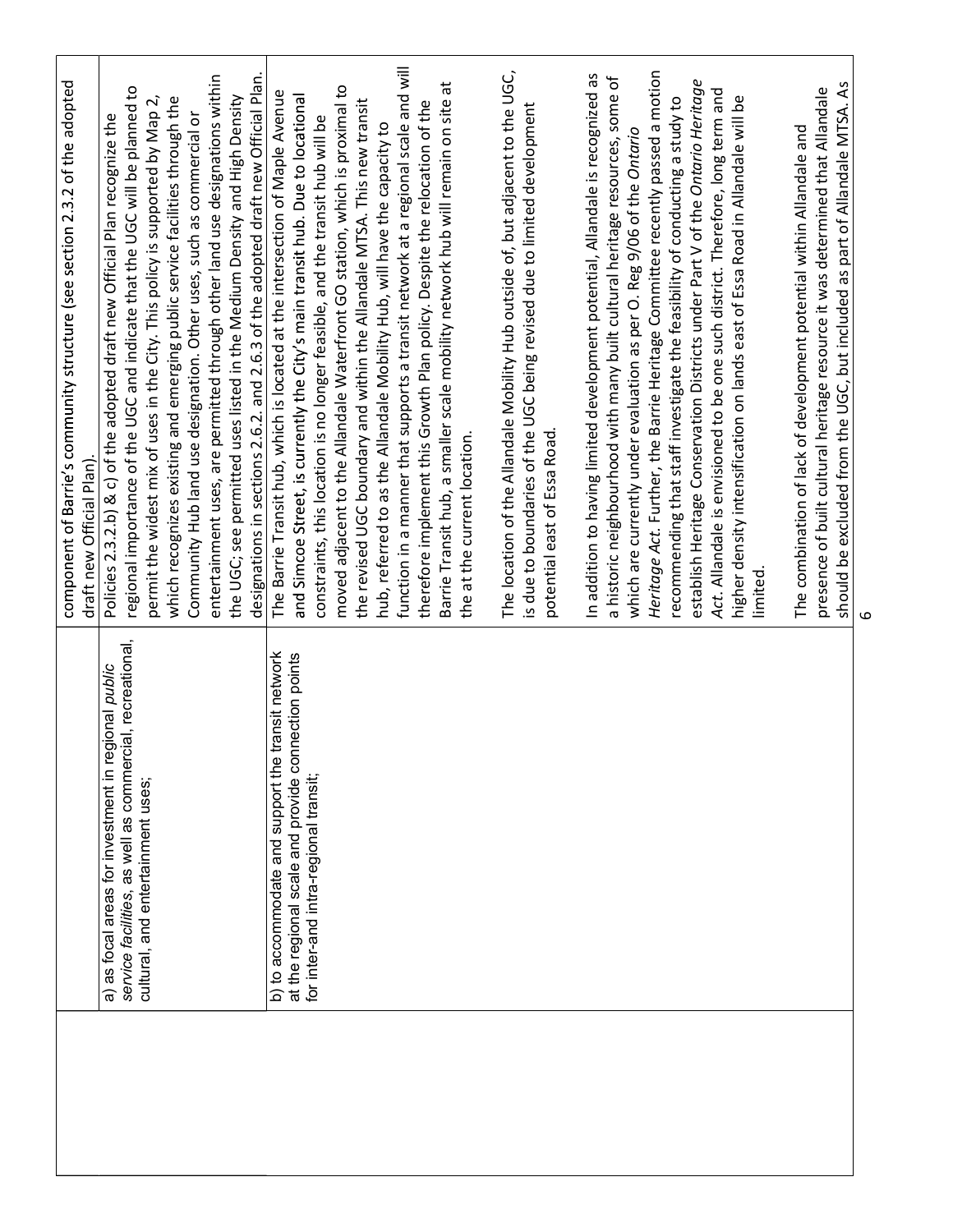|                    |                                                                                                                                                                        | per section 2.3 of the adopted draft new Official Plan, MTSAs are still key<br>intensification areas, but not at the same scale as the UGC. Map 2 of the                                                                                                                                                                                                                                                                                                                      |
|--------------------|------------------------------------------------------------------------------------------------------------------------------------------------------------------------|-------------------------------------------------------------------------------------------------------------------------------------------------------------------------------------------------------------------------------------------------------------------------------------------------------------------------------------------------------------------------------------------------------------------------------------------------------------------------------|
|                    |                                                                                                                                                                        | adopted draft new Official Plan shows how the UGC and MTSA are intended to<br>support different levels of intensification, with the majority of the UGC being<br>while the majority of the Allandale MTSA is Medium<br>Density, with only a few High Density sites.<br>designed High Density                                                                                                                                                                                  |
|                    |                                                                                                                                                                        | the Allandale Mobility Hub outside of the UGC, it is<br>expected that it will function as part of the UGC due to its proximity,<br>location, and direct link into the heart of the UGC via Bradford Street.<br>Despite the location of                                                                                                                                                                                                                                        |
|                    | centres that will attract provincially, nationally, or<br>internationally significant employment uses; and<br>c) to serve as high-density major employment             | and facilitating a significant amount of population and<br>employment growth. This is done by designating a significant amount of the<br>As per policy 2.3.2.d) the UGC is to be planned to achieve a Growth Plan<br>density target of 150 persons and jobs per hectare by 2031. This is to be<br>achieved by attracting                                                                                                                                                      |
|                    |                                                                                                                                                                        | designation is intended to facilitate, or at the very least permit, the clustering<br>outside the UGC, such as knowledge-based start-ups.<br>further facilitate employment growth within the UGC, lands along Dunlop<br>UGC as High Density with a wide range of uses, including Major Office. To<br>designated Strategic Employment and Economic District (SEED). The SEED<br>street, between the boundary of the UGC and Highway 400, have been<br>of (non-industrial) uses |
|                    | d) to accommodate significant population and<br>employment growth.                                                                                                     | the draft new Official Plan will support the clustering of<br>employment uses in and around the UGC.<br>See response to Growth Plan policy 2.2.3.a) & c) above.<br>This demonstrates that<br>strategically significant                                                                                                                                                                                                                                                        |
| (2.3.2c)<br>$\sim$ | Urban growth centres will be planned to achieve, by<br>c) 150 residents and jobs combined per hectare for<br>2031 or earlier, a minimum density target of:             | (see page 4-38 of appendix B), the UGC is anticipated to reach the prescribed<br>density Of 150 persons and jobs per hectare by 2031. While this analysis was<br>As demonstrated in the Land Needs Assessment report prepared by Watson                                                                                                                                                                                                                                       |
|                    | each of the Downtown Barrie, Downtown Brantford,<br>Downtown Peterborough and Downtown St.<br>Catharines urban growth centres.<br>Downtown Cambridge, Downtown Guelph, | completed using the in-effect vs. revised UGC boundaries, staff have conducted<br>to consideration the intensification supply in the UGC as<br>distribution exercise to determine whether the UCG<br>density target can be reached within the revised boundary. Following this<br>an in-depth population<br>analysis, which took int                                                                                                                                          |
|                    |                                                                                                                                                                        | proposed by Watson, it was determined that an additional 1,475 persons can<br>13,495 vs. the 12,020 proposed in the Land Needs<br>be accommodated within the revised UGC boundary, bringing the growth<br>forecast for the UCG to                                                                                                                                                                                                                                             |
|                    |                                                                                                                                                                        | oy Watson. Using a ratio of one job per two people, an<br>boundary, which now excludes the Allandale MTSA, the land area of the UGC<br>be added to the UGC as well. Due to the revised UGC<br>additional 737 jobs can<br>Assessment proposed                                                                                                                                                                                                                                  |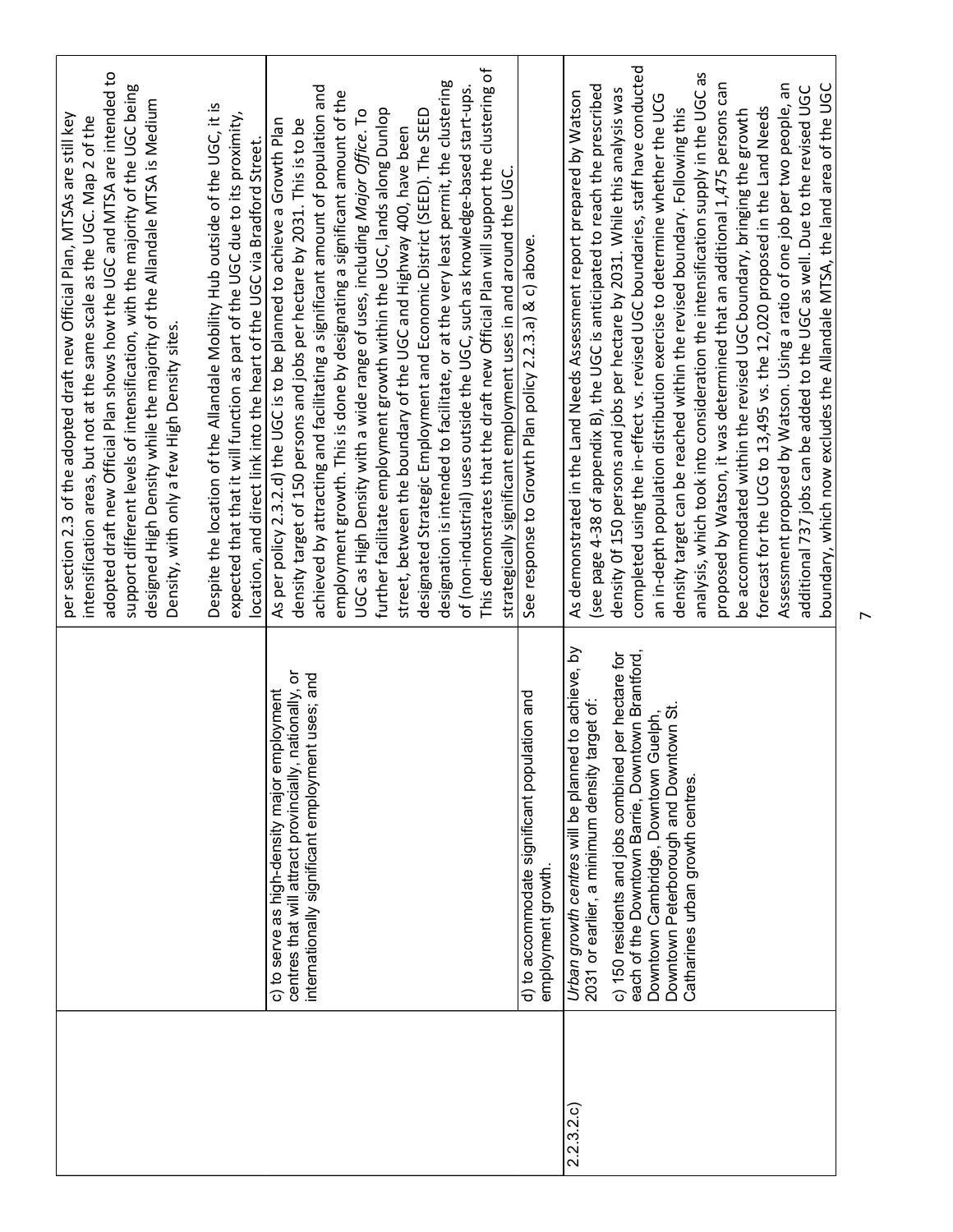|                  |                                                                                                                                                                                                                                                                                                                                                                                                                      | was reduced from 156 ha to 117 ha, with the lands removed from the in-effect<br>decrease in land area means that the UGC will still meet and likely exceed the<br>UGC being made part of the Allandale MTSA. The increase in population and<br>Growth Plan density target of 150 persons and jobs per hectare by 2031.                                                                                                                                                                                                                                                                                                                                                                                                                                                                                                                                                                                                                                                                                                                                                                                                                                               |
|------------------|----------------------------------------------------------------------------------------------------------------------------------------------------------------------------------------------------------------------------------------------------------------------------------------------------------------------------------------------------------------------------------------------------------------------|----------------------------------------------------------------------------------------------------------------------------------------------------------------------------------------------------------------------------------------------------------------------------------------------------------------------------------------------------------------------------------------------------------------------------------------------------------------------------------------------------------------------------------------------------------------------------------------------------------------------------------------------------------------------------------------------------------------------------------------------------------------------------------------------------------------------------------------------------------------------------------------------------------------------------------------------------------------------------------------------------------------------------------------------------------------------------------------------------------------------------------------------------------------------|
| 2.2.4.5          | upper-and single-tier municipalities may delineate<br>or $(16)$ of the<br>Notwithstanding policies 5.2.3.2 b) and 5.2.5.3 c),<br>identify minimum density targets for major transit<br>the boundaries of major transit station areas and<br>station areas in advance of the next municipal<br>comprehensive review, provided itis done in<br>accordance with subsections 16(15)<br>Planning Act, as the case may be. | The Allandale MTSA is anchored by a Allandale Waterfront GO train station and<br>the heart of the UGC via Bradford Street - will facilitate the use of the MTSA by<br>both local and regional transit users. Further, due to the significant amount of<br>GO bus terminal. As indicated above, the Barrie Bus terminal will be relocated<br>location of the Allandale Mobility Hub adjacent the UGC - with a direct link to<br>that a significant amount of transit users will be able to walk to access transit.<br>to lands adjacent to the GO Station, creating the Allandale Mobility Hub. The<br>within the MTSA and the UGC to the Allandale Mobility Hub, it is anticipated<br>relocation of the Barrie Bus terminal to the Allandale Mobility Hub, and the<br>The boundaries of the Allandale Waterfront GO MTSA and Barrie South GO<br>non-motorized routes linking lands designated Medium and High Density<br>establishes a density target for 130 persons and jobs per hectare for the<br>To support its role as an intensification area, the draft new Official Plan<br>MTSA are identified on Map 1 of the draft new Official Plan.<br>Allandale MTSA. |
|                  |                                                                                                                                                                                                                                                                                                                                                                                                                      | The Barrie South GO MTSA has been planned to capture a significant amount of<br>growth. While a large amount of the vacant land within walking distance to the<br>designated Medium Density and Commercial district, both of which permit up<br>with a total of 20,790 persons being planned for within the MTSA by 2051. To<br>buildings of up to 12 storeys. The density target for the Barrie South MTSA is<br>station (see page 4-30 of the Land Needs Assessment Report in Appendix B),<br>approximately 8,000 people can be accommodated within 800 m of the GO<br>facilitate this, development lands within the MSTA have been primarily<br>GO station has been already developed, Watson determined that<br>145 persons and jobs per hectare.                                                                                                                                                                                                                                                                                                                                                                                                                |
| $2.2.4.8.a - c)$ | multimodal access to stations and connections to<br>planned and<br>nearby major trip generators by providing, where<br>to achieve<br>designed to be transit-supportive and<br>All major transit station areas will be<br>appropriate:                                                                                                                                                                                | identified lands in the vicinity of both GO stations as being within an MTSA and<br>written. Therefore, there is no opportunity for the draft new Official Plan to<br>provide direction on design of the stations. However, the Official Plan does<br>been designed and constructed at the time the draft new Official Plan was<br>Both the Allandale Waterfront GO and Barrie South GO train stations have<br>provides direction on development within these MTSAs.                                                                                                                                                                                                                                                                                                                                                                                                                                                                                                                                                                                                                                                                                                 |
|                  |                                                                                                                                                                                                                                                                                                                                                                                                                      | ∞                                                                                                                                                                                                                                                                                                                                                                                                                                                                                                                                                                                                                                                                                                                                                                                                                                                                                                                                                                                                                                                                                                                                                                    |
|                  |                                                                                                                                                                                                                                                                                                                                                                                                                      |                                                                                                                                                                                                                                                                                                                                                                                                                                                                                                                                                                                                                                                                                                                                                                                                                                                                                                                                                                                                                                                                                                                                                                      |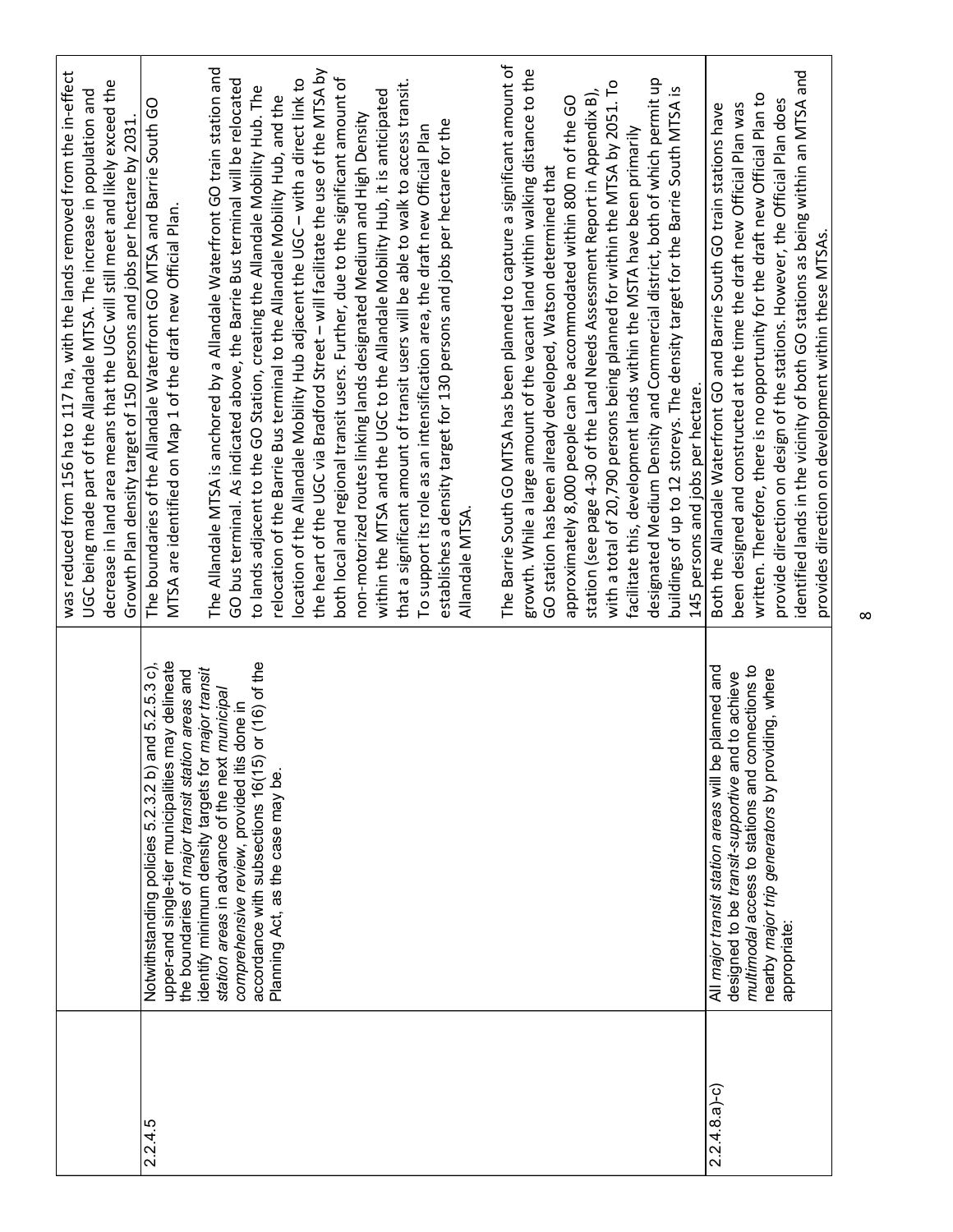|                  | a) connections to local and regional transit services<br>to support transit service integration;                                                                           | (relocated) Barrie Transit Terminal. The Allandale MTSA is also serviced by two<br>Waterfront GO station. The Allandale Mobility Hub will function as the new<br>As mentioned above, the City is currently in the design phase for a new<br>Allandale Mobility Hub, which will be located adjacent to the Allandale<br>intensification corridors, providing commuters and transit users with<br>convenient access to higher order transit.                                                    |
|------------------|----------------------------------------------------------------------------------------------------------------------------------------------------------------------------|-----------------------------------------------------------------------------------------------------------------------------------------------------------------------------------------------------------------------------------------------------------------------------------------------------------------------------------------------------------------------------------------------------------------------------------------------------------------------------------------------|
|                  |                                                                                                                                                                            | Essa Road as an intensification corridors, demonstrates that the City is planning<br>the Allandale Waterfront GO station, and the identification of Yonge Street and<br>being Yonge Street. The co-location of the Allandale Mobility Hub adjacent to<br>function as a key destination as it is located along an intensification corridor,<br>The Barrie South GO station is currently serviced by Barrie Transit and will<br>MTSAs in a manner that supports transit service integration.    |
|                  | b) infrastructure to support active transportation,<br>including sidewalks, bicycle lanes, and secure<br>bicycle parking; and                                              | regional trail network. Further, the proposed Allandale Mobility Hub, which is<br>The Allandale MTSA is located within an urbanized setting and is serviced by<br>located within the Allandale MTSA, is being planned to provide AT facilities,<br>existing active transportation infrastructure, with direct connections to a<br>such as bicycle parking/storage.                                                                                                                            |
|                  |                                                                                                                                                                            | The Barrie South GO Train station, and Barrie South MTSA, are located within a<br>suburban setting and surrounded by lands which are largely vacant. As per the<br>already achieved, in part, by the identification of cycling network facilities on<br>MTSA polices in the draft new Official Plan (section 2.3.4), the MTSA shall be<br>planned to support AT and non-vehicular modes of transit. This has been<br>Yonge Street (see Map 4a of the draft new Official Plan). Planning these |
|                  |                                                                                                                                                                            | facilities will occur at the time of the next Transportation Master Plan (TMP). In<br>addition, the draft new Official Plan calls for the implementation of a complete<br>best practices to accommodate AT connections to the Barrie South GO station<br>streets approach to street and cross-section designs. This work will identify<br>and the MTSA, as well as improve existing connections.                                                                                              |
|                  | c) commuter pick-up/drop-off areas.                                                                                                                                        | These facilities are already in place at both GO stations and service both higher<br>order transit, regional transit, and local transit.                                                                                                                                                                                                                                                                                                                                                      |
| $(2.2.4.9.a)$ -d | development<br>will be supported, where appropriate, by:<br>Within all major transit station areas,                                                                        |                                                                                                                                                                                                                                                                                                                                                                                                                                                                                               |
|                  | able housing, to<br>support existing and planned transit service levels;<br>including<br>a) planning for a diverse mix of uses,<br>additional residential units and afford | designations on lands within both MTSAs to facilitate a mix of uses. Further,<br>the MTSA policies of the draft new Official Plan prescribe density targets for<br>As mentioned earlier, the draft new Official Plan strategically uses land use                                                                                                                                                                                                                                              |
|                  |                                                                                                                                                                            | Ō                                                                                                                                                                                                                                                                                                                                                                                                                                                                                             |
|                  |                                                                                                                                                                            |                                                                                                                                                                                                                                                                                                                                                                                                                                                                                               |
|                  |                                                                                                                                                                            |                                                                                                                                                                                                                                                                                                                                                                                                                                                                                               |
|                  |                                                                                                                                                                            |                                                                                                                                                                                                                                                                                                                                                                                                                                                                                               |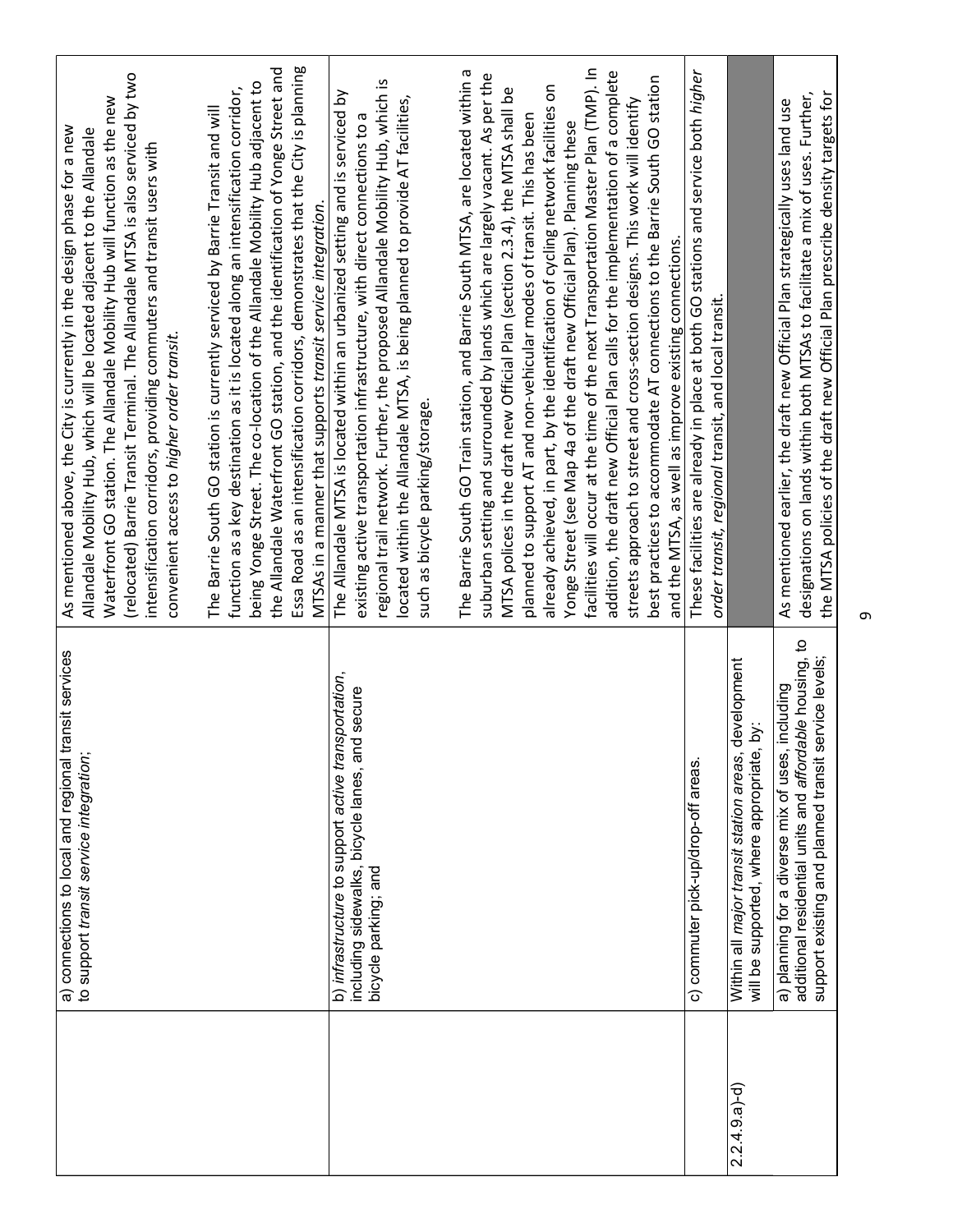|                |                                                                                                         | designating lands within MTSAs and establishing land use designation policies<br>which delineate minimum densities and heights for development. To support<br>both MTSAs. The achievement of these densities is supported by strategically |
|----------------|---------------------------------------------------------------------------------------------------------|--------------------------------------------------------------------------------------------------------------------------------------------------------------------------------------------------------------------------------------------|
|                |                                                                                                         | affordable housing the Official Plan identifies MTSAs as appropriate locations                                                                                                                                                             |
|                |                                                                                                         | 2.3.4.f) requires that the MTSAs bed identified as Protected MTSAs. This will<br>for such uses (section 2.3.4a.ii)). Further, the draft new Official Plan (section                                                                         |
|                |                                                                                                         | allow the city to provide more discreet direction on development within MTSAs                                                                                                                                                              |
|                |                                                                                                         | as well as create the opportunity for the implementation of Inclusionary Zoning<br>$\overline{2}$                                                                                                                                          |
|                | b) fostering collaboration between public and private                                                   | Lands within both MTSAs have been strategically designated. The policies of                                                                                                                                                                |
|                | projects;<br>sectors, such as joint development                                                         | these land use designations permit public service facilities or intintutional-type                                                                                                                                                         |
|                |                                                                                                         | uses such as social housing.                                                                                                                                                                                                               |
|                | c) providing alternative development standards, such<br>as reduced parking standards; and               | draft new Official Plan gives the City the discretion to permit development to<br>See policy 2.3.4.b) of the draft new Official Plan. Also, policy 2.3.5.a) of the                                                                         |
|                |                                                                                                         | vary from development standards. Such consideration may be given to                                                                                                                                                                        |
|                |                                                                                                         | development within MTSAs.                                                                                                                                                                                                                  |
|                | d) prohibiting land uses and built form that would                                                      | As stated earlier, the MTSA density target, paired with land use designation                                                                                                                                                               |
|                | adversely affect the achievement of transit-                                                            | policies which prescribe heights and density minimums for development, work                                                                                                                                                                |
|                | supportive densities.                                                                                   | together to ensure transit supportive densities within MTSAs.                                                                                                                                                                              |
| 2.2.10         | Lands adjacent to or near to existing and planned<br>frequent transit should be planned to be transit-  | Map 1 of the draft new Official Plan identifies intensification corridors which                                                                                                                                                            |
|                | transportation<br>supportive and supportive of active                                                   | are currently serviced by transit. To support these intensification corridors, the<br>draft new Official Plan provides special development permissions for                                                                                 |
|                | and a range and mix of uses and activities.                                                             | development on lands adjacent to intensification corridors. Further, the                                                                                                                                                                   |
|                |                                                                                                         | Neighbourhood Area land use designation permits more intensification along                                                                                                                                                                 |
|                |                                                                                                         | higher-order streets, such as collector and arterial streets, which not only                                                                                                                                                               |
|                |                                                                                                         | support intensification in general, but also supports transit service with may be                                                                                                                                                          |
|                |                                                                                                         | provided along these streets.                                                                                                                                                                                                              |
| $2.2.5.1.a)-d$ | itiveness in the<br>Economic development and compet<br>GGH will be promoted by:                         |                                                                                                                                                                                                                                            |
|                | a) making more efficient use of existing employment<br>employment<br>areas and vacant and underutilized | The draft new Official Plan proposes new policies that are intended to provide                                                                                                                                                             |
|                | lands and increasing employment densities;                                                              | draft new Official Plan clearly delineates employment areas. To support their<br>clear direction for land uses in employment areas. Specifically, Map 1 of the                                                                             |
|                |                                                                                                         | function and economic competitiveness, section 2.3.5 of the draft new Official                                                                                                                                                             |
|                |                                                                                                         | Plan clearly indicates that employment areas are intended for employment                                                                                                                                                                   |
|                |                                                                                                         | area employment uses, with limited population related employment uses,                                                                                                                                                                     |
|                |                                                                                                         | protects lands within employment areas by encroachment by sensitive land<br>uses, establishes employment densities for new development within                                                                                              |
|                |                                                                                                         | $\overline{a}$                                                                                                                                                                                                                             |
|                |                                                                                                         |                                                                                                                                                                                                                                            |
|                |                                                                                                         |                                                                                                                                                                                                                                            |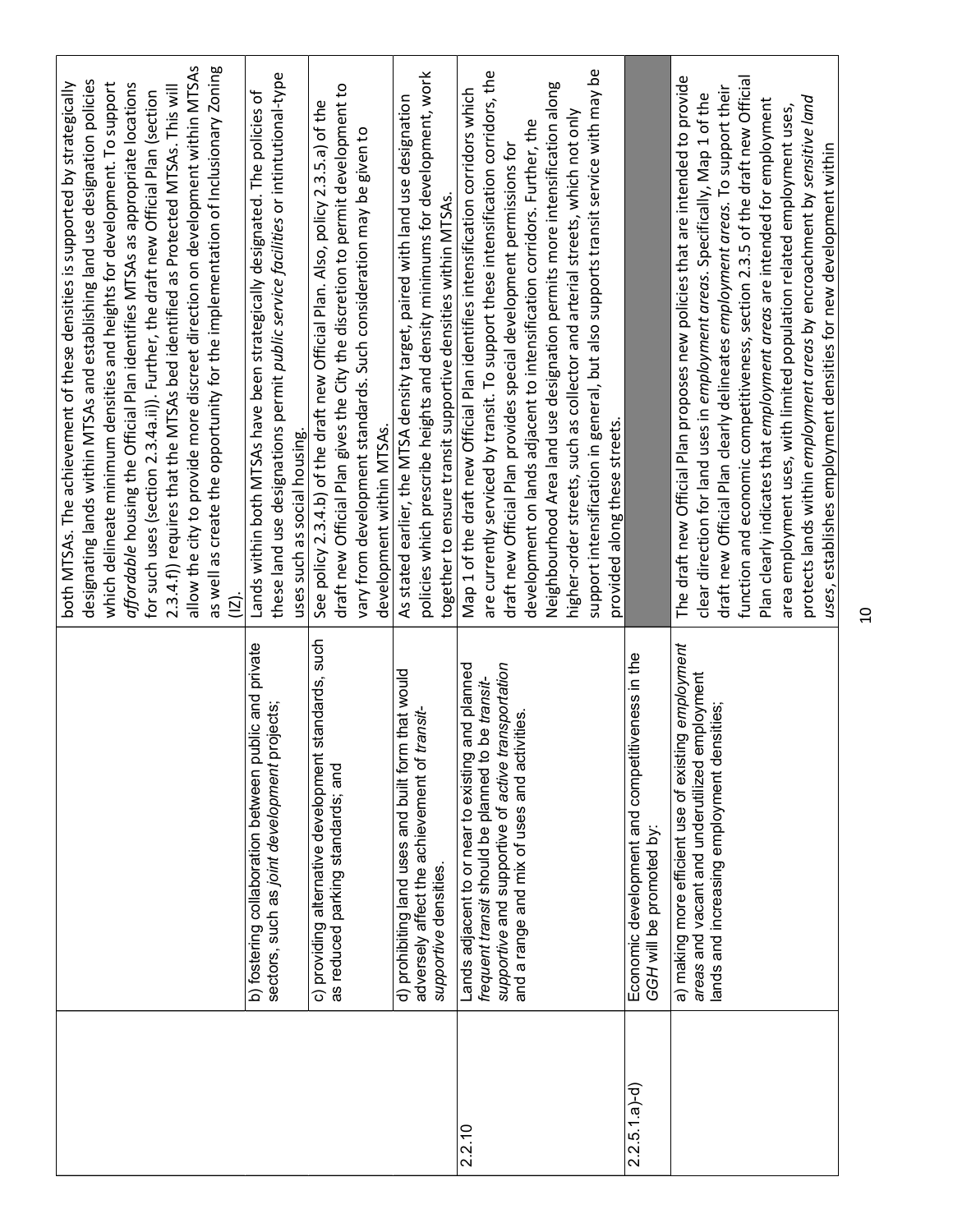|                                                                                                                                                      |                                                                                                                                                                                                                                                                                                                                                                                                                                                                                                                                                                                                                                                                                                                                                                                                                                                                                                                                                                    |                                                                                       |                                                                                                                                                                                                                                                                                                                                                                                                                                                                                                                                               | 2051.                                                                                                                                                                                                                                                                                                                                                                                                                                                                                                                                                                                                                                                                                                                                                                                                                    |  |
|------------------------------------------------------------------------------------------------------------------------------------------------------|--------------------------------------------------------------------------------------------------------------------------------------------------------------------------------------------------------------------------------------------------------------------------------------------------------------------------------------------------------------------------------------------------------------------------------------------------------------------------------------------------------------------------------------------------------------------------------------------------------------------------------------------------------------------------------------------------------------------------------------------------------------------------------------------------------------------------------------------------------------------------------------------------------------------------------------------------------------------|---------------------------------------------------------------------------------------|-----------------------------------------------------------------------------------------------------------------------------------------------------------------------------------------------------------------------------------------------------------------------------------------------------------------------------------------------------------------------------------------------------------------------------------------------------------------------------------------------------------------------------------------------|--------------------------------------------------------------------------------------------------------------------------------------------------------------------------------------------------------------------------------------------------------------------------------------------------------------------------------------------------------------------------------------------------------------------------------------------------------------------------------------------------------------------------------------------------------------------------------------------------------------------------------------------------------------------------------------------------------------------------------------------------------------------------------------------------------------------------|--|
|                                                                                                                                                      |                                                                                                                                                                                                                                                                                                                                                                                                                                                                                                                                                                                                                                                                                                                                                                                                                                                                                                                                                                    |                                                                                       |                                                                                                                                                                                                                                                                                                                                                                                                                                                                                                                                               |                                                                                                                                                                                                                                                                                                                                                                                                                                                                                                                                                                                                                                                                                                                                                                                                                          |  |
| employment areas, and provides direction to ensure employment areas are<br>serviced by freights-supportive corridors and are connected to Provincial | proposed McKay/Highway 400 interchange. The lands in this new employment<br>Salem Road and west of Highway 400. These new employment area lands will<br>not only have good exposure but will also have access to Highway 400 via the<br>The designation of these new employment area lands for industrial type uses<br>accommodate both employment area and community area uses. A shown in<br>Map 1 of the draft new Official Plan, new employment area lands have been<br>industrial type uses and development requiring an Official Plan amendment.<br>created south of Lockhart Road and east of Highway 400 as well as South of<br>area are all proposed to be designated for industrial type uses, with non-<br>As determined through the MCR, the settlement area boundary must be<br>expanded to the municipal boundary to create new DGA land which will<br>highways to ensure the efficient goods movement.<br>indicates their planned use and function. | See polices 2.3.5.j) & k) in the draft new Official Plan.                             | Comments received as part of this consultation initiative informed the policies<br>of the Strategic Employment & Economic District (SEED) land use designation<br>Chapter 7 of the draft new Official Plan provides supplementary direction to<br>as well as the Employment Area - Industrial land use designation. Further,<br>The development of the draft new Official Plan included consultation with<br>internal stakeholders, such as the City's economic development office.<br>support established and emerging industries in Barrie. | used within employment areas. Further, Major Office uses are permitted within<br>areas. Further, as per the community structure policies of the draft new Official<br>MTSAs, are strategically planned to permit non-industrial employment uses as<br>Density, & Commercial District - that are primarily used within intensification<br>Employment Area - Non-Industrial land use designation, which is exclusively<br>Plan (see section 2.3), Barrie's intensification areas, such as the UGC and<br>land use designations - such as Community Hub, High Density, Medium<br>As per the MCR, Barrie will attract just over 400 Major Office jobs by<br>Despite the low forecast, Major Office uses are permitted within the<br>to optimize close proximity transit, services, as well as recreational<br>opportunities. |  |
|                                                                                                                                                      | appropriate locations, for a variety of employment to<br>accommodate forecasted employment growth to the<br>b) ensuring the availability of sufficient land, in<br>horizon of this Plan;                                                                                                                                                                                                                                                                                                                                                                                                                                                                                                                                                                                                                                                                                                                                                                           | c) planning to better connect areas with high<br>employment densities to transit; and | ategies to retain<br>d) integrating and aligning land use planning and<br>ent.<br>and attract investment and employm<br>economic development goals and st                                                                                                                                                                                                                                                                                                                                                                                     | growth areas with existing or planned frequent transit<br>centres, major transit station areas or other strategic<br>Major office and appropriate major institutional<br>development will be directed to urban growth<br>service.                                                                                                                                                                                                                                                                                                                                                                                                                                                                                                                                                                                        |  |
|                                                                                                                                                      |                                                                                                                                                                                                                                                                                                                                                                                                                                                                                                                                                                                                                                                                                                                                                                                                                                                                                                                                                                    |                                                                                       |                                                                                                                                                                                                                                                                                                                                                                                                                                                                                                                                               | 2.2.5.2                                                                                                                                                                                                                                                                                                                                                                                                                                                                                                                                                                                                                                                                                                                                                                                                                  |  |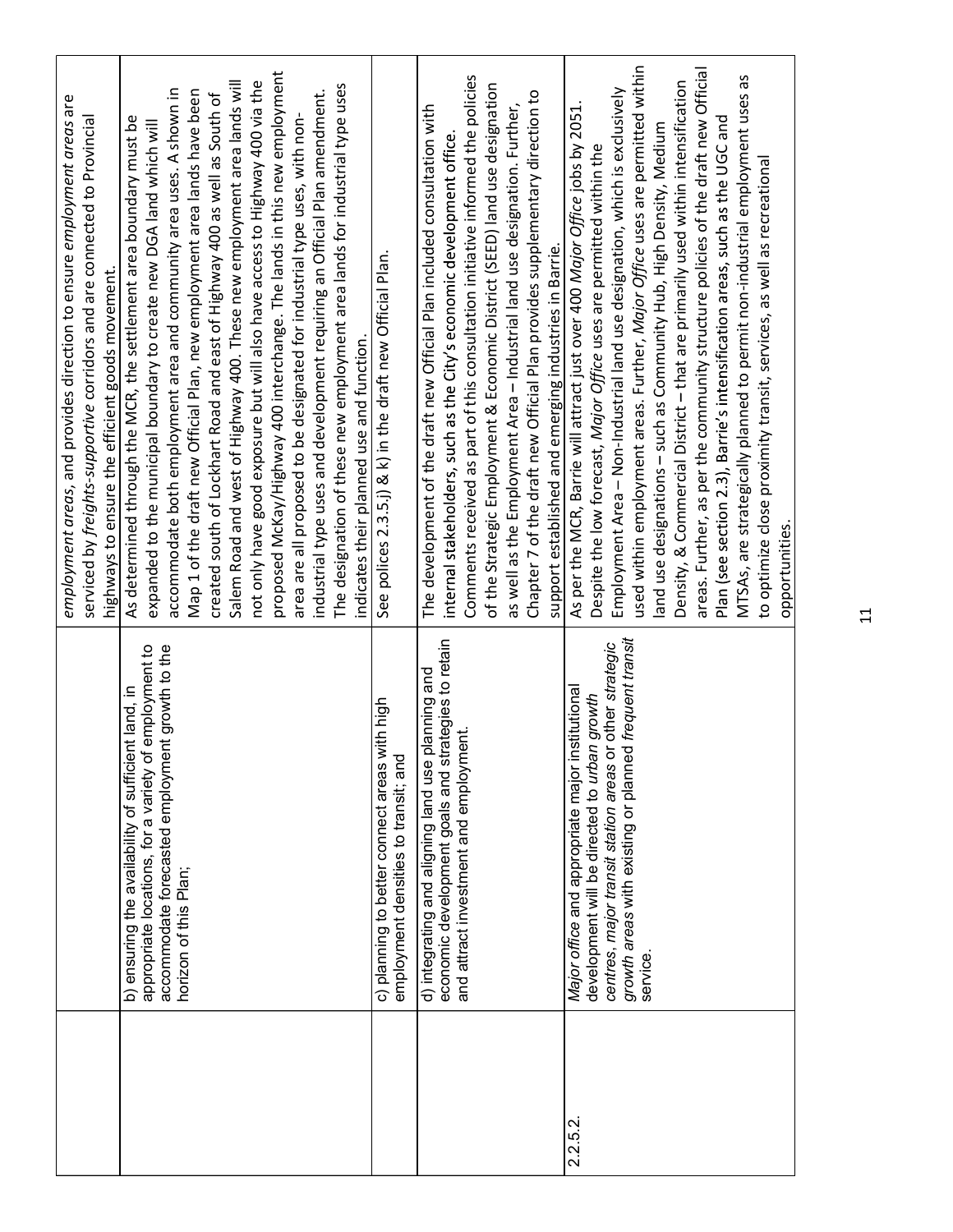| 2.2.5.3.       | that support active transportation and have existing<br>Retail and office uses will be directed to locations<br>or planned transit.                                                                                                                                                                                                                                                                                                     | areas to protect employment areas from encroachment. The Employment Area<br>use designation is used strategically, and typically on the fringe of employment<br>With employment areas, retail uses, including Major Retail, and office uses are<br>arterial streets, which may be supported by transit and active transportation<br>permitted on lands designated Employment Area - Non-Industrial. This land<br>- Non-Industrial land use designation is also used to recognize existing uses.<br>Outside of employment areas, retail uses, including Major Retail, and office<br>directs retail and office uses to higher-order streets, such as collector and<br>development policies of the land use designation in which these uses are<br>permitted provide direction on built form criteria. This built form criteria<br>uses are permitted in almost all land use designations. However, the<br>facilitates. |
|----------------|-----------------------------------------------------------------------------------------------------------------------------------------------------------------------------------------------------------------------------------------------------------------------------------------------------------------------------------------------------------------------------------------------------------------------------------------|----------------------------------------------------------------------------------------------------------------------------------------------------------------------------------------------------------------------------------------------------------------------------------------------------------------------------------------------------------------------------------------------------------------------------------------------------------------------------------------------------------------------------------------------------------------------------------------------------------------------------------------------------------------------------------------------------------------------------------------------------------------------------------------------------------------------------------------------------------------------------------------------------------------------|
| 2.2.5.4        | parking will be<br>transportation networks and transit-supportive built<br>minimized, and the development of active<br>In planning for employment, surface<br>form will be facilitated.                                                                                                                                                                                                                                                 | draft new Official Plan, with further direction to be provided in the forthcoming<br>See policies 2.3.5.j)-k). Additional direction is provided in section 3.3.5 of the<br>City-Wide Urban Design Guidelines and new comprehensive Zoning By-Law.                                                                                                                                                                                                                                                                                                                                                                                                                                                                                                                                                                                                                                                                    |
| 2.2.5.5        | Municipalities should designate and preserve lands<br>including major highway interchanges, as areas for<br>appropriate associated uses and ancillary facilities.<br>within settlement areas located adjacent to or near<br>major goods movement facilities and corridors,<br>manufacturing, warehousing and logistics, and                                                                                                             | See response to Growth Plan policy 2.2.5.1.b)                                                                                                                                                                                                                                                                                                                                                                                                                                                                                                                                                                                                                                                                                                                                                                                                                                                                        |
| 2.2.5.6        | For greater certainty, employment area designations<br>may be incorporated into upper-and single-tier official<br>for appropriate employment uses over the long-term.<br>employment areas in official plans and protect them<br>Upper-and single-tier municipalities, in consultation<br>plans by amendment at any time in advance of the<br>with lower-tier municipalities, will designate all<br>next municipal comprehensive review. | section 2.3.5 works in association with employment area land use designations<br>(section 2.6.9-11) to protect lands for employment uses over the long term.<br>Map 1 of the draft new Official Plan designates employment areas. Further,                                                                                                                                                                                                                                                                                                                                                                                                                                                                                                                                                                                                                                                                           |
| $2.2.5.7.a)-c$ | Municipalities will plan for all employment areas<br>within settlement areas by:                                                                                                                                                                                                                                                                                                                                                        |                                                                                                                                                                                                                                                                                                                                                                                                                                                                                                                                                                                                                                                                                                                                                                                                                                                                                                                      |
|                | prohibiting or<br>limiting other sensitive land uses that are not<br>ancillary to the primary employment use;<br>prohibiting residential uses and<br>ଚ୍ଚ                                                                                                                                                                                                                                                                                | See policies 2.3.5.c), i) in the draft new Official Plan.                                                                                                                                                                                                                                                                                                                                                                                                                                                                                                                                                                                                                                                                                                                                                                                                                                                            |
|                | that are permitted and prohibiting any major retail<br>size or scale threshold for any major retail uses<br>prohibiting major retail uses or establishing a<br>uses that would exceed that threshold; and<br>$\widehat{\Omega}$                                                                                                                                                                                                         | exclusively on lands designated Employment Area - Non-Industrial. See policies<br>The draft new Official Plan permits major retail within employment areas, but<br>$2.6.9.2.d$ ]-g).                                                                                                                                                                                                                                                                                                                                                                                                                                                                                                                                                                                                                                                                                                                                 |
|                |                                                                                                                                                                                                                                                                                                                                                                                                                                         | $\overline{2}$                                                                                                                                                                                                                                                                                                                                                                                                                                                                                                                                                                                                                                                                                                                                                                                                                                                                                                       |
|                |                                                                                                                                                                                                                                                                                                                                                                                                                                         |                                                                                                                                                                                                                                                                                                                                                                                                                                                                                                                                                                                                                                                                                                                                                                                                                                                                                                                      |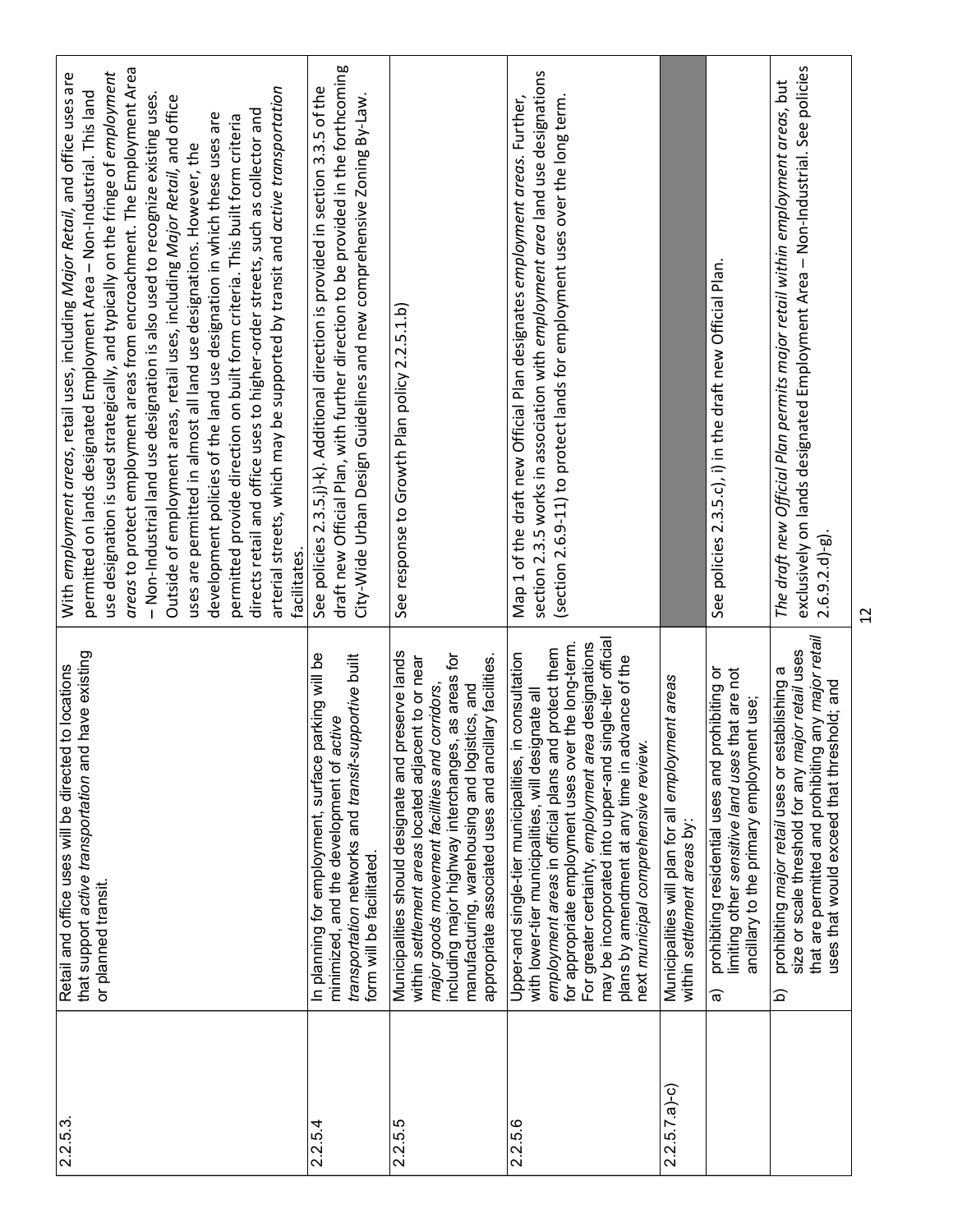|                | providing an appropriate interface between<br>employment areas to maintain land use<br>employment areas and adjacent non-<br>compatibility<br>$\widehat{\circ}$                                                                                                                                                                         | See policy 2.3.5.c) in the draft new Official Plan. The draft new Official Plan also<br>provided urban design direction for development within employment areas<br>(see section 3.3.5).                                                                                                                                                                                                                                   |
|----------------|-----------------------------------------------------------------------------------------------------------------------------------------------------------------------------------------------------------------------------------------------------------------------------------------------------------------------------------------|---------------------------------------------------------------------------------------------------------------------------------------------------------------------------------------------------------------------------------------------------------------------------------------------------------------------------------------------------------------------------------------------------------------------------|
| 2.2.5.8        | ses, major retail<br>not possible, minimize and mitigate adverse impacts<br>provincial guidelines, avoid, or where avoidance is<br>uses that are<br>uses or major office uses will, in accordance with<br>lent.<br>The development of sensitive land u<br>on industrial, manufacturing or other<br>particularly vulnerable to encroachm | This policy is reflected in policy 2.3.5.i) of the draft new Official Plan.                                                                                                                                                                                                                                                                                                                                               |
| $2.2.5.9.a)-e$ | oyment areas to<br>review where it<br>non-employment uses may be permitted only<br>through a municipal comprehensive<br>The conversion of lands within empl<br>is demonstrated that:                                                                                                                                                    | conversion of employment area lands to permit non-employment uses as part<br>As discussed in the Adoption Staff report, Council directed staff to explore the<br>of the preferred growth option for Barrie.                                                                                                                                                                                                               |
|                | there is a need for the conversion;<br>ಹ                                                                                                                                                                                                                                                                                                | Watson and Associates LTD. ('Watson'), identified four sites as appropriate for<br>properties, staff initiated an employment area land conversion process, as<br>The original Land Needs Assessment Report (see Section 5.8), prepared by<br>identifies that there is a need for the conversion. In addition to these four<br>conversion from employment areas to non-employment uses. The report<br>directed by Council. |
|                |                                                                                                                                                                                                                                                                                                                                         | The principal driver behind the employment land conversion process was need<br>community area land supply more efficiently. As demonstrated in the original<br>for additional community area land and the need to use Barrie's limited<br>Land Need Report, additional community area land was required to                                                                                                                |
|                |                                                                                                                                                                                                                                                                                                                                         | the year 2041. This triggered the need for a Settlement Area expansion. In the<br>accommodate the Schedule 3 population and employment growth forecast to<br>interest of increasing the supply of community area land, supporting                                                                                                                                                                                         |
|                |                                                                                                                                                                                                                                                                                                                                         | intensification, and provide an opportunity for long standing vacant land to<br>develop, Council directed staff to identify employment lands that would be                                                                                                                                                                                                                                                                |
|                |                                                                                                                                                                                                                                                                                                                                         | employment area lands within the city that were constrained or not suitable<br>suitable for conversion. Further, Council, as well as staff, were aware of                                                                                                                                                                                                                                                                 |
|                |                                                                                                                                                                                                                                                                                                                                         | for employment area uses. The conversion of these ill-suited and constrained                                                                                                                                                                                                                                                                                                                                              |
|                |                                                                                                                                                                                                                                                                                                                                         | employment lands would increase supply of community area land as well as<br>allow for more efficient use of Barrie's limited land supply. To guide the                                                                                                                                                                                                                                                                    |
|                |                                                                                                                                                                                                                                                                                                                                         | employment area land conversion process, criteria were developed to evaluate<br>conversion proposals. These criteria were developed to help staff evaluate the                                                                                                                                                                                                                                                            |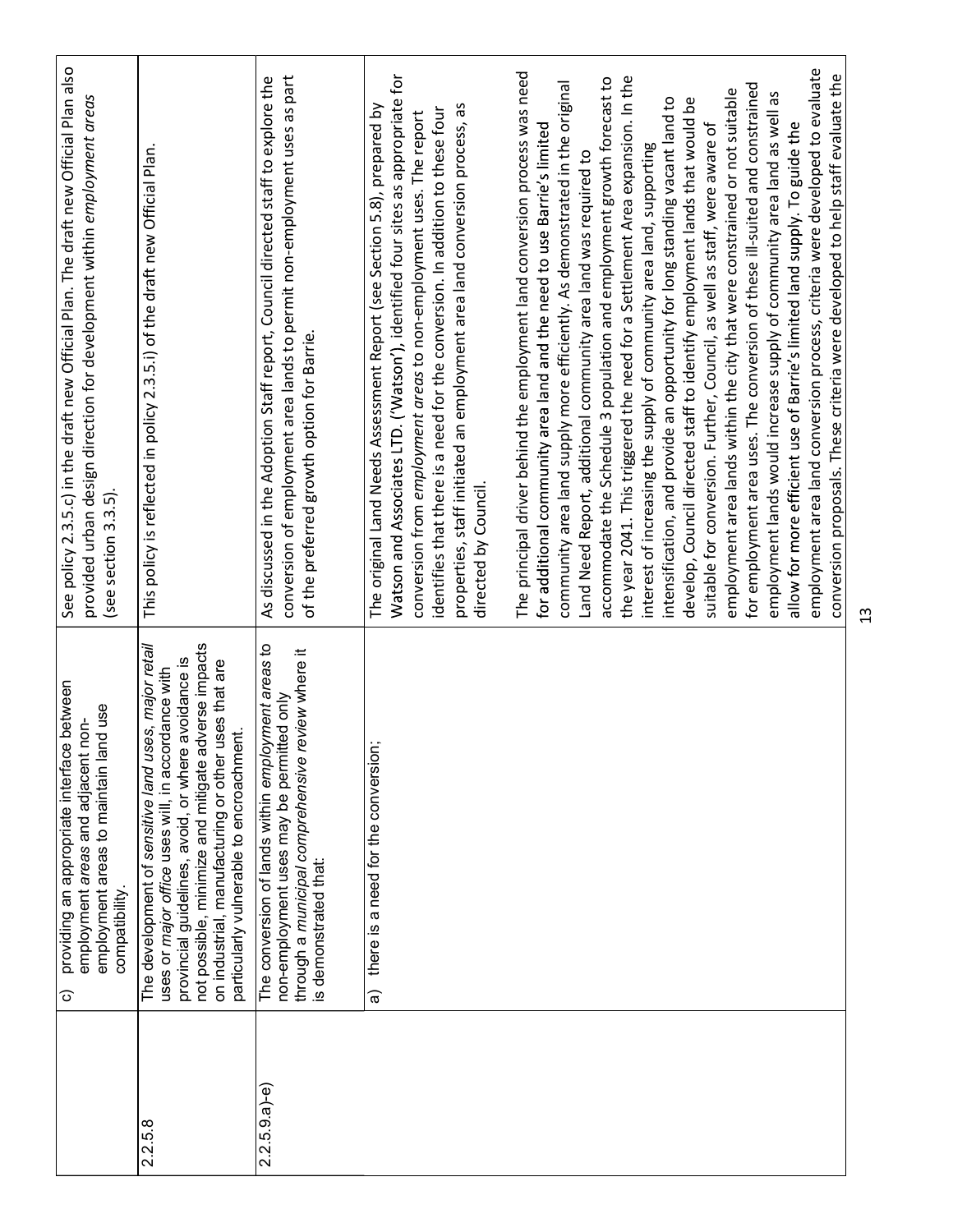| $\vec{a}$                                                                                                                                                                                                                                                                                                                                                                                                                                                                                                                                                                                                                                                                                                                                                                                                                                                                                     |                                                                                                                                                                                                                                                     |
|-----------------------------------------------------------------------------------------------------------------------------------------------------------------------------------------------------------------------------------------------------------------------------------------------------------------------------------------------------------------------------------------------------------------------------------------------------------------------------------------------------------------------------------------------------------------------------------------------------------------------------------------------------------------------------------------------------------------------------------------------------------------------------------------------------------------------------------------------------------------------------------------------|-----------------------------------------------------------------------------------------------------------------------------------------------------------------------------------------------------------------------------------------------------|
| achievement of the 50% intensification target. Further, Addendum 1 indicates<br>The cumulative impact of the employment land conversions accepted by staff<br>were considered in Addendum 1 to the original Land Needs Assessment<br>Report. As outlined in Addendum 1, the employment land conversions<br>proposed through this MCR would not have a negative impact on the                                                                                                                                                                                                                                                                                                                                                                                                                                                                                                                  |                                                                                                                                                                                                                                                     |
| the Employment Area Land Conversion memo, only those conversion proposals<br>a key consideration in the employment land conversion process. As outlined in<br>The impact of a conversion on the overall viability of an employment area was<br>which had little to no impact on the overall viability of an employment area<br>were considered                                                                                                                                                                                                                                                                                                                                                                                                                                                                                                                                                | rersely affect the<br>achievement of the minimum intensification and<br>density targets in this Plan, as well as the other<br>overall viability of the employment area or the<br>the proposed uses would not adv<br>policies of this Plan; and<br>ଟ |
| As outlined in Land Needs Assessment Report (LNAR) Addendums 1 and 2, the<br>expansion of the settlement area boundary will make available sufficient new<br>employment area land to accommodate the employment growth forecast for<br>Barrie to the year 2051                                                                                                                                                                                                                                                                                                                                                                                                                                                                                                                                                                                                                                | employment lands to accommodate forecasted<br>Plan;<br>employment growth to the horizon of this<br>icient<br>the municipality will maintain suff<br>ි                                                                                               |
| be converted through this MCR are constrained or not suitable for employment<br>required. As such, and based purely on a quantitative exercise, all employment<br>Employment Area Land Conversion memo, the employment lands proposed to<br>required for the employment uses for which they were originally designated,<br>ands proposed to be converted through this MCR were needed to meet the<br>uses, and as such could not feasibly accommodate ELE/industrial-type jobs<br>Therefore, it was deemed that the lands proposed to be converted are not<br>employment growth forecasts. Thus, a Settlement Area boundary was<br>As indicated in the original Land Need Assessment Report, additional<br>Schedule 3 employment forecasts. However, as demonstrated in the<br>employment area land was needed to accommodate the Schedule 3<br>and as such their conversion was appropriate. | the lands are not required over the horizon of this<br>Plan for the employment purposes for which they<br>are designated;<br>$\widehat{\Omega}$                                                                                                     |
| Details on the employment area land conversion process completed as part of<br>the MCR conducted the support the implementation of the draft new Official<br>Plan are provided in the Employment Area Land Conversion memo                                                                                                                                                                                                                                                                                                                                                                                                                                                                                                                                                                                                                                                                    |                                                                                                                                                                                                                                                     |
| Б<br>suitable for employment uses or constrained - it was deemed that there was<br>appropriateness of conversion proposals. If a proposal was deemed to have<br>met the criteria - meaning it has been demonstrated that the lands are not<br>need for the employment area land conversion.                                                                                                                                                                                                                                                                                                                                                                                                                                                                                                                                                                                                   |                                                                                                                                                                                                                                                     |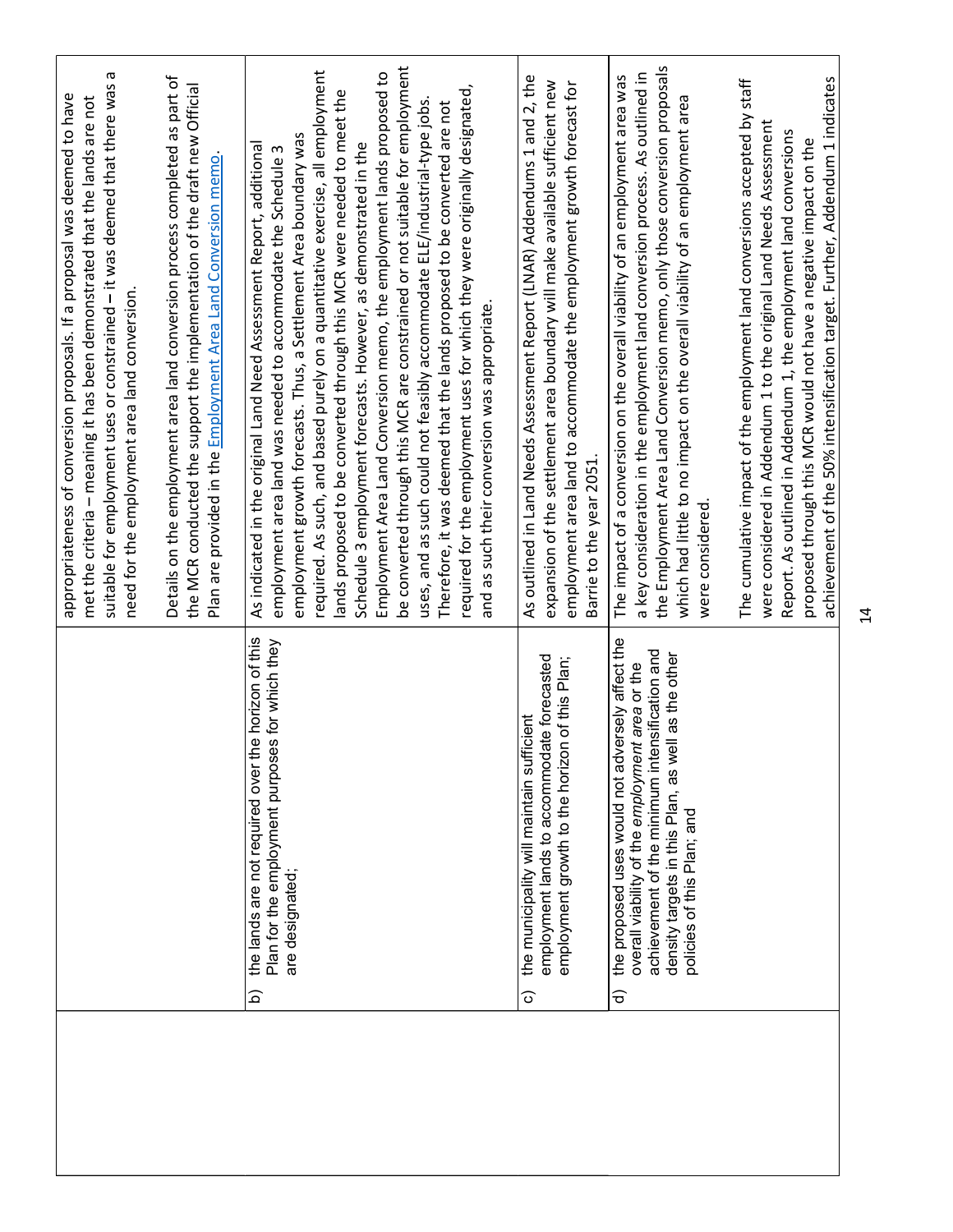|                 |                                                                                                                | that the DGA density target proposed at that time, being 62 persons and jobs                                                                       |
|-----------------|----------------------------------------------------------------------------------------------------------------|----------------------------------------------------------------------------------------------------------------------------------------------------|
|                 |                                                                                                                | lands be converted to permit for non-employment uses. In other words, the<br>per hectare, remained appropriate should the proposed employment area |
|                 |                                                                                                                | conversion of the employment area lands, which resulted in the creation of                                                                         |
|                 |                                                                                                                | more community area lands, did not lead to a decrease in the DGA density                                                                           |
|                 |                                                                                                                | target. The DGA density target only increased to 79 persons and jobs per                                                                           |
|                 |                                                                                                                | hectare, as recommended in LNAR Addendum 2, was a result of the extended                                                                           |
|                 |                                                                                                                | planning horizon and growth forecasts in Growth Plan 2020 and not the                                                                              |
|                 |                                                                                                                | employment area land conversion.                                                                                                                   |
|                 | astructure and<br>there are existing or planned infr<br>$\widehat{\mathbf{e}}$                                 | As described in the Employment Area Land Conversion memo, employment                                                                               |
|                 | modate the<br>public service facilities to accom                                                               | area land conversion proposals were required to demonstrate that there is                                                                          |
|                 | proposed uses.                                                                                                 | sufficient planned infrastructure to support the proposed change in land use as                                                                    |
|                 |                                                                                                                | well as the anticipated form of development.                                                                                                       |
|                 |                                                                                                                |                                                                                                                                                    |
|                 |                                                                                                                | Despite this requirement being satisfied through the employment conversion                                                                         |
|                 |                                                                                                                | process, the servicing of lands converted from employment area to non-                                                                             |
|                 |                                                                                                                | employment uses was considered comprehensively as part of this MCR.                                                                                |
|                 |                                                                                                                | Specifically, the population and employment growth distribution changes                                                                            |
|                 |                                                                                                                | resulting from the conversations were included in a broader exercise, referred                                                                     |
|                 |                                                                                                                | to as the capacity assessment, in which staff evaluate if there are sufficient                                                                     |
|                 |                                                                                                                | existing and planned infrastructure and public service facilities to service the                                                                   |
|                 |                                                                                                                | growth forecast to 2051. In this sense, staff evaluated the impact of the                                                                          |
|                 |                                                                                                                | employment conversions on a site-specific basis, through the employment                                                                            |
|                 |                                                                                                                | conversion process, as well as comprehensively, through the service capacity                                                                       |
|                 |                                                                                                                | assessment. The service capacity assessment is the focus of Municipal                                                                              |
|                 |                                                                                                                | Comprehensive Review Report: Servicing Growth, which is Appendix "E" to                                                                            |
|                 |                                                                                                                | adoption staff report DEV001-22.                                                                                                                   |
| $2.2.5.13.a)-d$ | in consultation<br>Upper-and single-tier municipalities,                                                       |                                                                                                                                                    |
|                 | with lower-tier municipalities, will establish minimum<br>eas within<br>density targets for all employment are |                                                                                                                                                    |
|                 | settlement areas that:                                                                                         |                                                                                                                                                    |
|                 | are measured in jobs per hectare;<br>କ                                                                         | Through the MCR completed in supported of the implementation of the draft                                                                          |
|                 |                                                                                                                | new Official Plan, a new employment area minimum density target is                                                                                 |
|                 |                                                                                                                | established. This density target is measured in jobs per hectare, as                                                                               |
|                 |                                                                                                                | recommended in LNAR and LNAR Addendum 1 and 2.                                                                                                     |
|                 | reflect the current and anticipated type and scale<br>$\widehat{\mathbf{c}}$                                   | The LNAR completed as part of the MCR includes an in-depth assessment of the                                                                       |
|                 | of employment that characterizes the                                                                           | type and scale of employment uses that currently characterize and occupy                                                                           |
|                 | employment area to which the target applies;                                                                   | lands within Barrie's employment areas as well as those uses which will drive                                                                      |
|                 |                                                                                                                | 15                                                                                                                                                 |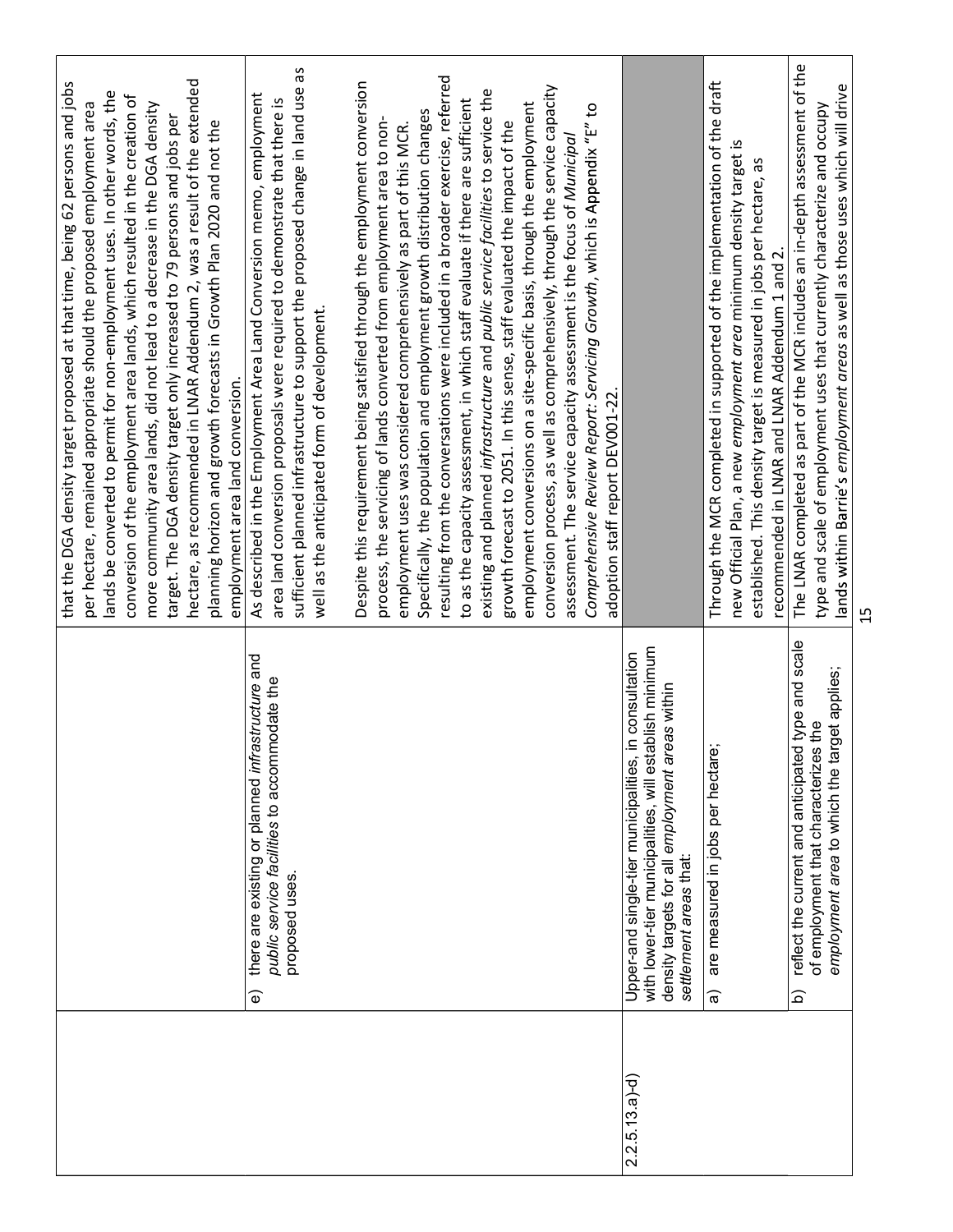| transportation and are served by existing or<br>Upper-and single-tier municipalities,<br>employment areas on sites that<br>support housing choice through<br>planned transit; and<br>of this Plan by:<br>$\widehat{\circ}$<br>$\widehat{\mathtt{c}}$<br>ଟ୍ଟ<br>$2.2.6.1.a$ )-e)<br>2.2.5.15 |                                                                                                                                                                                                             |                                                                                                                                                                                                                                               |
|---------------------------------------------------------------------------------------------------------------------------------------------------------------------------------------------------------------------------------------------------------------------------------------------|-------------------------------------------------------------------------------------------------------------------------------------------------------------------------------------------------------------|-----------------------------------------------------------------------------------------------------------------------------------------------------------------------------------------------------------------------------------------------|
|                                                                                                                                                                                                                                                                                             |                                                                                                                                                                                                             | demand for employment area land in Barrie; see section 5.4 of the original<br>LNAR prepared by Watson.                                                                                                                                        |
|                                                                                                                                                                                                                                                                                             | support active<br>reflects opportunities for the intensification of                                                                                                                                         | and new/developing employment areas will intensify by 8% over the forecast<br>The original LNAR as well as Addendums 1 & 2 estimate that Barrie's existing                                                                                    |
|                                                                                                                                                                                                                                                                                             |                                                                                                                                                                                                             | period. The intensification of Barrie's employment areas is driven, in part, by an<br>increase in planned active transportation mobility options that will connect                                                                            |
|                                                                                                                                                                                                                                                                                             |                                                                                                                                                                                                             | people to their place of work, by increase transit options, as well as the<br>maturing of Barrie's industrial sector.                                                                                                                         |
|                                                                                                                                                                                                                                                                                             | will be implemented through official plan policies<br>and designations and zoning by-laws.                                                                                                                  | implemented through a new forthcoming comprehensive Zoning By-Law.<br>See section 2.5.3.g) of the draft new Official Plan. This policy will be                                                                                                |
|                                                                                                                                                                                                                                                                                             | compact built form and intensification of retail and<br>integration of those uses with other land uses to<br>The retail sector will be supported by promoting<br>service uses and areas and encouraging the | Retail uses are permitted in a broad range of land use designations.<br>Commercial and mixed-use buildings are also permitted within the<br>Neighbourhood Area land use designation.                                                          |
|                                                                                                                                                                                                                                                                                             | support the achievement of complete communities.                                                                                                                                                            | developed to permit and support the co-location of retail uses, including Major<br>Retail, to support intensification, compact built form, and the development of<br>A land use designation, being the Commercial District, was strategically |
|                                                                                                                                                                                                                                                                                             |                                                                                                                                                                                                             | Finally, criteria were developed to permit major retail uses on lands designated<br>Employment Area - Non-Industrial.<br>complete communities.                                                                                                |
|                                                                                                                                                                                                                                                                                             | Province, and other appropriate stakeholders, will:<br>consultation with lower-tier municipalities, the<br>$\equiv$                                                                                         | comprehensive public engagement and consultation strategy. Through the<br>implementation of this strategy, key stakeholders, such as the County of<br>The development of the draft new Official Plan was supported by a                       |
|                                                                                                                                                                                                                                                                                             |                                                                                                                                                                                                             | provide input on the draft new Official Plan. Their input, as documented in the<br>Simcoe, the region's affordable housing service provider/manager, as well as<br>other housing advocacy and equity seeking groups, had the opportunity to   |
|                                                                                                                                                                                                                                                                                             |                                                                                                                                                                                                             | memo is an Appendix, were critical to the development of the housing policies<br>public comments tracking table attached to the Staff report to which this<br>in the draft new Official Plan.                                                 |
|                                                                                                                                                                                                                                                                                             | the achievement<br>targets in this Plan, as well as the other policies<br>of the minimum intensification and density                                                                                        |                                                                                                                                                                                                                                               |
|                                                                                                                                                                                                                                                                                             | additional residential units and affordable<br>housing options and densities, including<br>and mix of<br>i. identifying a diverse range                                                                     | and DGA. The unit mix proposed by Watson for Barrie signals a shift to more<br>The LNAR and associated addendums propose a unique unit mix for the BUA<br>compact built form, one that will provide a more diverse range of housing           |
|                                                                                                                                                                                                                                                                                             |                                                                                                                                                                                                             | $\frac{6}{1}$                                                                                                                                                                                                                                 |
|                                                                                                                                                                                                                                                                                             |                                                                                                                                                                                                             |                                                                                                                                                                                                                                               |
|                                                                                                                                                                                                                                                                                             |                                                                                                                                                                                                             |                                                                                                                                                                                                                                               |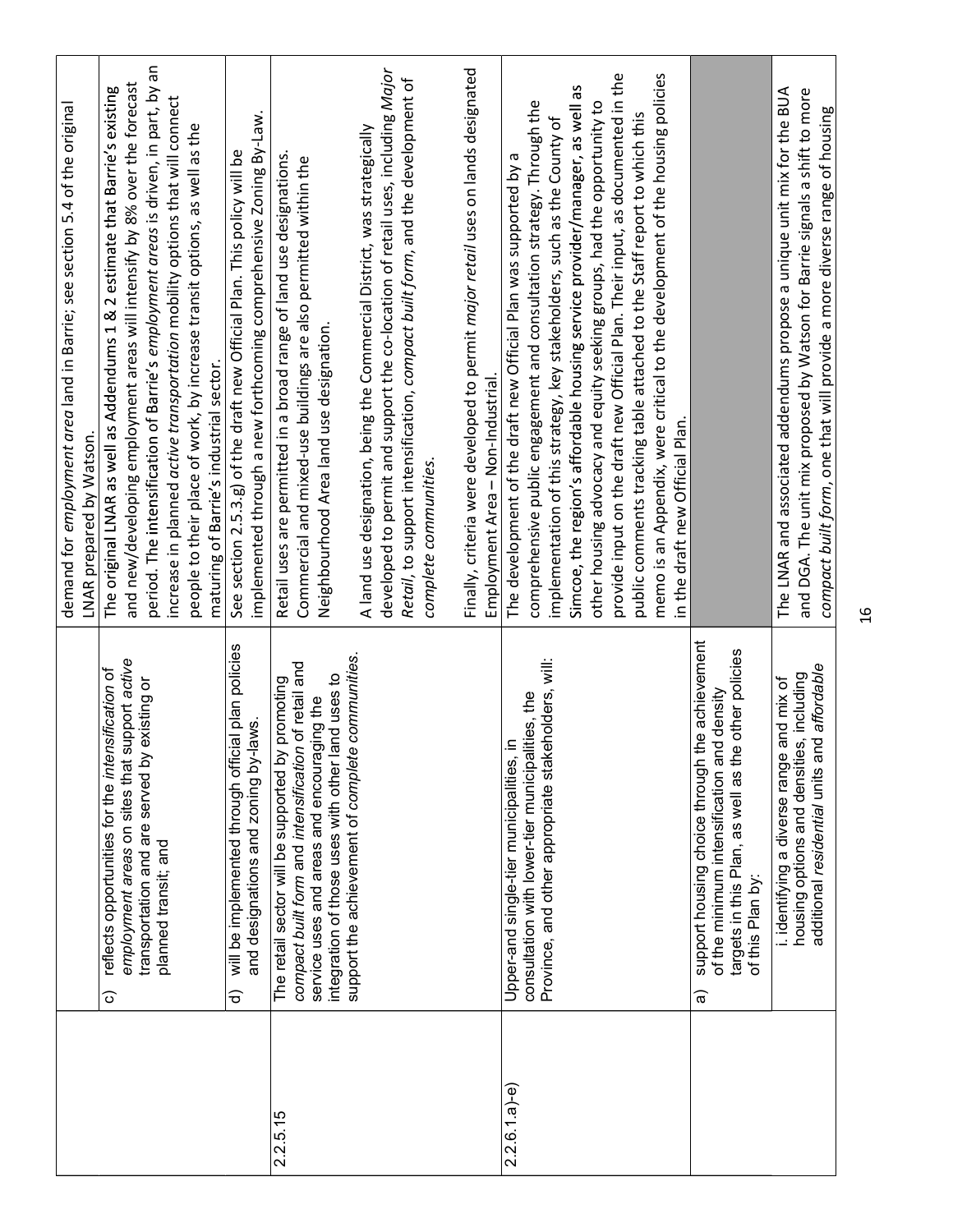| and future residents; and                                             | options at different densities. To implement the recommendations of the LNAR<br>the draft new Official Plan permits, supports, and encourages a wide range of                                                                                                                                                                                                                 |
|-----------------------------------------------------------------------|-------------------------------------------------------------------------------------------------------------------------------------------------------------------------------------------------------------------------------------------------------------------------------------------------------------------------------------------------------------------------------|
|                                                                       |                                                                                                                                                                                                                                                                                                                                                                               |
|                                                                       | built form types. In particular, the Neighbourhood Area designation supports                                                                                                                                                                                                                                                                                                  |
|                                                                       | context sensitive intensification to allow for the gradual intensification of                                                                                                                                                                                                                                                                                                 |
|                                                                       | Barrie's housing stock, particularly in existing neighbourhoods.                                                                                                                                                                                                                                                                                                              |
| ii. establishing targets for affordable                               | As per policy 2.5.I), the draft new Official Plan proposes that 10% of all housing                                                                                                                                                                                                                                                                                            |
| ownership housing and rental housing;                                 | units built each year are to be affordable. Further, policy 2.3.2.d) of the draft                                                                                                                                                                                                                                                                                             |
|                                                                       | new Official Plan proposes that 20% of the housing units developed within the                                                                                                                                                                                                                                                                                                 |
|                                                                       | Urban Growth Centre be affordable. A target of 20% is also established for                                                                                                                                                                                                                                                                                                    |
|                                                                       | MSTAs as per policy 2.3.4.a)iii) of the draft new Official Plan.                                                                                                                                                                                                                                                                                                              |
| use of land<br>identify mechanisms, including the                     | As described above, the primary mechanism to achieving a diverse range of                                                                                                                                                                                                                                                                                                     |
|                                                                       | housing options and densities, as well as the affordable housing targets                                                                                                                                                                                                                                                                                                      |
|                                                                       | proposed in the draft new Official Plan, are the policies referenced in response                                                                                                                                                                                                                                                                                              |
|                                                                       | to 2.2.6.1.a)i). Further, the land use designation policies contain built form and                                                                                                                                                                                                                                                                                            |
|                                                                       | density policies which will facilitate the development of built form housing                                                                                                                                                                                                                                                                                                  |
|                                                                       | types which may be affordable. In addition, policy 2.3.4.e) of the draft new                                                                                                                                                                                                                                                                                                  |
|                                                                       | Official Plan speaks to conducting the work required to designate the city's two                                                                                                                                                                                                                                                                                              |
|                                                                       | MTSAs as Protected Major Transit Station Areas. The purpose of this policy is                                                                                                                                                                                                                                                                                                 |
|                                                                       | to trigger a land planning exercise that will plan the PMTSAs more                                                                                                                                                                                                                                                                                                            |
|                                                                       | comprehensively than possible through an Official Plan and, perhaps more                                                                                                                                                                                                                                                                                                      |
|                                                                       | importantly, to permit the implementation of Inclusionary Zoning (IZ).                                                                                                                                                                                                                                                                                                        |
| align land use planning with applicable housing                       | The County of Simcoe, being the housing service manager for the region, was                                                                                                                                                                                                                                                                                                   |
|                                                                       | consulted throughout the development of the draft new Official Plan. The                                                                                                                                                                                                                                                                                                      |
|                                                                       | County expressed support for the City's affordable housing target and land use                                                                                                                                                                                                                                                                                                |
|                                                                       | policies regarding the permissions of a broad range of housing types.                                                                                                                                                                                                                                                                                                         |
| address housing needs in accordance with                              | Simcoe County is the designated affordable housing service manager for the                                                                                                                                                                                                                                                                                                    |
| provincial policy statements such as the Policy                       | City of Barrie under the Housing Services Act. Nonetheless, the City works                                                                                                                                                                                                                                                                                                    |
|                                                                       | closely with the County of Simcoe on issues such as homelessness and have co-                                                                                                                                                                                                                                                                                                 |
|                                                                       | developed an affordable housing strategy that complies with the policy                                                                                                                                                                                                                                                                                                        |
|                                                                       |                                                                                                                                                                                                                                                                                                                                                                               |
|                                                                       | direction in the "Service Manager Housing and Homelessness Plans."                                                                                                                                                                                                                                                                                                            |
|                                                                       | Additionally, the City of Barrie's draft new Official Plan contains affordable                                                                                                                                                                                                                                                                                                |
|                                                                       | housing policies which support joint initiatives on housing and homelessness                                                                                                                                                                                                                                                                                                  |
|                                                                       | prevention.                                                                                                                                                                                                                                                                                                                                                                   |
|                                                                       | related to the provision of housing, the draft new Official Plan satisfies this<br>As demonstrated in responses to policies 2.2.6.1a)-c), and other response                                                                                                                                                                                                                  |
| by-laws.                                                              | policy by facilitating a shift to a more compact built form, one that increases                                                                                                                                                                                                                                                                                               |
|                                                                       | the diversity of housing types. The primary mechanism for achieving this shift is                                                                                                                                                                                                                                                                                             |
|                                                                       |                                                                                                                                                                                                                                                                                                                                                                               |
|                                                                       | $\overline{17}$                                                                                                                                                                                                                                                                                                                                                               |
|                                                                       |                                                                                                                                                                                                                                                                                                                                                                               |
|                                                                       |                                                                                                                                                                                                                                                                                                                                                                               |
|                                                                       |                                                                                                                                                                                                                                                                                                                                                                               |
|                                                                       |                                                                                                                                                                                                                                                                                                                                                                               |
|                                                                       |                                                                                                                                                                                                                                                                                                                                                                               |
|                                                                       |                                                                                                                                                                                                                                                                                                                                                                               |
| $\widehat{\mathbf{p}}$<br>$\widehat{\mathbf{e}}$<br>$\widehat{\circ}$ | implement policy 2.2.6.1 a), b), c) and d) through<br>official plan policies and designations and zoning<br>use planning and financial tools, to support the<br>and homelessness plans required under the<br>Statement: "Service Manager Housing and<br>implementation of policy 2.2.6.1.a);<br>Housing Services Act, 2011;<br>Homelessness Plans"; and<br>$\widehat{\sigma}$ |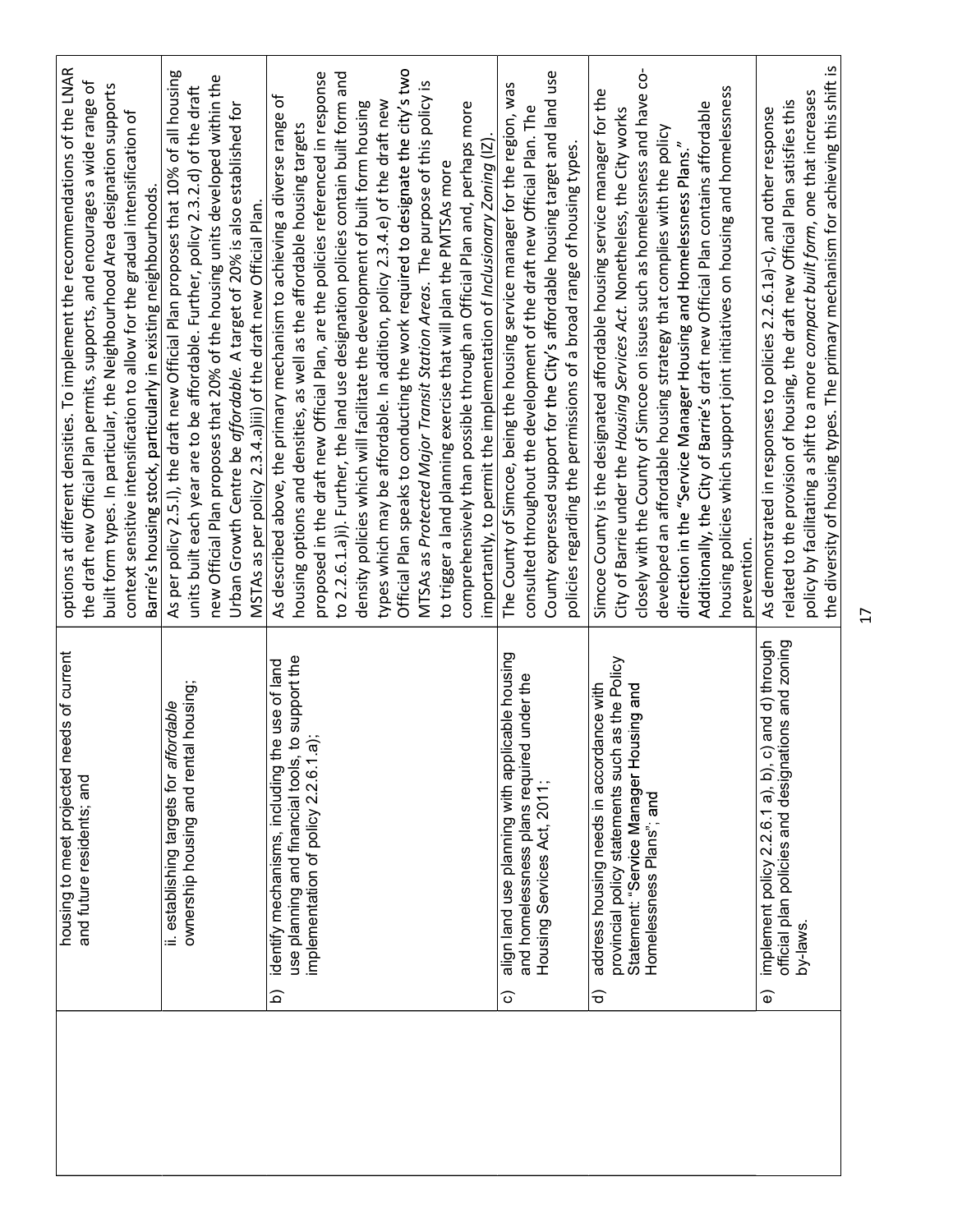|                |                                                                                                                                                                                                                                                                               | the growth management strategy, the land use policies, and the resilient city<br>policies of the draft new Official Plan.                                                                                                                                                                                                                                                                                                                                                                                                                                                                                                            |
|----------------|-------------------------------------------------------------------------------------------------------------------------------------------------------------------------------------------------------------------------------------------------------------------------------|--------------------------------------------------------------------------------------------------------------------------------------------------------------------------------------------------------------------------------------------------------------------------------------------------------------------------------------------------------------------------------------------------------------------------------------------------------------------------------------------------------------------------------------------------------------------------------------------------------------------------------------|
| $2.2.6.2.a)-d$ | implementing policy 2.2.6.1, municipalities will<br>support the achievement of complete communities<br>Notwithstanding policy 1.4.1 of the PPS, 2020, in<br>ڌھ                                                                                                                |                                                                                                                                                                                                                                                                                                                                                                                                                                                                                                                                                                                                                                      |
|                | planning to accommodate forecasted growth to<br>the horizon of this Plan;<br>$\widehat{\mathbf{e}}$                                                                                                                                                                           | As stated in section 2.3, the draft new Official Plan is based on the population<br>and employment growth forecasts in Schedule 3, being 298,000 people and<br>150,000 jobs by the year 2051.                                                                                                                                                                                                                                                                                                                                                                                                                                        |
|                | planning to achieve the minimum intensification<br>and density targets in this Plan;<br>$\widehat{\mathbf{p}}$                                                                                                                                                                | contains density targets for the BUA (section 2.4.2.2) and DGA (section 2.4.2.3)<br>specific policies. As directed by Council, the draft new Official Plan proposes a<br>intensification target for Barrie as prescribed in the Growth Plan. Further, as<br>persons and jobs per hectare, exceeding the minimum DGA density target<br>The growth management strategy proposed in the draft new Official Plan<br>directed by Council, the minimum density target for the DGA is set at 79<br>50% intensification target to the year 2051, meeting the minimum<br>prescribed for Barrie in the Growth Plan.                            |
|                | considering the range and mix of housing options<br>sing stock; and<br>and densities of the existing hou<br>$\widehat{\circ}$                                                                                                                                                 | See responses to growth plan policies 2.2.3.1 and 2.2.6.1                                                                                                                                                                                                                                                                                                                                                                                                                                                                                                                                                                            |
|                | housing stock<br>planning to diversify their overall<br>across the municipality.<br>$\widehat{\sigma}$                                                                                                                                                                        | As indicated in the response to 2.2.3.1 & 2.2.6.1, Barrie's housing stock is now<br>largely low density and high density, with medium density housing options -<br>missing. The land use policies of the draft new Official Plan permit a broad<br>those which are recognized to be more affordable - being conspicuously<br>range of housing types and support the intensification of Barrie's<br>neighbourhoods to diversify the housing stock.                                                                                                                                                                                    |
| 2.2.6.3        | communities, municipalities will consider the use of<br>accommodate a diverse range of household sizes<br>available tools to require that multi-unit residential<br>developments incorporate a mix of unit sizes to<br>To support the achievement of complete<br>and incomes. | facilitate multi-unit residential and mixed-use developments. Further, the draft<br>tools for implementing the growth management strategy. Specifically, the land<br>The land use designation policies of the draft new Official Plan are the primary<br>encourage multi-story development. In intensification areas, such as the UGC<br>use designations prescribe density targets and built form standards that will<br>or MTSAs, land use designations are strategically used to require multi-unit<br>new Official Plan establishes intensification corridors that support and<br>developments which provide affordable housing. |
| 2.2.6.4        | development is to occur, land with servicing capacity<br>sufficient to provide at least a three-year supply of<br>Municipalities will maintain at all times where                                                                                                             | enough land and servicing capacity to accommodate growth to 2031. The<br>At the time of the Adoption of the draft new Official Plan Barrie will have<br>implementation of the draft new Official Plan, and the subsequent                                                                                                                                                                                                                                                                                                                                                                                                            |
|                |                                                                                                                                                                                                                                                                               |                                                                                                                                                                                                                                                                                                                                                                                                                                                                                                                                                                                                                                      |
|                |                                                                                                                                                                                                                                                                               |                                                                                                                                                                                                                                                                                                                                                                                                                                                                                                                                                                                                                                      |
|                |                                                                                                                                                                                                                                                                               |                                                                                                                                                                                                                                                                                                                                                                                                                                                                                                                                                                                                                                      |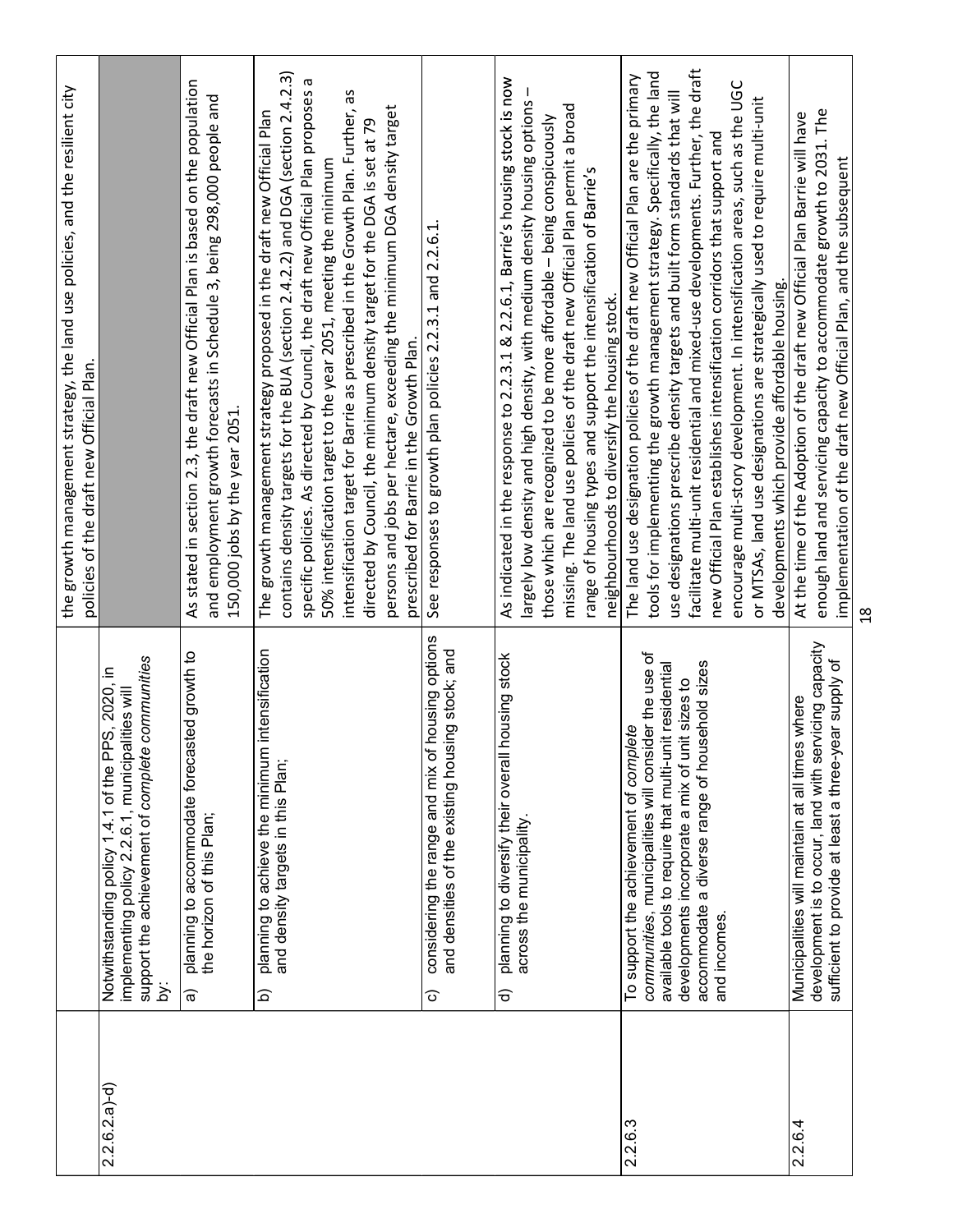|          | residential units. This supply will include, and may<br>zoned for<br>exclusively consist of, lands suitably<br>intensification and redevelopment.                                                                                                                                                                        | development of new infrastructure master plans, will facilitate development to<br>the year 2051 on lands in the BUA and the DGA.                                                                                                                                                               |
|----------|--------------------------------------------------------------------------------------------------------------------------------------------------------------------------------------------------------------------------------------------------------------------------------------------------------------------------|------------------------------------------------------------------------------------------------------------------------------------------------------------------------------------------------------------------------------------------------------------------------------------------------|
| 2.2.6.5  | subsection 2.2.8, the new designated greenfield area<br>olicies 2.2.6.1<br>When a settlement area boundary has been<br>expanded in accordance with the policies in<br>will be planned in accordance with p<br>and 2.2.6.2.                                                                                               | See responses to Growth Plan policies 2.2.6.1 & 2.2.6.2                                                                                                                                                                                                                                        |
| 2.2.7.2a | designated greenfield area of each upper-and single-<br>ble to the<br>The minimum density target applical<br>tier municipality is as follows:                                                                                                                                                                            | reflected in DGA section (see policy 2.4.2.3.e)) of the growth management<br>hectare to accommodate the Schedule 3 growth forecasts. This density is<br>recommends a minimum DGA density target of 79 persons and jobs per<br>The Land Needs Assessment Report Addendum 2, prepared by Dillon, |
|          | The Cities of Barrie, Brantford, Guelph, Hamilton,<br>York will plan to achieve within the horizon of this<br>Waterloo and<br>Plana minimum density target that is not less<br>Orillia and Peterborough and the Regions of<br>than 50 residents and jobs combined per<br>Durham, Halton, Niagara, Peel,<br>hectare;<br>ଚ | strategy proposed in the draft new Official Plan.                                                                                                                                                                                                                                              |
| 2.2.7.3  | the entire designated greenfield area of each upper-<br>The minimum density target will be measured over<br>or single-tier municipality, excluding the following:                                                                                                                                                        | See policy 2.5.c) of the draft new Official Plan.                                                                                                                                                                                                                                              |
|          | heritage systems and floodplains, provided<br>a) natural heritage features and areas, natural<br>development is prohibited in these areas;                                                                                                                                                                               |                                                                                                                                                                                                                                                                                                |
|          | b) rights-of-way for:                                                                                                                                                                                                                                                                                                    |                                                                                                                                                                                                                                                                                                |
|          | i. electricity transmission lines;                                                                                                                                                                                                                                                                                       |                                                                                                                                                                                                                                                                                                |
|          | ii. energy transmission pipelines;                                                                                                                                                                                                                                                                                       |                                                                                                                                                                                                                                                                                                |
|          | iii. freeways, as defined by and mapped                                                                                                                                                                                                                                                                                  |                                                                                                                                                                                                                                                                                                |
|          | as part of the Ontario Road Network;                                                                                                                                                                                                                                                                                     |                                                                                                                                                                                                                                                                                                |
|          | and,                                                                                                                                                                                                                                                                                                                     |                                                                                                                                                                                                                                                                                                |
|          | iv. railways;                                                                                                                                                                                                                                                                                                            |                                                                                                                                                                                                                                                                                                |
|          | c) employment areas; and                                                                                                                                                                                                                                                                                                 |                                                                                                                                                                                                                                                                                                |
|          | d) cemeteries.                                                                                                                                                                                                                                                                                                           |                                                                                                                                                                                                                                                                                                |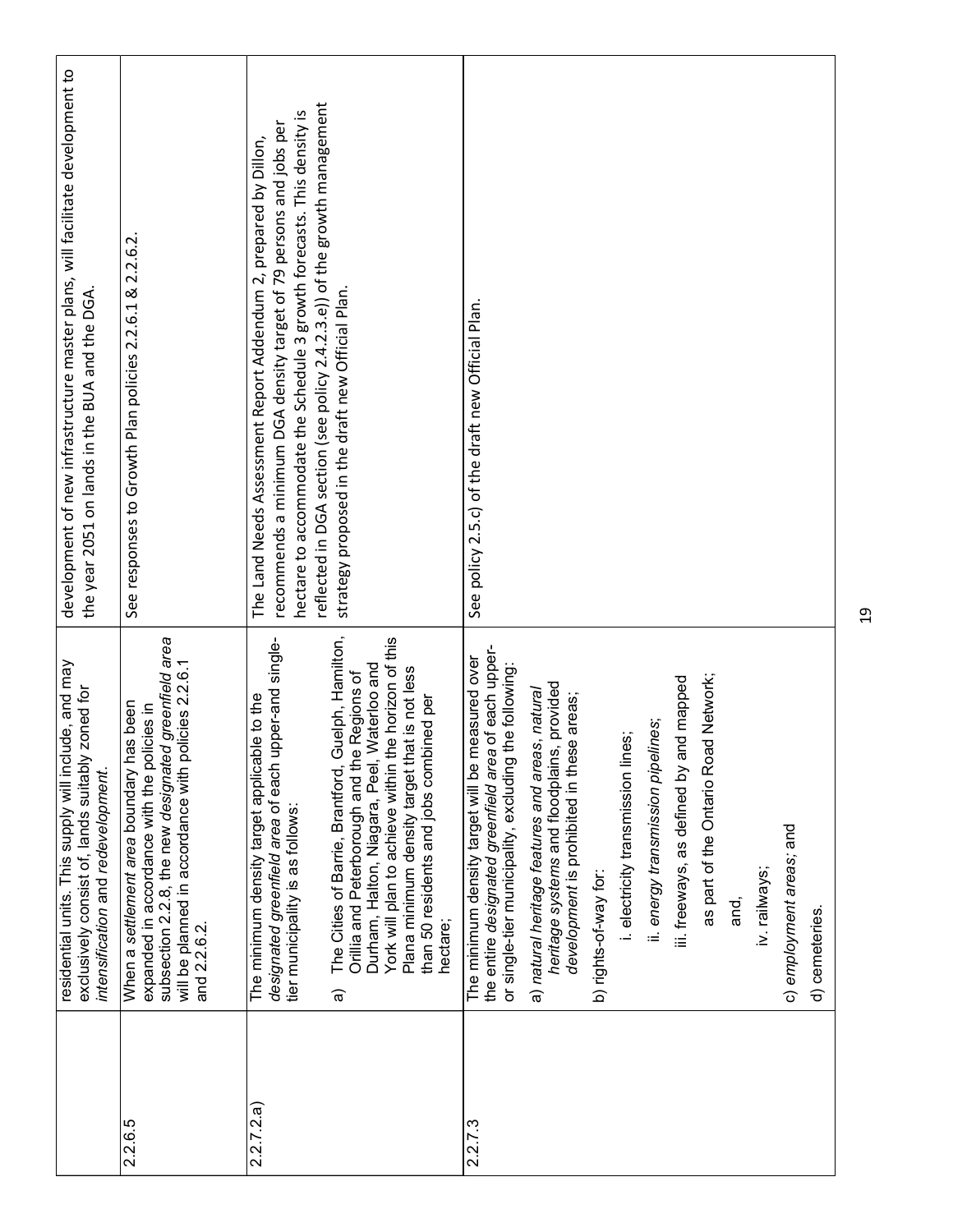| occur through a municipal comprehensive review<br>A settlement area boundary expansion may only<br>where it is demonstrated that:<br>$2.2.8.2.a).i)-c)$                                                                                                                                                                                                                                                                            |    |                                                                                                                                                                                                                                                                                                                                                                                                                                                                                                                                                                                                                                                                                                                                                                                                                                                                                                                                                                                                                                                                                                                                                                                                                                                                                                                                                                                                                                                                                                                                                                                                                                                                           |  |
|------------------------------------------------------------------------------------------------------------------------------------------------------------------------------------------------------------------------------------------------------------------------------------------------------------------------------------------------------------------------------------------------------------------------------------|----|---------------------------------------------------------------------------------------------------------------------------------------------------------------------------------------------------------------------------------------------------------------------------------------------------------------------------------------------------------------------------------------------------------------------------------------------------------------------------------------------------------------------------------------------------------------------------------------------------------------------------------------------------------------------------------------------------------------------------------------------------------------------------------------------------------------------------------------------------------------------------------------------------------------------------------------------------------------------------------------------------------------------------------------------------------------------------------------------------------------------------------------------------------------------------------------------------------------------------------------------------------------------------------------------------------------------------------------------------------------------------------------------------------------------------------------------------------------------------------------------------------------------------------------------------------------------------------------------------------------------------------------------------------------------------|--|
|                                                                                                                                                                                                                                                                                                                                                                                                                                    |    | completed ahead of the release of Growth Plan 2020, and as such are based on<br>2041 land need of 304 hectares to 281 hectares. The remaining post-2041 land,<br>3. A complete overview of the land needs assessment completed as part of the<br>LNAR and its associated addendums. The original LNAR and Addendum 1 were<br>Building on the findings of Addendum 1, and on scoped application of the land<br>2019. The original LNAR recommended a settlement area boundary expansion<br>land be used to accommodate the updated 2051 growth forecasts in Schedule<br>approximately 33 hectares, was to be identified as excess lands. Following the<br>needs assessment methodology, Addendum 2 recommends that all remaining<br>assessment was conducted. The results of the assessment are available in the<br>release of Growth Plan 2020, along with the extended 2051 planning horizon<br>of 304 hectares, with the remaining land between the 2041 settlement area<br>and its associated growth forecast, the LNAR was revised with Addendum 2.<br>MCR are provided in Chapter 1 of Municipal Comprehensive Review Report:<br>considered the impact of an increased intensification target of 50% and the<br>conversion of employment area land to non-employment uses, revised the<br>the 2041 population and growth forecast in the then in-effect Growth Plan<br>boundary in accordance with the Growth Plan. To this end a land needs<br>boundary and the municipal boundary excess land. Addendum 1, which<br>The draft new Official Plan proposes to expand Barrie's settlement area<br>Servicing Growth (Appendix "E" of adoption staff report DEV001-22). |  |
| accommodate forecasted growth to the horizon<br>intensification and in the designated greenfield<br>land needs<br>assessment undertaken in accordance with<br>based on the minimum intensification and<br>policy 2.2.1.5, sufficient opportunities to<br>within the upper-or single-tier<br>of this Plan are not available through<br>density targets in this Plan and a<br>municipality,<br>$\widehat{\phantom{a}}$<br>area:<br>ಹ |    | Growth Plan, implementing an intensification target over 50% was deemed not<br>management, meaning 50% of the forecast growth is to be directed to the BUA<br>appropriate as it would require a housing shift that could not be supported by<br>As described in LNAR and associated addendums, a settlement area boundary<br>hectare. While the LNAR demonstrates that there is sufficient supply in the<br>intensification target and a DGA density target of 79 persons and jobs per<br>BUA to exceed the 50% intensification target prescribed for Barrie in the<br>the market. Further, Council preferred a balanced approach to growth<br>expansion is required. The need for an expansion is based on a 50%<br>with the remaining 50% being directed to the DGA.                                                                                                                                                                                                                                                                                                                                                                                                                                                                                                                                                                                                                                                                                                                                                                                                                                                                                                    |  |
| ded for in policy<br>sufficient lands not exceeding the horizon of this<br>the proposed expansion will make available<br>Plan, based on the analysis provi<br>$\widehat{\mathbf{p}}$                                                                                                                                                                                                                                               |    | target of 79 persons and jobs per hectare, which exceeds Barrie's DGA density<br>The proposed settlement area boundary expansion will create only enough<br>new DGA land to accommodate growth to 2051. Further, the DGA density                                                                                                                                                                                                                                                                                                                                                                                                                                                                                                                                                                                                                                                                                                                                                                                                                                                                                                                                                                                                                                                                                                                                                                                                                                                                                                                                                                                                                                          |  |
|                                                                                                                                                                                                                                                                                                                                                                                                                                    | 20 |                                                                                                                                                                                                                                                                                                                                                                                                                                                                                                                                                                                                                                                                                                                                                                                                                                                                                                                                                                                                                                                                                                                                                                                                                                                                                                                                                                                                                                                                                                                                                                                                                                                                           |  |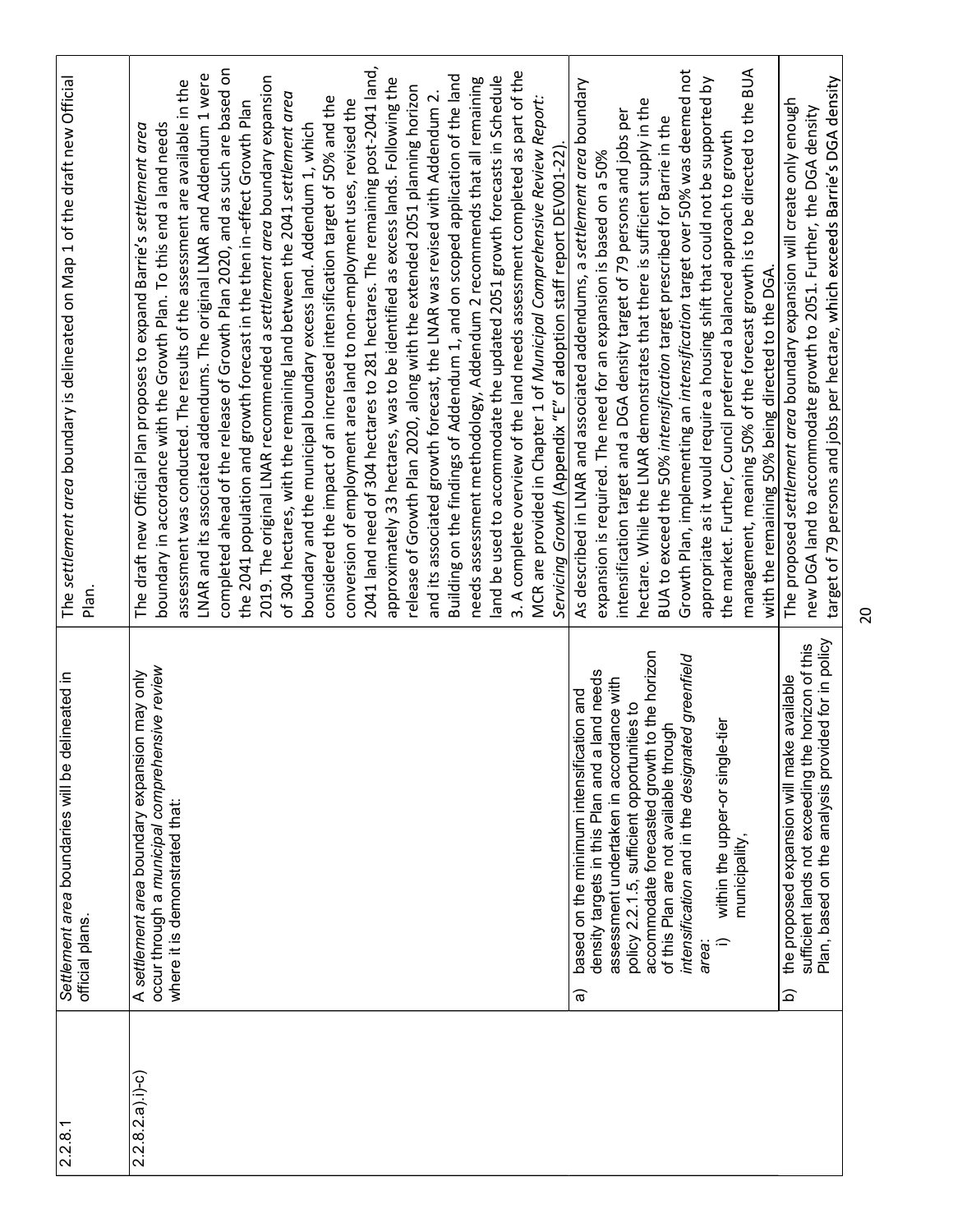| $\overline{2}$                                                                                                                                                                                                                                                                                                                                                                                                                                                                                                                                                                                                                                                                                                                                                                                                                                                                                                                                                                                                                                                                                                                                                                                                                                                                                                                                                                                                                                                                                                                                                                                                                                     |                                                                                                                                                                                                                                                                                                                                                                     |                 |
|----------------------------------------------------------------------------------------------------------------------------------------------------------------------------------------------------------------------------------------------------------------------------------------------------------------------------------------------------------------------------------------------------------------------------------------------------------------------------------------------------------------------------------------------------------------------------------------------------------------------------------------------------------------------------------------------------------------------------------------------------------------------------------------------------------------------------------------------------------------------------------------------------------------------------------------------------------------------------------------------------------------------------------------------------------------------------------------------------------------------------------------------------------------------------------------------------------------------------------------------------------------------------------------------------------------------------------------------------------------------------------------------------------------------------------------------------------------------------------------------------------------------------------------------------------------------------------------------------------------------------------------------------|---------------------------------------------------------------------------------------------------------------------------------------------------------------------------------------------------------------------------------------------------------------------------------------------------------------------------------------------------------------------|-----------------|
| service growth to 2051, including growth directed to new DGA lands. Staff have<br>determined that the additional infrastructure & public service facilities required<br>growth, and therefore support the expansion of the settlement area boundary,<br>public service facilities was completed as part of the MCR and in support of the<br>a series of delta assessments are completed. These delta assessments quantify<br>A service capacity assessment of Barrie's existing and planned infrastructure &<br>to service the forecast growth - which will be confirmed through new master<br>different growth management practices and targets than what is proposed in<br>(Appendix "E" of adoption staff report DEV001-22). The report demonstrates<br>implementation of the draft new Official Plan. The results of this assessment<br>how much additional infrastructure & public service facilities are required to<br>the draft new Official Plan, as explained in Municipal Comprehensive Review<br>was expected as the in-effect master and strategic plans for infrastructure &<br>including growth directed to newly created DGA lands. This result, however,<br>are available in Municipal Comprehensive Review Report: Servicing Growth<br>Report: Servicing Growth. To ensure Barrie can accommodate the forecast<br>and strategic plans - is reasonable and can be delivered over the forecast<br>public service facilities have a planning horizon of 2041 and are based on<br>infrastructure & public service facilities to accommodate growth to 2051,<br>that there is currently insufficient capacity in existing and planned | There is sufficient capacity in existing or planned<br>facilities:<br>infrastructure and public service<br><u>କ</u>                                                                                                                                                                                                                                                 |                 |
|                                                                                                                                                                                                                                                                                                                                                                                                                                                                                                                                                                                                                                                                                                                                                                                                                                                                                                                                                                                                                                                                                                                                                                                                                                                                                                                                                                                                                                                                                                                                                                                                                                                    | 2.2.8.2, the feasibility of the proposed expansion will<br>be determined and the most appropriate location for<br>the comprehensive application of the policies in this<br>the proposed expansion will be identified based on<br>expansion has been justified in accordance with<br>Where the need for a settlement area boundary<br>Plan, including the following: | $2.2.8.3.a) -i$ |
| adversely affect the achievement of the minimum intensification and density<br>As demonstrated in LNAR Addendum 2, the proposed expansion will not<br>target of the Growth Plan.                                                                                                                                                                                                                                                                                                                                                                                                                                                                                                                                                                                                                                                                                                                                                                                                                                                                                                                                                                                                                                                                                                                                                                                                                                                                                                                                                                                                                                                                   | achievement of the minimum intensification and<br>density targets in this Plan, as well as the other<br>policies of this Plan.<br>phasing of development within the designated<br>the timing of the proposed expansion and the<br>greenfield area will not adversely affect the<br>ි                                                                                |                 |
| target prescribed in the Growth Plan, will minimize consumption of land by<br>accommodating more growth in the municipal boundary than forecast in<br>previously completed growth management work.                                                                                                                                                                                                                                                                                                                                                                                                                                                                                                                                                                                                                                                                                                                                                                                                                                                                                                                                                                                                                                                                                                                                                                                                                                                                                                                                                                                                                                                 | 2.2.8.2 a), while minimizing land consumption;<br>and                                                                                                                                                                                                                                                                                                               |                 |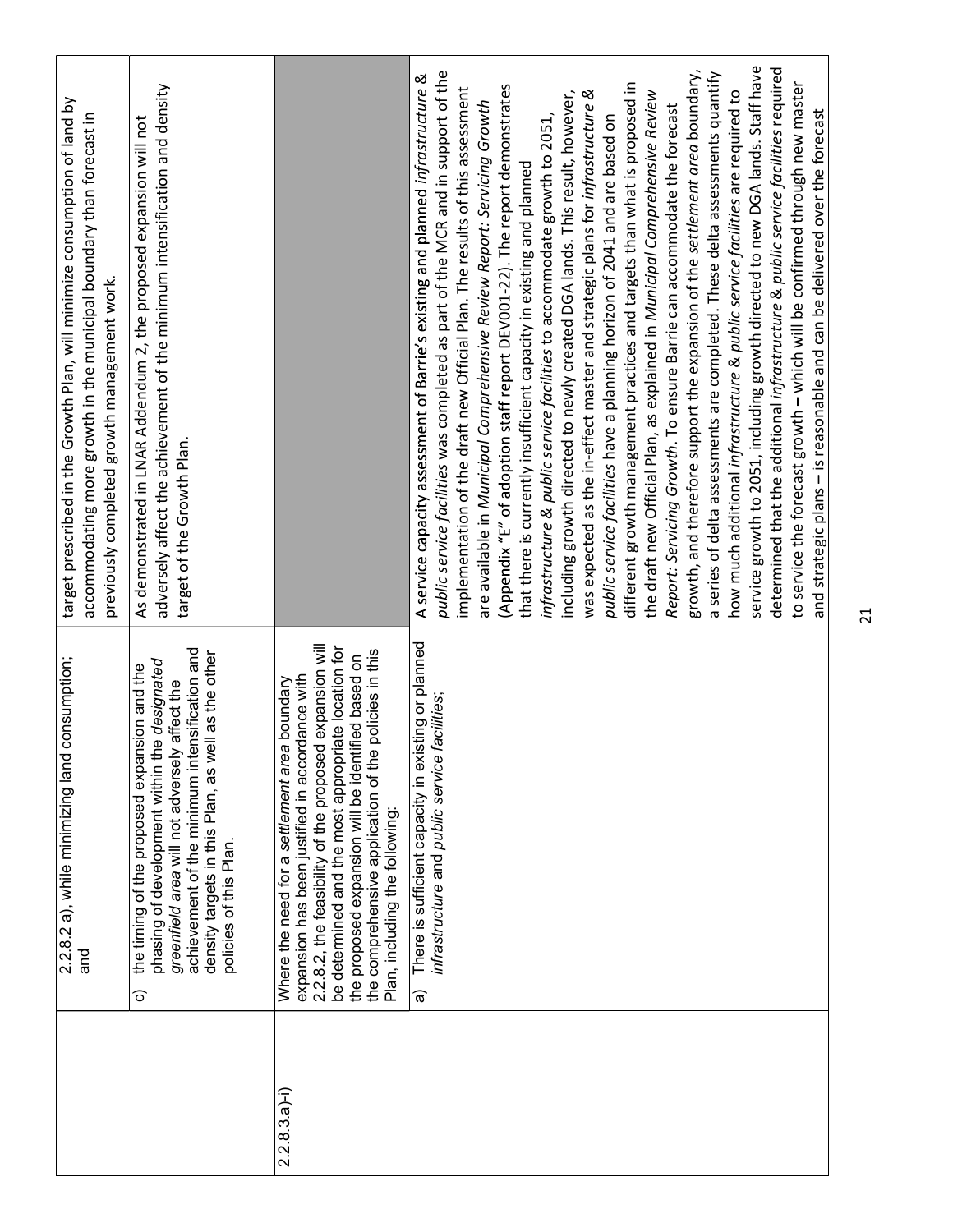|                                                                                                                                                                                                                                                                                                                                                                                | period to service the forecast growth, include the portion directed to new DGA<br>lands.                                                                                                                                                                                                                                                                                                                                                                                                                                                                                                                                                                                                  |
|--------------------------------------------------------------------------------------------------------------------------------------------------------------------------------------------------------------------------------------------------------------------------------------------------------------------------------------------------------------------------------|-------------------------------------------------------------------------------------------------------------------------------------------------------------------------------------------------------------------------------------------------------------------------------------------------------------------------------------------------------------------------------------------------------------------------------------------------------------------------------------------------------------------------------------------------------------------------------------------------------------------------------------------------------------------------------------------|
| needed would be financially viable over the full<br>vice facilities<br>The infrastructure and public ser<br>life cycle of these assets;<br>$\widehat{\Omega}$                                                                                                                                                                                                                  | As discussed in Chapter 4 of Municipal Comprehensive Review Report: Servicing<br>Growth (Appendix "E" of adoption staff report DEV001-22), there are financial<br>facilities needed to service the forecast growth will be financially viable over<br>planning tools in place to ensure that the infrastructure and public service<br>their fill life cycle.                                                                                                                                                                                                                                                                                                                              |
| applicable water and wastewater master plans or<br>be informed by<br>equivalent and stormwater master plans or<br>The proposed expansion would<br>equivalent, as appropriate;<br>စ                                                                                                                                                                                             | Report: Servicing Growth, identify service gaps which will need to be addressed<br>completed as part of this MCR, as detailed in Municipal Comprehensive Review<br>As discussed in the Municipal Comprehensive Review Report: Servicing Growth<br>(Appendix "E" of adoption staff report DEV001-22), the draft new Official Plan<br>strategic plans for infrastructure and public service facilities. Further, work<br>is required as it will provide direction to the forthcoming new master and<br>through new master or strategic plans.                                                                                                                                               |
| demonstrated to<br>system, including quality and quantity of water,<br>and mitigate any potential negative impacts on<br>avoid, or if avoidance is not possible, minimize<br>id stormwater<br>watershed conditions and the water resource<br>The proposed expansion, including the<br>associated water, wastewater an<br>servicing, would be planned and<br>$\widehat{\sigma}$ | minimize and mitigate any potential negative impacts on watershed conditions<br>New master and strategic plans for infrastructure and public service facilities<br>are to be developed following the implementation of the draft new Official<br>Plan. These new plans will demonstrate how Barrie will accommodate the<br>forecast growth in a manner that avoids, or if avoidance is not possible,<br>and the water resource system, including quality and quantity of water;                                                                                                                                                                                                           |
| System for the Growth Plan should be avoided<br>Key hydrologic areas and the Natural Heritage<br>where possible;<br>$\widehat{\mathbb{e}}$                                                                                                                                                                                                                                     | development is not permitted on lands within the Natural Heritage System, any<br>Heritage System identified on Map 1 of the draft new Official Plan. This Natural<br>lands that will be subject settlement area boundary expansion proposed in the<br>draft new Official Plan, was supported by a natural heritage system study. The<br>key hydrologic on these lands will not be affected by the proposed settlement<br>The development of the Salem and Hewitt's Secondary Plans, which includes<br>results of this natural heritage system study inform the extent of the Natural<br>Heritage System includes lands which contain key hydrologic areas. As<br>area boundary expansion. |
| System, alternative locations across the upper -<br>Agricultural System and in accordance with the<br>prioritized and determined based on avoiding,<br>minimizing and mitigating the impact on the<br>Prime agricultural areas should be avoided<br>where possible. To support the Agricultural<br>evaluated<br>or single-tier municipality will be<br>following:<br>Բ         | not possible as Barrie's land supply is fixed. Further, the direction of any and all<br>settlement area expansions was pre-determined in 2010 when Barrie annexed<br>There are prime agricultural areas on land subject to the proposed settlement<br>area boundary expansion. The avoidance of these prime agricultural areas<br>land from the Town of Innisfil. Finally, as all the land between the current<br>accommodate the forecast growth, there is no possibility of avoiding the<br>settlement area boundary and the municipal boundary are required to                                                                                                                         |
|                                                                                                                                                                                                                                                                                                                                                                                | 22                                                                                                                                                                                                                                                                                                                                                                                                                                                                                                                                                                                                                                                                                        |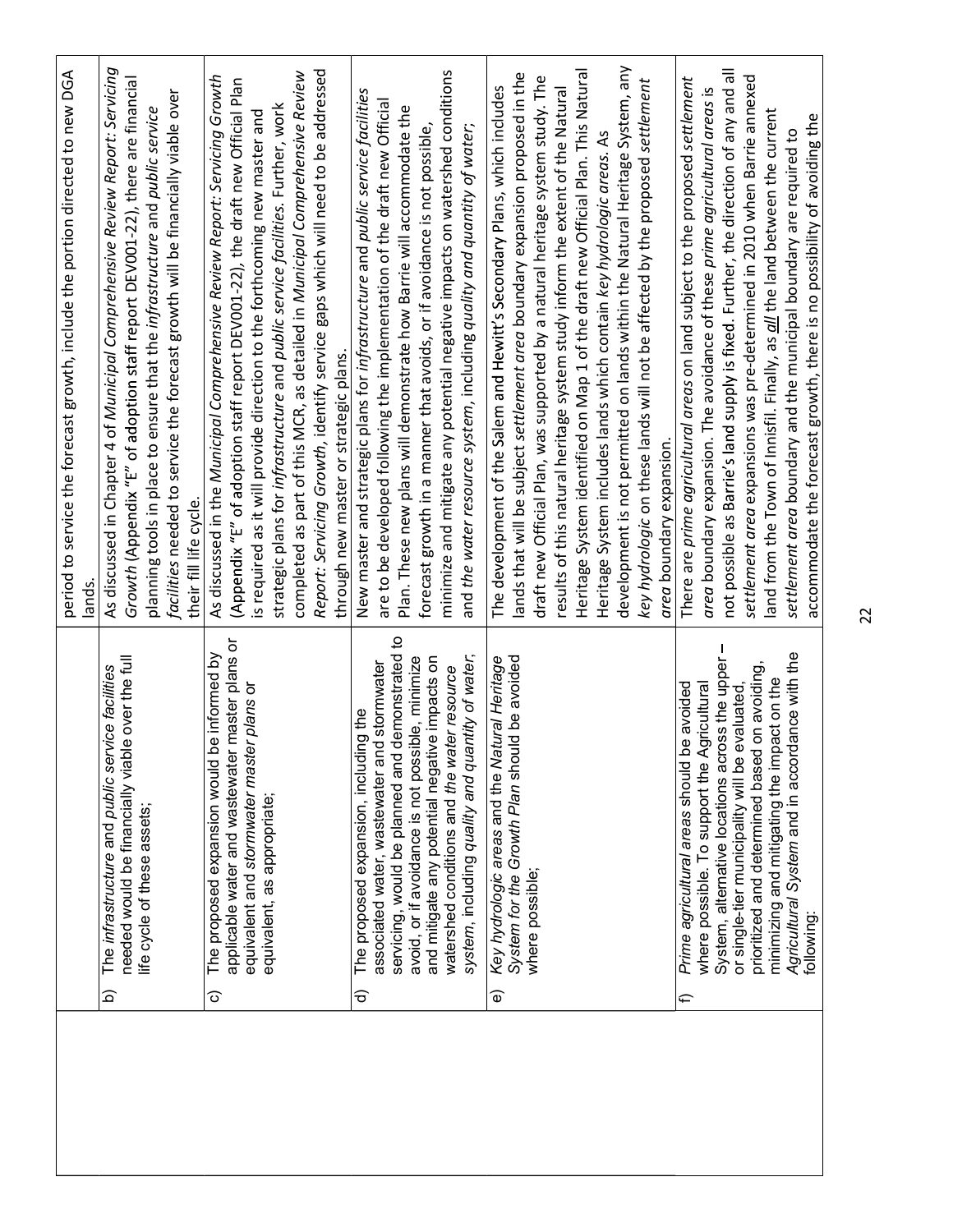| ≔             | Reasonable alternatives that avoid prime<br>Expansion into specialty crop areas is<br>prohibited;                                   | inclusion of prime agricultural areas within the settlement area. There are no<br>specialty crop areas in the prime agricultural area                                                                                                   |
|---------------|-------------------------------------------------------------------------------------------------------------------------------------|-----------------------------------------------------------------------------------------------------------------------------------------------------------------------------------------------------------------------------------------|
| ≡             | avoided, lower priority agricultural lands are<br>Where prime agricultural areas cannot be<br>agricultural areas are evaluated; and | The only option to avoid the small prime agricultural area within the municipal<br>boundary is to annex lands from an adjacent municipality and direct growth to                                                                        |
|               | used;                                                                                                                               | those newly annexed lands. Staff have deemed this option to be unreasonable<br>onto these prime agricultural areas was known in 2010 when the lands were<br>for several reasons. Firstly, the expansion of the settlement area boundary |
|               |                                                                                                                                     | prime agricultural areas within the annexed lands was planned. Secondly, as an<br>annexed by Barrie from the Town of Innisfil. Therefore, the development of                                                                            |
|               |                                                                                                                                     | urbanizing municipality, land in Barrie's existing municipal boundary - of which<br>there is enough to accommodate growth to 2051 - is best used to                                                                                     |
|               |                                                                                                                                     | accommodate growth as doing so will preserve prime agricultural areas in<br>adjacent municipalities. Secondly, it is likely that the lands adjacent to the                                                                              |
|               |                                                                                                                                     | existing municipal boundary and surrounding the City of Barrie are also part of<br>a prime agricultural area. Therefore, any annexation or expansion of the                                                                             |
|               |                                                                                                                                     | municipal boundary to avoid prime agricultural areas currently within the<br>municipal boundary will likely encounter the same challenge, being the                                                                                     |
|               |                                                                                                                                     | has been completed on the basis that the settlement area would expand south<br>presence of prime agricultural areas. Lastly, long term infrastructure planning                                                                          |
|               |                                                                                                                                     | onto lands annexed from the Town of Innsifil in 2010. Deviation from this plan                                                                                                                                                          |
|               |                                                                                                                                     | will result in a significant amount of infrastructure being underutilized as well                                                                                                                                                       |
|               |                                                                                                                                     | as significant capital investment, both public and private, being jeopardized.                                                                                                                                                          |
|               |                                                                                                                                     | As all lands within the municipal boundary are required to accommodate the                                                                                                                                                              |
|               |                                                                                                                                     | forecast growth, there is no opportunity to direct growth to lower priority<br>agricultural lands.                                                                                                                                      |
| ದ             | The settlement area to be expanded is in                                                                                            | As stated above, all lands within the municipal boundary are required to                                                                                                                                                                |
|               | compliance with the minimum distance<br>separation formulae;                                                                        | accommodate the forecast growth to 2051. As an urban municipality, lands                                                                                                                                                                |
|               |                                                                                                                                     | added to the settlement area are planned exclusively for future urban uses. The                                                                                                                                                         |
|               |                                                                                                                                     | application of the MDS therefore proposes a unique challenge, being the                                                                                                                                                                 |
|               |                                                                                                                                     | livestock and agricultural operations that would render lands added to the<br>establishment of minimum separation distances or setbacks from existing                                                                                   |
|               |                                                                                                                                     | settlement area boundary as not developable. Should this occur, the City would                                                                                                                                                          |
|               |                                                                                                                                     | not have sufficient land to accommodate the Schedule 3 forecast, and the draft                                                                                                                                                          |
|               |                                                                                                                                     | new Official Plan would not be in conformity with the Growth Plan.                                                                                                                                                                      |
| $\widehat{=}$ | from expanding<br>Any adverse impacts on the agri-food network,<br>including agricultural operations,                               | all lands within the municipality to accommodate growth, lands to be included<br>Staff are of the opinion that as Barrie is an urban municipality, which requires                                                                       |
|               |                                                                                                                                     | 23                                                                                                                                                                                                                                      |
|               |                                                                                                                                     |                                                                                                                                                                                                                                         |
|               |                                                                                                                                     |                                                                                                                                                                                                                                         |
|               |                                                                                                                                     |                                                                                                                                                                                                                                         |
|               |                                                                                                                                     |                                                                                                                                                                                                                                         |
|               |                                                                                                                                     |                                                                                                                                                                                                                                         |
|               |                                                                                                                                     |                                                                                                                                                                                                                                         |
|               |                                                                                                                                     |                                                                                                                                                                                                                                         |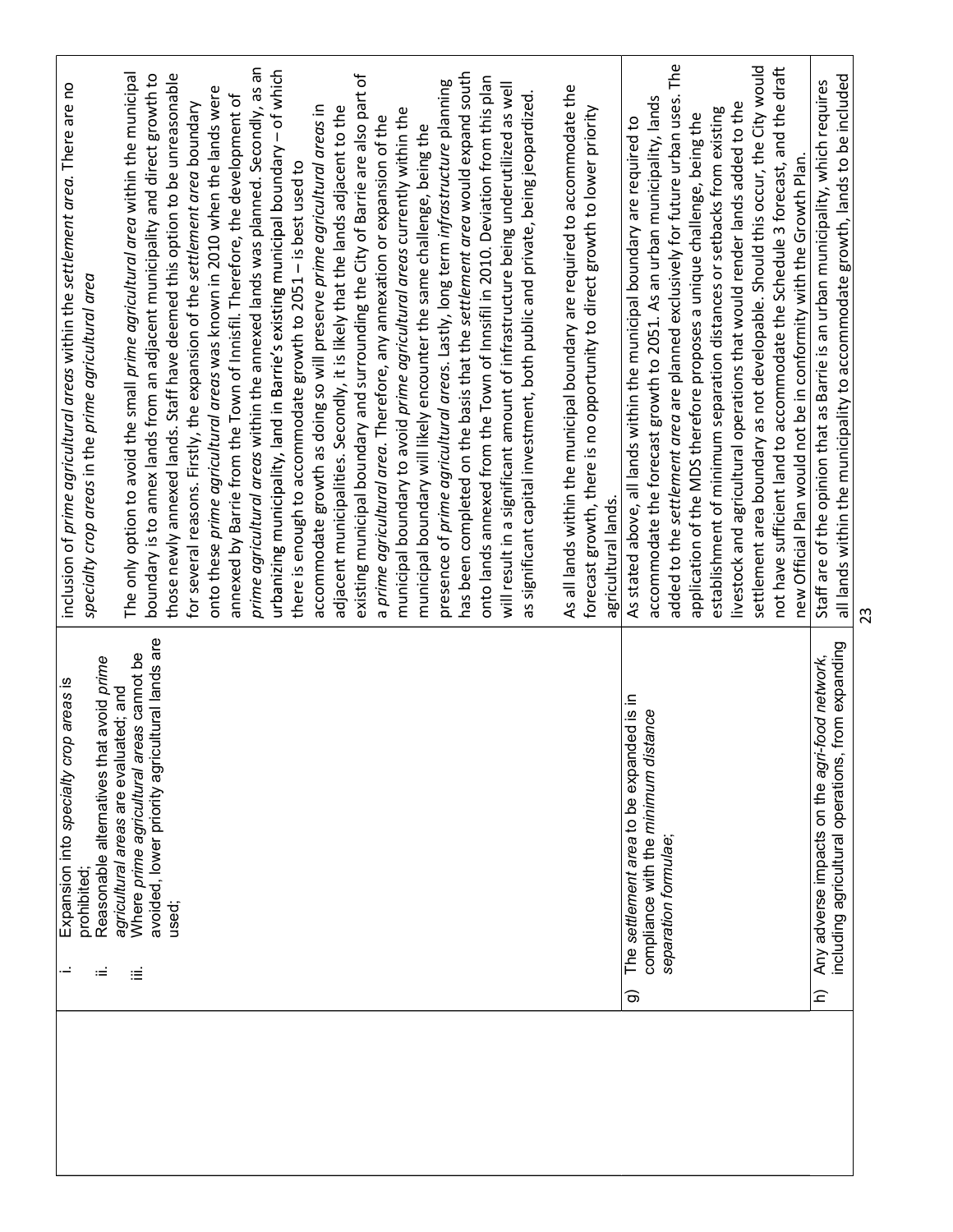|               | an agricultural<br>avoidance is not possible, minimized and<br>settlement areas would be avoided, or if<br>mitigated as determined through<br>impact assessment,                                                                                              | within the settlement area boundary expansion are not functionally part of the<br>agricultural system. As such, the proposed settlement area boundary<br>expansion will not have an impact on the agri-food network.                                                                                                                                                                                                                                                                                                                                                               |
|---------------|---------------------------------------------------------------------------------------------------------------------------------------------------------------------------------------------------------------------------------------------------------------|------------------------------------------------------------------------------------------------------------------------------------------------------------------------------------------------------------------------------------------------------------------------------------------------------------------------------------------------------------------------------------------------------------------------------------------------------------------------------------------------------------------------------------------------------------------------------------|
| $\hat{=}$     | PPS are applied;<br>3 (Protecting<br>Use and<br>The policies of Sections 2 (Wise<br>Management of Resources) and<br>Public Health and Safety) of the                                                                                                          | section 5.3.2 of the draft new Official Plan provides direction on protecting the<br>natural heritage system and policies to protect it over the long term. Further,<br>new Official Plan. For example, the draft new Official Plan identifies Barrie's<br>The direction provided by the PPS is reflected in various policies in the draft<br>public from natural hazards and hazard land by prohibit development on<br>hazard lands.                                                                                                                                              |
|               | infrastructure investment will be co-ordinated to<br>nning, and<br>Infrastructure planning, land use plan<br>implement this Plan.                                                                                                                             | trigger the development of new infrastructure master plans. These new plans<br>draft new Official Plan. Policy 2.4.2.1.i) of the draft new Official Plan provides<br>(Appendix "E" of adoption staff report DEV001-22), being Appendix 'E' of the<br>will be informed and guided by the land use policy direction provided by the<br>adoption staff report, the implementation of the draft new Official Plan will<br>direction for co-ordinated planning to ensure compliance with the Growth<br>As discussed in Municipal Comprehensive Review Report: Servicing Growth<br>Plan. |
|               | co-ordinated to<br>Transportation system planning, land use planning<br>and transportation investment will be<br>implement this Plan.                                                                                                                         | which includes transportation, will be informed and guided by the draft new<br>As per the response to Growth Plan policy 3.2.1.1., infrastructure planning,<br>Official Plan.                                                                                                                                                                                                                                                                                                                                                                                                      |
|               | In the design, refurbishment, or reconstruction of the<br>e considered<br>streets approach will be adopted that ensures the<br>a complete<br>needs and safety of all road users ar<br>existing and planned street network,<br>and appropriately accommodated. | Section 4.2 of the draft new Official Plan provides direction on the adoption of<br>a complete street approach to the design of the City's transportation network.                                                                                                                                                                                                                                                                                                                                                                                                                 |
| ಹ             | policies in<br>official plans or other planning documents or<br>Municipalities will develop and implement<br>transportation demand management<br>reduce trip distance and time;<br>programs to:                                                               | See section 4.6 of the draft new Official Plan.                                                                                                                                                                                                                                                                                                                                                                                                                                                                                                                                    |
| ි<br><u>ର</u> | ansit, and goods<br>increase the modal share of alternatives to the<br>automobiles;<br>etting modal<br>automobile, which may include s<br>movement over single-occupant<br>prioritize active transportation, tr<br>share targets;                             |                                                                                                                                                                                                                                                                                                                                                                                                                                                                                                                                                                                    |
|               |                                                                                                                                                                                                                                                               |                                                                                                                                                                                                                                                                                                                                                                                                                                                                                                                                                                                    |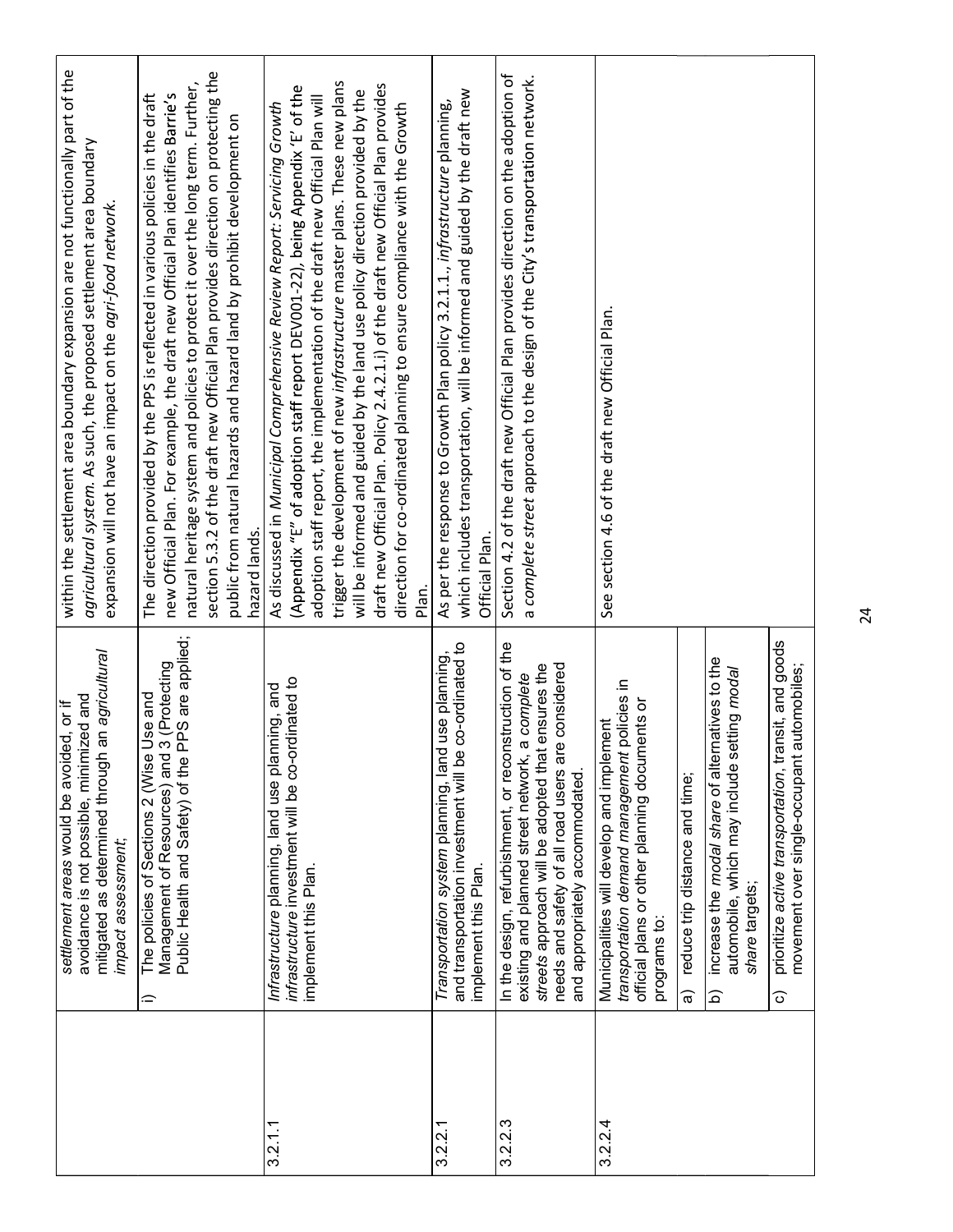|         | active<br>expand infrastructure to support<br>transportation; and<br>ଟ                                                                                                                                                                                                                                                                                                                                                                                                                                  |                                                                                                                                                                                                                                                                                                                                                                                                                                                                                                                                                                                                                                           |
|---------|---------------------------------------------------------------------------------------------------------------------------------------------------------------------------------------------------------------------------------------------------------------------------------------------------------------------------------------------------------------------------------------------------------------------------------------------------------------------------------------------------------|-------------------------------------------------------------------------------------------------------------------------------------------------------------------------------------------------------------------------------------------------------------------------------------------------------------------------------------------------------------------------------------------------------------------------------------------------------------------------------------------------------------------------------------------------------------------------------------------------------------------------------------------|
|         | consider the needs of major trip generators.<br>จ                                                                                                                                                                                                                                                                                                                                                                                                                                                       |                                                                                                                                                                                                                                                                                                                                                                                                                                                                                                                                                                                                                                           |
| 3.2.3.1 | Public transit will be the first priority for transportation<br>infrastructure planning and major transportation<br>investments.                                                                                                                                                                                                                                                                                                                                                                        | See land use policy direction under section 4.1 and objectives outlined in<br>section $4.1.1$ , particularly $4.1.1.a$ ).                                                                                                                                                                                                                                                                                                                                                                                                                                                                                                                 |
| 3.2.3.3 | Province, Metrolinx where applicable, and each other<br>Municipalities will work with transit operators, the<br>within and<br>to support transit service integration<br>across municipal boundaries.                                                                                                                                                                                                                                                                                                    | See policy 4.6.1.b) of the draft new Official Plan.                                                                                                                                                                                                                                                                                                                                                                                                                                                                                                                                                                                       |
| 3.2.3.4 | dedicated lane space for bicyclists on the major<br>transportation<br>continuous linkages between strategic growth<br>networks are comprehensive and integrated into<br>areas, adjacent neighbourhoods, major trip<br>generators, and transit stations, including<br>safe, comfortable travel for pedestrians,<br>bicyclists, and other users of active<br>Municipalities will ensure that active<br>transportation planning to provide:<br>transportation; and<br>$\widehat{\mathfrak{a}}$<br><u>ଚ</u> | responsibilities in planning and providing active transportation infrastructure,<br>design, and as reflected in the streetscape design policies (see section 4.2.1.2<br>transportation network elements - see section 4.2 of the draft new Official<br>Plan. Active transportation is an important component of complete street<br>Further, policy 4.3.1.7.4. of the draft new Official Plan outlines the City's<br>The draft new Official Plan provides direction on the design of the City's<br>transportation network and the adoption of a complete street design to<br>of the draft new Official Plan) with dedicated cycling zones. |
|         | convenient<br>street network, or other safe and<br>alternatives.                                                                                                                                                                                                                                                                                                                                                                                                                                        | in conformity with the Growth Plan.                                                                                                                                                                                                                                                                                                                                                                                                                                                                                                                                                                                                       |
| 3.2.4.3 | where feasible,<br>commercial activity and to provide alternate routes<br>to facilitate the movement of goods into and out of<br>Municipalities will provide for the establishment of<br>employment areas and other areas of significant<br>connecting to the provincial network.<br>priority routes for goods movement,                                                                                                                                                                                | supportive corridors are to support employment areas in conformity with the<br>The draft new Official Plan identifies freight supportive corridors on Map 4b.<br>Section 4.5 of the draft new Official Plan provides direction on how freight<br>Growth Plan.                                                                                                                                                                                                                                                                                                                                                                             |
| 3.2.7.1 | Municipalities will develop stormwater master plans<br>areas that:<br>or equivalent for serviced settlement                                                                                                                                                                                                                                                                                                                                                                                             | As per the response to Growth Plan policy 3.2.1.1., infrastructure planning,<br>which includes stormwater, will be informed and guided by the draft new<br>Official Plan.                                                                                                                                                                                                                                                                                                                                                                                                                                                                 |
| 3.2.8.1 | planning and investment in public service facilities<br>land use<br>will be co-ordinated to implement this Plan.<br>Planning for public service facilities,                                                                                                                                                                                                                                                                                                                                             | As with infrastructure, planning for public service facilities will be informed by<br>provides direction on this regard to ensure conformity with the Growth Plan.<br>the Draft new Official Plan. Policy 2.4.2.1.i) of the draft new Official Plan                                                                                                                                                                                                                                                                                                                                                                                       |
|         |                                                                                                                                                                                                                                                                                                                                                                                                                                                                                                         | 25                                                                                                                                                                                                                                                                                                                                                                                                                                                                                                                                                                                                                                        |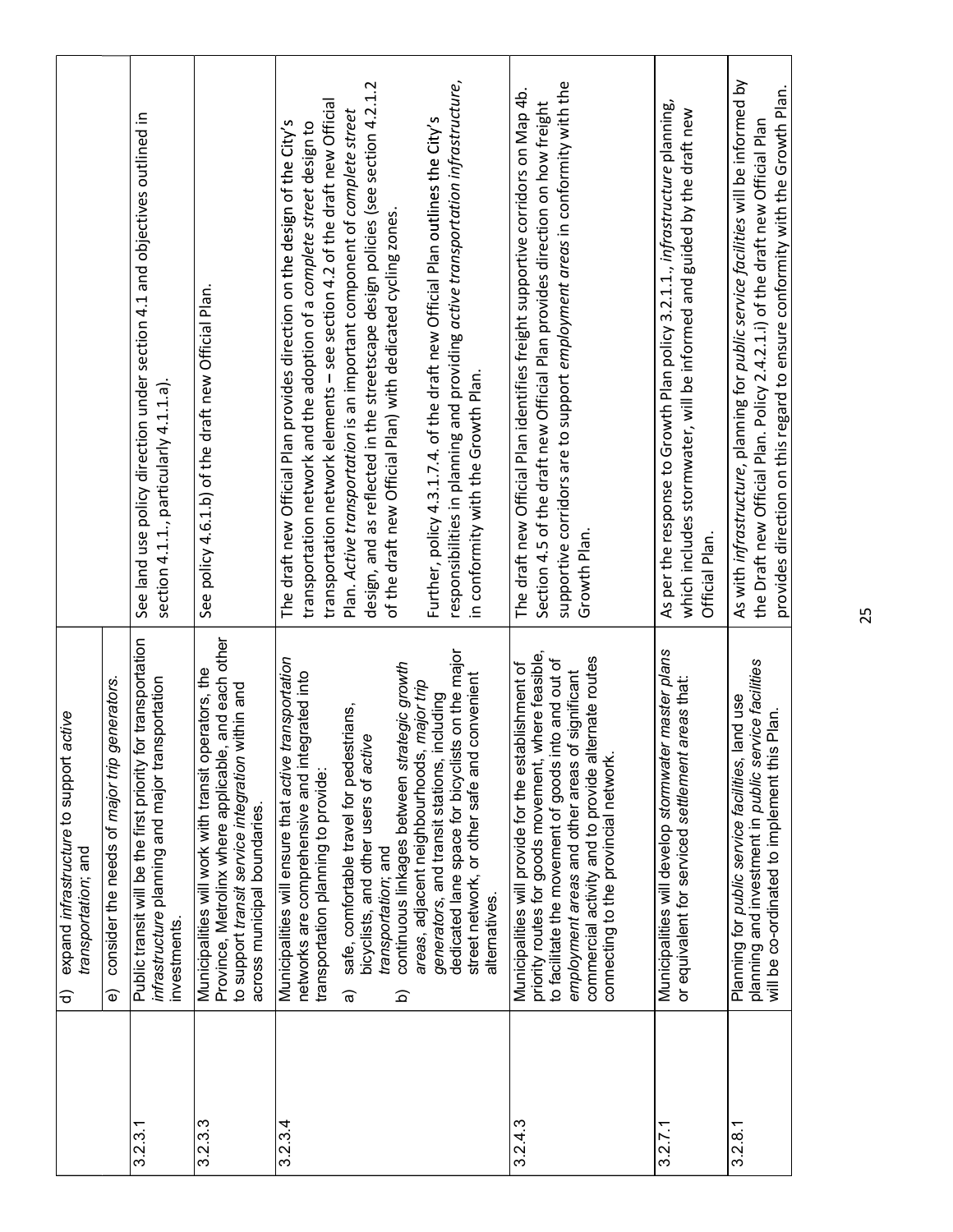| 3.2.8.2 | Public service facilities and public services should be<br>co-located in community hubs and integrated to<br>promote cost-effectiveness.                                                                                                                                                                                                                                                                                    | Public service facilities are permitted within specific land use designations, such<br>population centres, trip generators, and adjacent to existing or planned transit.<br>as Community Hub, Commercial District, and High Density, to ensure they are<br>co-located with or located in close proximity to intensification areas,<br>This will ensure cost-effective delivery of services.                                                                                                                                                                                                                         |
|---------|-----------------------------------------------------------------------------------------------------------------------------------------------------------------------------------------------------------------------------------------------------------------------------------------------------------------------------------------------------------------------------------------------------------------------------|---------------------------------------------------------------------------------------------------------------------------------------------------------------------------------------------------------------------------------------------------------------------------------------------------------------------------------------------------------------------------------------------------------------------------------------------------------------------------------------------------------------------------------------------------------------------------------------------------------------------|
| 3.2.8.4 | near strategic growth areas and are easily accessible<br>are located in or<br>service is available, should be the preferred location<br>by active transportation and transit, where that<br>Existing public service facilities that<br>for community hubs.                                                                                                                                                                  | Official Plan - to permit and locate public service facilities within intensification<br>The draft new Official Plan strategically uses the Community Hub designation -<br>lands designated Community Hub are identified on Map 2 of the draft new<br>areas such as strategic growth areas, MTSAs, and intensification corridors.                                                                                                                                                                                                                                                                                   |
| 4.2.1.1 | as appropriate, will ensure that watershed planning is<br>lower-tier municipalities and conservation authorities<br>undertaken to support a comprehensive, integrated,<br>partnering with<br>enhancement, or restoration of the quality and<br>and long-term approach to the protection,<br>Upper-and single-tier municipalities,<br>quantity of water within a watershed                                                   | Nottawasaga Valley Conservation Authority (NVCA) & the Lake Simcoe Region<br>The development of the draft new Official Plan involved consultation with the<br>comprehensive policy framework aimed at protecting the watershed. This is<br>reflected in the direction provided by the community structure policies (see<br>overlay policies (see section 2.7.4) as well as the resilient city policies (see<br>section 2.3.1) Natural Heritage System land use policies (see section 5.4),<br>Conservation Authority (LSRCA). This resulted in the development of a<br>section 6.5) of the draft new Official Plan. |
| 4.2.1.2 | Water resource systems will be identified to provide<br>features, key hydrologic areas, and their functions.<br>for the long-term protection of key hydrologic                                                                                                                                                                                                                                                              | broader watershed. Therefore, the response to 4.2.1.1 applies to Growth Plan<br>Water resource systems have been planned comprehensively as part of the<br>policy 4.2.1.2.                                                                                                                                                                                                                                                                                                                                                                                                                                          |
| 4.2.2.6 | that is consistent<br>will continue to protect any other natural heritage<br>Beyond the Natural Heritage System for the Growth<br>heritage system or identify new systems in a<br>may continue to protect any other natural<br>manner that is consistent with the PPS.<br>Plan, including within settlement areas, the<br>features and areas in a manner<br>with the PPS; and<br>municipality:<br>ଚ୍ଚ<br>$\widehat{\Omega}$ | identified on Map 3 of the draft new Official Plan. This mapping is supported by<br>Map 1 of the draft new Official Plan identifies Barrie's Natural Heritage System.<br>Further, the components that make up the natural heritage system are<br>policies outlined in response to Growth Plan policy 4.2.1.1.                                                                                                                                                                                                                                                                                                       |
| 4.2.7.1 | communities, particularly in strategic growth areas.<br>Cultural heritage resources will be conserved in<br>order to foster a sense of place and benefit                                                                                                                                                                                                                                                                    | cultural heritage resources. While the Allandale Historic Neighbourhood is still<br>Historic Neighbourhood, which contains a significant amount of Barrie's built<br>protection of Barrie's cultural heritage resources. Specifically, the draft new<br>Map 8 and Section 8 of the draft new Official Plan provide direction on the<br>significantly less then the UGC. This shows how the draft new Official Plan<br>Official Plan revised the boundary for the UGC as to exclude the Allandale<br>within the Allandale MTSA, the scale of growth planned for the area is                                          |
|         |                                                                                                                                                                                                                                                                                                                                                                                                                             | 26                                                                                                                                                                                                                                                                                                                                                                                                                                                                                                                                                                                                                  |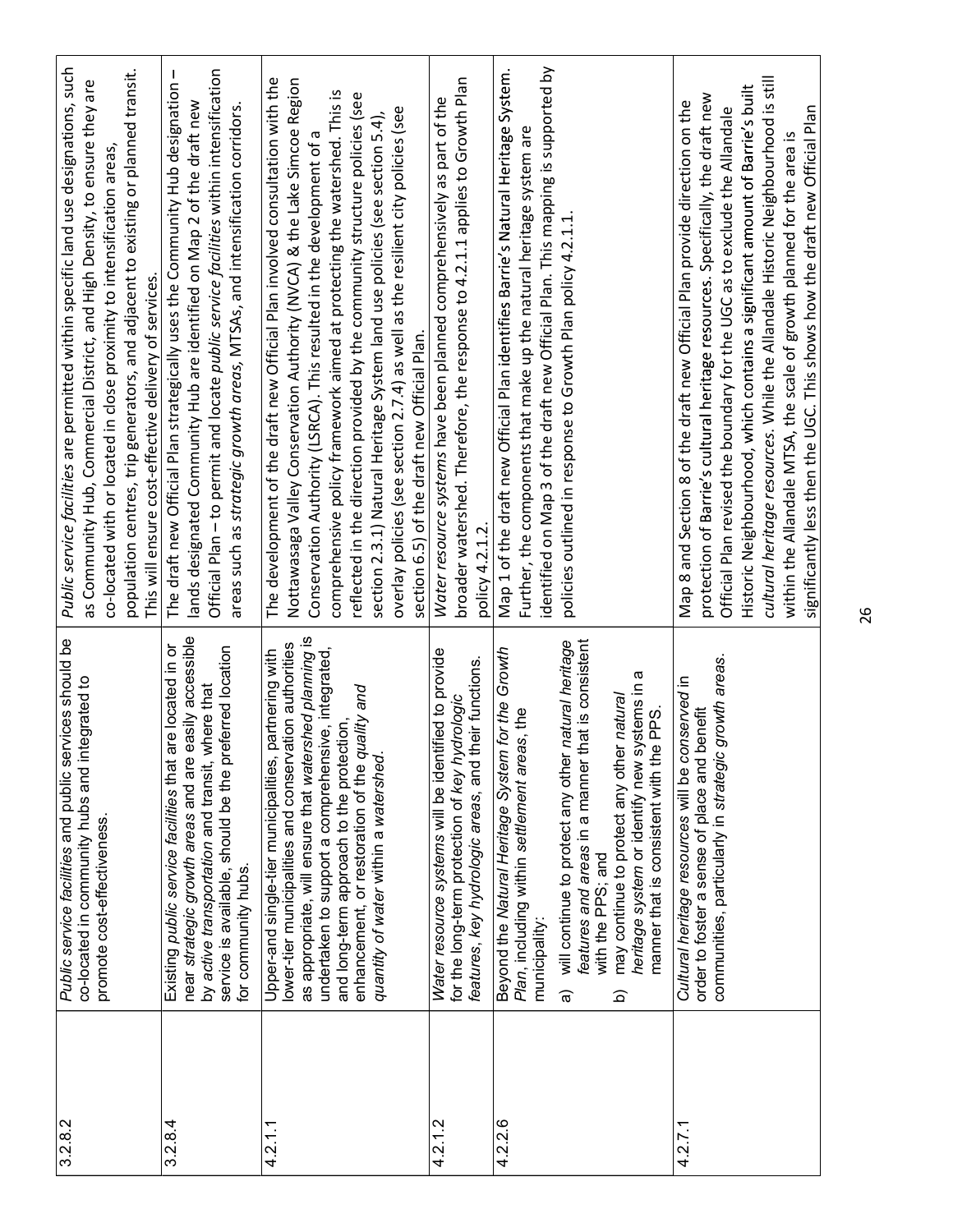| 27                                                                                                                                                                                                                                                                                                                                                                                                                                                                                                                                                       |                                                                                                                                                                                                                                                                                                |                  |
|----------------------------------------------------------------------------------------------------------------------------------------------------------------------------------------------------------------------------------------------------------------------------------------------------------------------------------------------------------------------------------------------------------------------------------------------------------------------------------------------------------------------------------------------------------|------------------------------------------------------------------------------------------------------------------------------------------------------------------------------------------------------------------------------------------------------------------------------------------------|------------------|
| policies in section 3.2.3.1, objective .6.2.d), policies under section 6.3.1 of the<br>See objective in section 3.1.1.d), policies in section 3.2.3, green development<br>draft new Official Plan.                                                                                                                                                                                                                                                                                                                                                       | conservation, energy efficiency and demand<br>energy conservation for existing buildings and<br>planned developments, including municipally<br>management, as well as district energy<br>identification of opportunities for<br>owned facilities, including through:<br>$\widehat{\mathbf{p}}$ |                  |
| See section 6.5.2 of the draft new Official Plan.                                                                                                                                                                                                                                                                                                                                                                                                                                                                                                        | water demand management for the efficient<br>water recycling to maximize the reuse and<br>water conservation, including through:<br>recycling of water;<br>use of water; and<br>≔<br>ଚ                                                                                                         |                  |
| These initiatives complement the policies of the draft new Official Plan.<br>A Climate Change Adaptation Strategy                                                                                                                                                                                                                                                                                                                                                                                                                                        |                                                                                                                                                                                                                                                                                                |                  |
| The City is currently developing three plans/strategies which are intended to<br>A Community Energy and Greenhouse Gas Reduction Plan<br>A Circular Economy Strategy<br>address climate change. These are:                                                                                                                                                                                                                                                                                                                                               | Municipalities will develop and implement official plan<br>policies and other strategies in support of the<br>following conservation objectives:                                                                                                                                               | $4.2.9.1.a)$ -d) |
| See section 2.8.6 of the draft new Official Plan.                                                                                                                                                                                                                                                                                                                                                                                                                                                                                                        | the wise use of mineral aggregate resources,<br>including utilization or extraction of on-site<br>mineral aggregate resources prior to<br>development occurring.<br>$\widehat{\mathbf{p}}$                                                                                                     |                  |
| The City is currently developing a circular economy strategy, one which will<br>address the recycling and reuse of materials, including by-products of<br>aggregate operations.                                                                                                                                                                                                                                                                                                                                                                          | the recovery and recycling of manufactured<br>manufacturing, industrial, or maintenance<br>materials derived from mineral aggregate<br>projects as a substitute for new mineral<br>resources for reuse in construction,<br>aggregate resources; and<br>କ                                       |                  |
|                                                                                                                                                                                                                                                                                                                                                                                                                                                                                                                                                          | Municipalities will develop and implement official plan<br>policies and other strategies to conserve mineral<br>aggregate resources, including:                                                                                                                                                | 4.2.8.1          |
| development of policies related to identification, wise use and management<br>As detailed in Appendix 'B' - Official Plan Public Consultation and Engagement<br>to Adoption staff report DEV001-22, the City of Barrie undertook an extensive<br>Metis stakeholders has been incorporated into the draft new Official Plan.<br>consultation with indigenous and Metis communities to seek input on the<br>matters which may be of interest. Input received from indigenous and<br>of cultural heritage resources, as well as any other land use planning | and implementing official plan policies and strategies<br>Municipalities will work with stakeholders, as well as<br>First Nations and Métis communities, in developing<br>for the identification, wise use and management of<br>cultural heritage resources.                                   | 4.2.7.2          |
| provided direction for protecting cultural heritage resources, particularly with a<br>strategic growth area.                                                                                                                                                                                                                                                                                                                                                                                                                                             |                                                                                                                                                                                                                                                                                                |                  |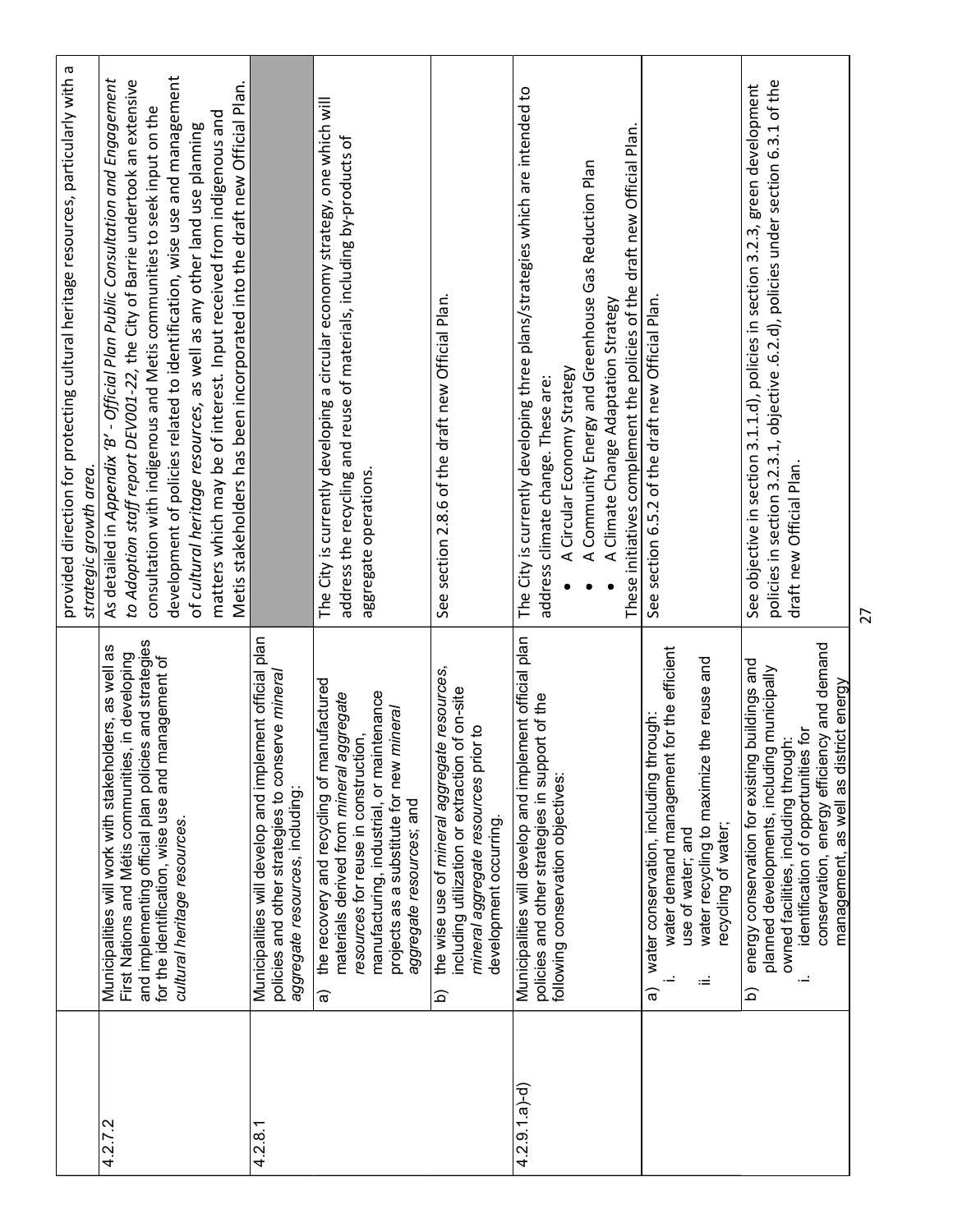| approaches to waste management, including<br>ection, including<br>standards that support energy efficiency and<br>including district<br>enhanced waste reduction, composting, and<br>through community, municipal, and regional<br>identification of<br>will reduce greenhouse gas emissions and address<br>generation, renewable energy systems and<br>through reduction in emissions from municipal,<br>ential sources;<br>alternative energy systems and distribution<br>laboration with<br>policies in their official plans to identify actions that<br>development of conservation and demand<br>demand reductions, and opportunities for<br>other conservation, energy efficiency and<br>diversion, and disposal of residual waste;<br>demand management techniques to use<br>new opportunities for energy from waste,<br>le reuse and<br>of long-term<br>reduction, reuse, recycling, composting,<br>Upper-and single-tier municipalities will develop<br>recycling of construction materials; and<br>promotion of building conservation and<br>source reduction, reuse, and diversion,<br>and in the<br>a comprehensive plan with integrated<br>consideration of waste management<br>including<br>design<br>energy wisely as well as reduce<br>land use patterns and urban<br>commercial, industrial, and resid<br>adaptive reuse, as well as th<br>regional planning, and in coll<br>air quality improvement and prot<br>recycling initiatives, and the<br>initiatives within the context<br>energy planning processes,<br>neighbouring municipalities.<br>alternative energy systems,<br>integrated waste management,<br>energy systems; and<br>management plans;<br>where appropriate;<br>consumption;<br>through:<br>ang<br>.ٰ<br>≤<br>$\coloneqq$<br>≔<br>≡<br>≔<br>ଚ<br>$\widehat{\circ}$<br>$4.2.10.a$ )-e), & f)-g) | See policies 3.2.3.1.v), 6.3.1.a)iii), and 6.3.2 of the draft new Official Plan. | See policies in section 6.6.3 of the draft new Official Plan. |                                                     |
|-------------------------------------------------------------------------------------------------------------------------------------------------------------------------------------------------------------------------------------------------------------------------------------------------------------------------------------------------------------------------------------------------------------------------------------------------------------------------------------------------------------------------------------------------------------------------------------------------------------------------------------------------------------------------------------------------------------------------------------------------------------------------------------------------------------------------------------------------------------------------------------------------------------------------------------------------------------------------------------------------------------------------------------------------------------------------------------------------------------------------------------------------------------------------------------------------------------------------------------------------------------------------------------------------------------------------------------------------------------------------------------------------------------------------------------------------------------------------------------------------------------------------------------------------------------------------------------------------------------------------------------------------------------------------------------------------------------------------------------------------------------------------------------------------------------------------------------|----------------------------------------------------------------------------------|---------------------------------------------------------------|-----------------------------------------------------|
|                                                                                                                                                                                                                                                                                                                                                                                                                                                                                                                                                                                                                                                                                                                                                                                                                                                                                                                                                                                                                                                                                                                                                                                                                                                                                                                                                                                                                                                                                                                                                                                                                                                                                                                                                                                                                                     |                                                                                  |                                                               | climate change adaptation goals, aligned with other |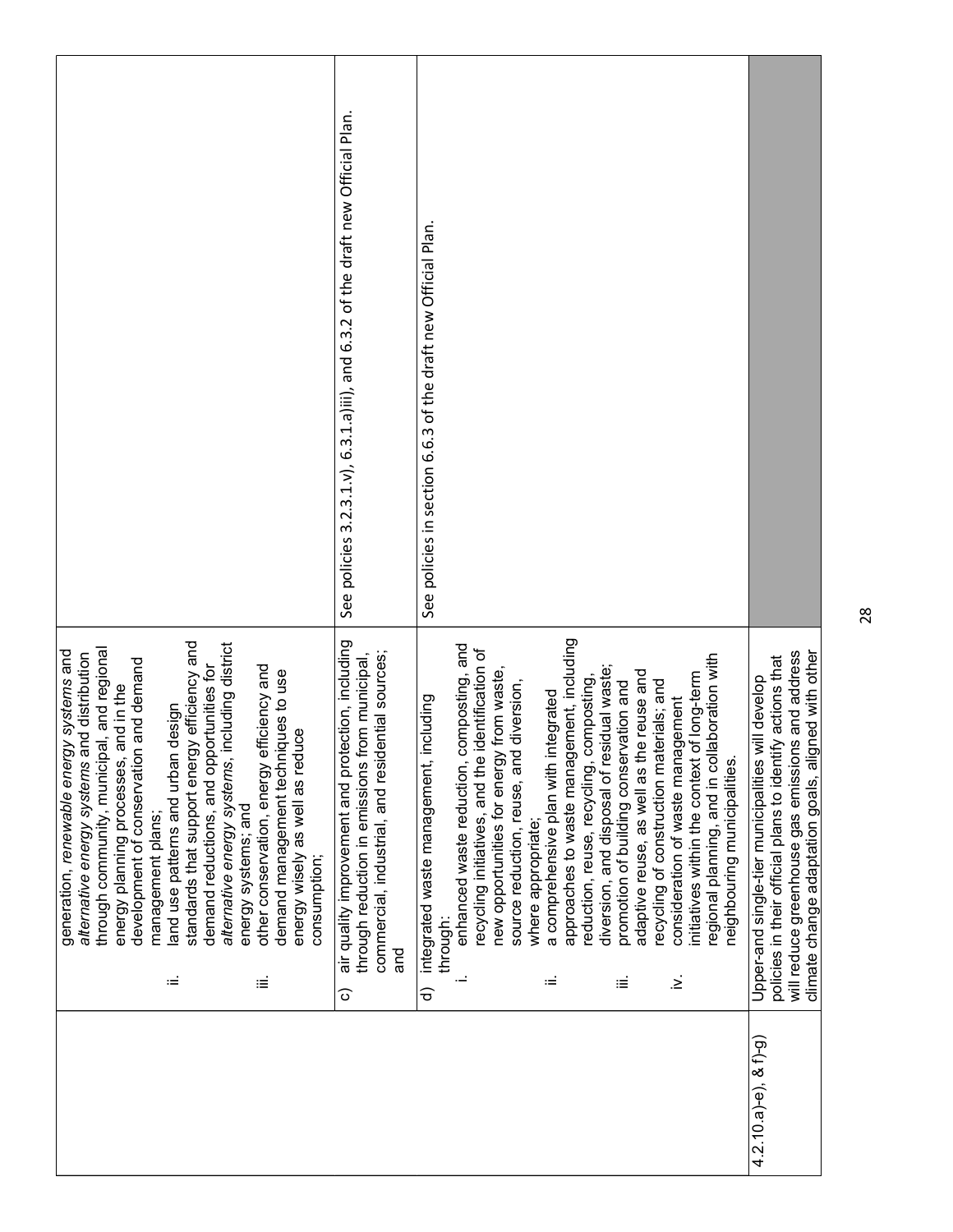|                                                                                   | See section 2.3 and 2.4.2 of the draft new Official Plan.                                                                              | policies under 4.3.1.2.4. Further, see community structure policies, particularly<br>intensification corridor policies under section 2.3. Also, see Neighbourhood<br>See description under section 4.1 and objectives under section 4.1.1, and<br>Area policy 2.6.1.3.g), which encourages transit supportive densities in<br>suburban contexts. | Comprehensive Review Report: Servicing Growth (Appendix "E" of adoption<br>This work was completed as part of the MCR, particularly the Municipal<br>staff report DEV001-22). | See objectives under section 6.2, and policies under sections 6.6.4 & 6.5.5 of<br>the draft new Official Plan.                                                                                                             | See response to Growth Plan policy 4.2.1.1                                                                                                                                                                          | See response to Growth Plan policy 4.2.9.a)-d)                                                                                  | The City is currently developing three plans/strategies which are intended to<br>These initiatives complement the policies of the draft new Official Plan.<br>A Community Energy and Greenhouse Gas Reduction Plan<br>A Climate Change Adaptation Strategy<br>A Circular Economy Strategy<br>address climate change. These are: | in Appendix 'B' - Official Plan Public Consultation and Engagement to Adoption<br>comprehensive and extensive public engagement strategy that is summarised<br>The development of the draft new Official Plan was supported by a<br>staff report DEV001-22 | See response to Growth Plan policy 4.2.7.2.                                                                   | 29 |
|-----------------------------------------------------------------------------------|----------------------------------------------------------------------------------------------------------------------------------------|--------------------------------------------------------------------------------------------------------------------------------------------------------------------------------------------------------------------------------------------------------------------------------------------------------------------------------------------------|-------------------------------------------------------------------------------------------------------------------------------------------------------------------------------|----------------------------------------------------------------------------------------------------------------------------------------------------------------------------------------------------------------------------|---------------------------------------------------------------------------------------------------------------------------------------------------------------------------------------------------------------------|---------------------------------------------------------------------------------------------------------------------------------|---------------------------------------------------------------------------------------------------------------------------------------------------------------------------------------------------------------------------------------------------------------------------------------------------------------------------------|------------------------------------------------------------------------------------------------------------------------------------------------------------------------------------------------------------------------------------------------------------|---------------------------------------------------------------------------------------------------------------|----|
| provincial plans and policies for environmental<br>protection, that will include: | intensification and density targets in this Plan;<br>supporting the achievement of complete<br>communities as well as the minimum<br>ᢛ | reducing dependence on the automobile and<br>transit and<br>supporting existing and planned<br>active transportation;<br>$\widehat{\Omega}$                                                                                                                                                                                                      | assessing infrastructure risks and vulnerabilities<br>and identifying actions and investments to<br>address these challenges;<br>$\widehat{\circ}$                            | undertaking stormwater management planning in<br>a manner that assesses the impacts of extreme<br>weather events and incorporates appropriate<br>green infrastructure and low impact<br>development,<br>$\widehat{\sigma}$ | planning for the protection of the quality and<br>protection of hydrologic features and areas;<br>quantity of water and the identification and<br>recognizing the importance of watershed<br>$\widehat{\mathbf{e}}$ | conservation in accordance with the policies in<br>providing direction that supports a culture of<br>subsection 4.2.9; and<br>€ | any additional policies to reduce greenhouse gas<br>as appropriate,<br>provided they do not conflict with this Plan.<br>emissions and build resilience,<br>ಕಾ                                                                                                                                                                   | Municipalities are encouraged to engage the public<br>and stakeholders in local efforts to implement this<br>nformation to<br>ensure the informed involvement of local citizens.<br>Plan, and to provide the necessary                                     | in local efforts to implement this Plan, and to provide<br>Municipalities shall engage Indigenous communities |    |
|                                                                                   |                                                                                                                                        |                                                                                                                                                                                                                                                                                                                                                  |                                                                                                                                                                               |                                                                                                                                                                                                                            |                                                                                                                                                                                                                     |                                                                                                                                 |                                                                                                                                                                                                                                                                                                                                 | 5.2.3.                                                                                                                                                                                                                                                     | 5.2.3.4                                                                                                       |    |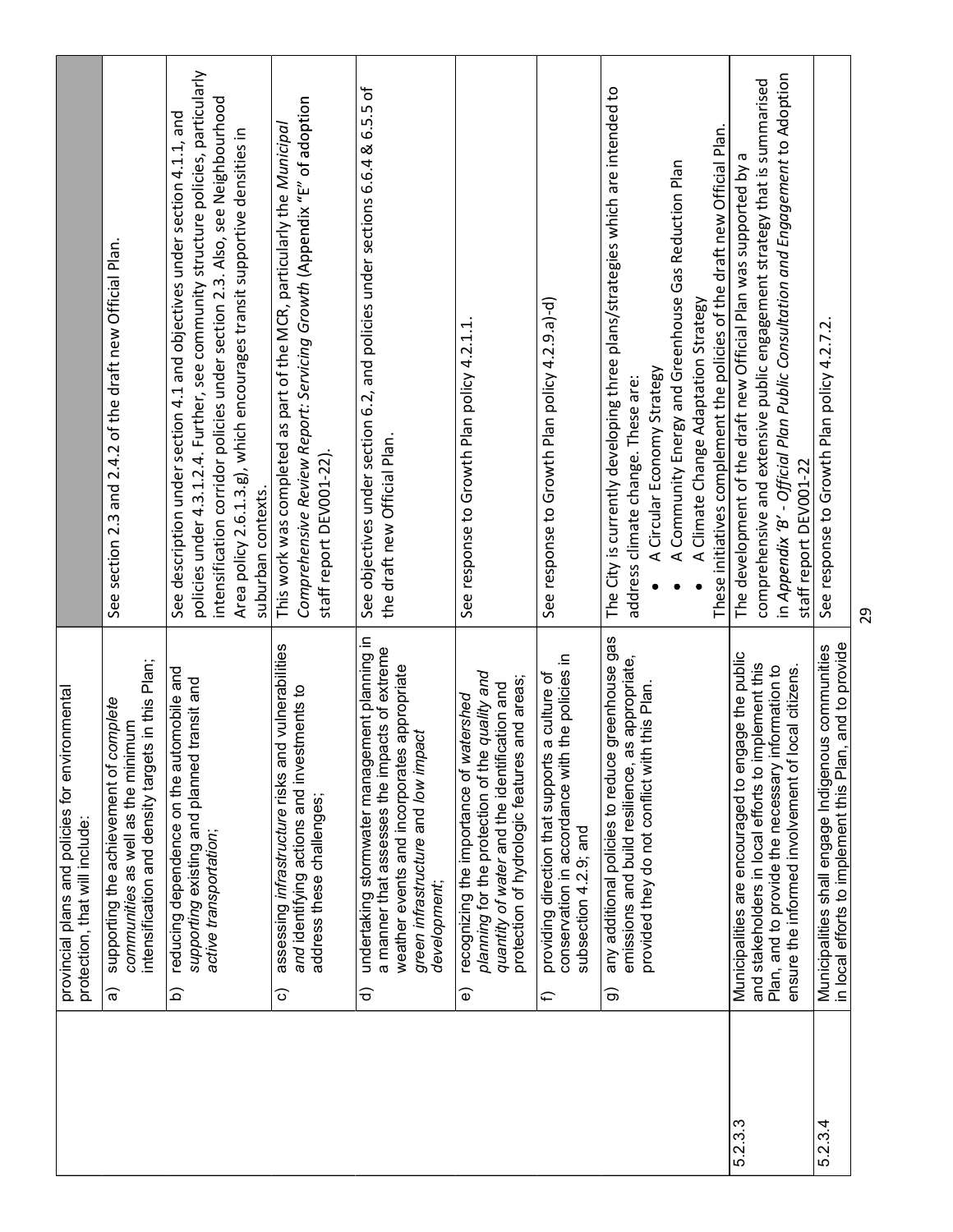|                 | the necessary information to ensure the informed<br>involvement of these communities.                                                                                                                                                                                                                                                                               |                                                                                                                                                                                                                                                                                                                    |
|-----------------|---------------------------------------------------------------------------------------------------------------------------------------------------------------------------------------------------------------------------------------------------------------------------------------------------------------------------------------------------------------------|--------------------------------------------------------------------------------------------------------------------------------------------------------------------------------------------------------------------------------------------------------------------------------------------------------------------|
| 5.2.3.6         | adjacent municipalities should ensure a co-ordinated<br>approach to implement the policies of this Plan.<br>bue bun<br>Single-tier municipalities in the outer                                                                                                                                                                                                      | As detailed in Appendix 'B' - Official Plan Public Consultation and Engagement<br>to adoption staff report DEV001-22, the City of Barrie undertook an extensive<br>consultation with local municipalities and stakeholders. Any relevant input<br>received has been incorporated into the draft new Official Plan. |
| 5.2.4.2         | upper-or single-tier municipality through its municipal<br>higher forecasts as are established by the applicable<br>comprehensive review for planning and managing<br>review, apply the forecasts in Schedule 3 or such<br>All upper-and single-tier municipalities will, at a<br>minimum, through a municipal comprehensive<br>growth to the horizon of this Plan. | DEV001-22, applies the forecasts for Barrie in Schedule 3 of the Growth Plan.<br>Comprehensive Review Report: Servicing Growth to the Adoption staff report<br>Work completed as part of this MCR, as detailed Appendix 'E' - Municipal                                                                            |
| 5.2.5.2         | this Plan or established pursuant to this Plan will be<br>Igh a municipal<br>identified in upper-and single-tier official plans. Any<br>changes to the targets established pursuant to this<br>The minimum intensification and density targets in<br>Plan may only be implemented throu<br>comprehensive review.                                                    | These targets are discussed in the growth management strategy (section 2.4) of<br>Official Plan meet or exceed what is prescribed for Barrie in the Growth Plan.<br>The minimum intensification and density targets proposed in the draft new<br>the draft new Official Plan.                                      |
| $5.2.5.3.a)-e)$ | and single-tier municipalities will, through a municipal<br>this Plan, upper-<br>comprehensive review, delineate the following in<br>For the purposes of implementing the minimum<br>intensification and density targets in<br>their official plans, where applicable:                                                                                              |                                                                                                                                                                                                                                                                                                                    |
|                 | delineated built-up areas;<br>ಹ                                                                                                                                                                                                                                                                                                                                     | See Map 1 of the draft new Official Plan.                                                                                                                                                                                                                                                                          |
|                 | urban growth centres;<br>$\widehat{\Omega}$                                                                                                                                                                                                                                                                                                                         |                                                                                                                                                                                                                                                                                                                    |
|                 | major transit station areas;<br>$\widehat{\circ}$                                                                                                                                                                                                                                                                                                                   |                                                                                                                                                                                                                                                                                                                    |
|                 | minimum density target will be established; and<br>other strategic growth areas for which a<br>$\widehat{\sigma}$                                                                                                                                                                                                                                                   |                                                                                                                                                                                                                                                                                                                    |
|                 | excess lands.<br>$\widehat{\mathbf{e}}$                                                                                                                                                                                                                                                                                                                             | As all lands within the municipal boundary are needed to accommodate the<br>2051 Schedule 3 growth forecasts, there are no excess lands.                                                                                                                                                                           |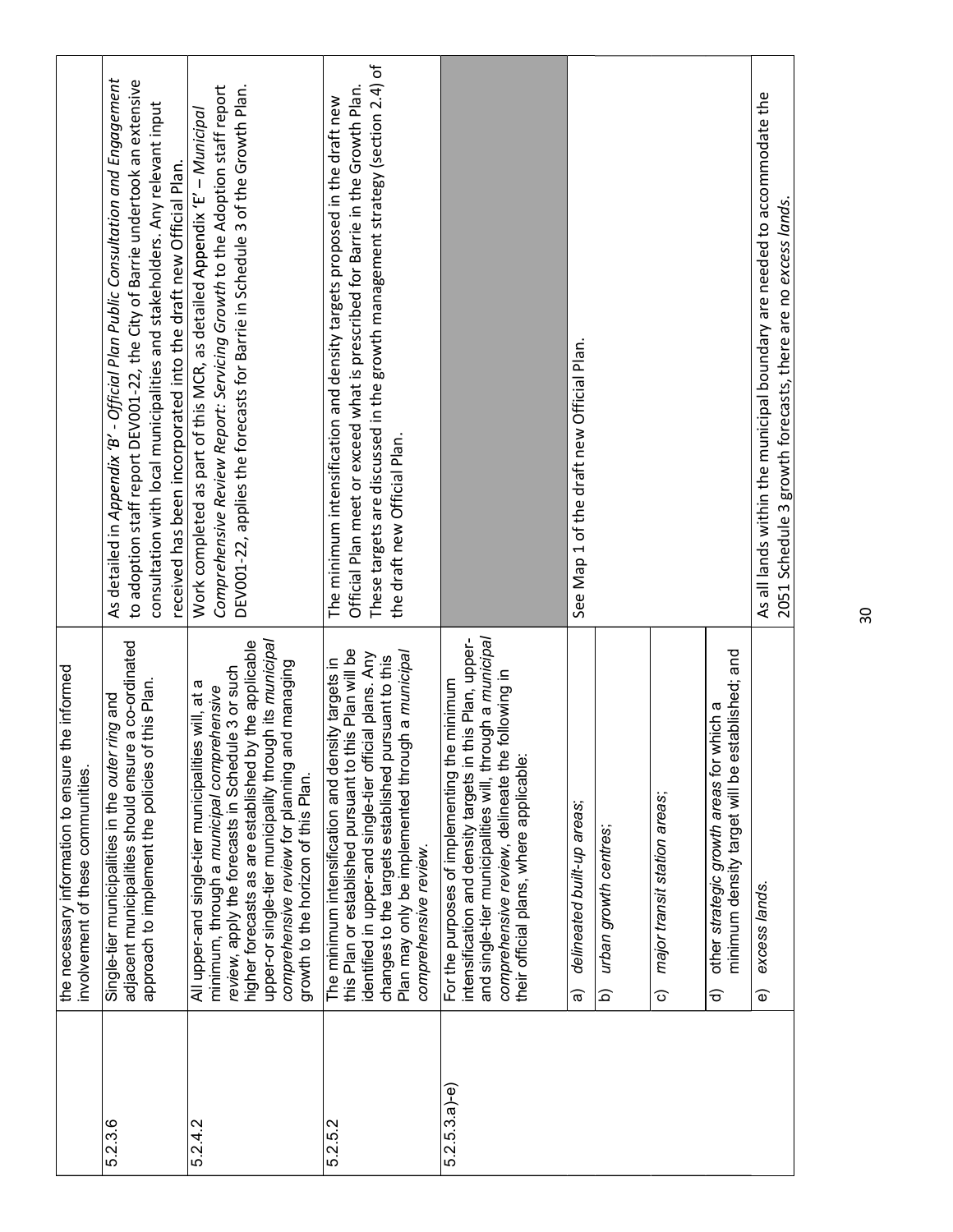| $5.2.5.5.5 - d)$ | the minimum<br>implemented<br>For each applicable delineated area,<br>density targets in this Plan are to be<br>through:                                                                                                                                                                                                  |                                                                                                                                                                                                                                                                                                                                                                                                                                                                                                                                                                                                                                                                 |
|------------------|---------------------------------------------------------------------------------------------------------------------------------------------------------------------------------------------------------------------------------------------------------------------------------------------------------------------------|-----------------------------------------------------------------------------------------------------------------------------------------------------------------------------------------------------------------------------------------------------------------------------------------------------------------------------------------------------------------------------------------------------------------------------------------------------------------------------------------------------------------------------------------------------------------------------------------------------------------------------------------------------------------|
|                  | minimum density targets and, through secondary<br>planning or other initiatives, establish permitted<br>single-tier official plan policies that identify the<br>densities, heights, and other elements of site<br>uses within the delineated area and identify<br>design;<br>$\widehat{\mathbf{p}}$                       | in section 2.6 of the draft new Official Plan. These policies provide direction on<br>Applicable minimum density and other targets are outlined in sections 2.3 and<br>This is further supported by the land use designation policies, which are found<br>structure elements, outlining the function of lands within on a city-wide scale.<br>2.4 of the draft new Official Plan. Further, section 2.3 focuses on community<br>matters such as densities, heights, and other elements of site design.                                                                                                                                                           |
|                  | implement the official plan policies; and<br>zoning all lands in a manner that would<br>ତ                                                                                                                                                                                                                                 | A new comprehensive Zoning By-Law that will implement the draft new Official<br>Plan is currently in development.                                                                                                                                                                                                                                                                                                                                                                                                                                                                                                                                               |
|                  | regulatory tools that may establish area or site-<br>specific minimum densities, heights, and other<br>the use of any applicable legislative and<br>elements of site design.<br>$\widehat{\sigma}$                                                                                                                        | whole, with direction being provided that outstanding site-specific matters be<br>Б<br>Section 2.8 of the draft new Official Plan provides direction on defined policy<br>affordable housing. In this sense the draft new Official Plan treats the city as<br>However, the draft new Official Plan does call for the use of other regulatory<br>tools, such as the establishment of PMTSAs, to address issues such as lack of<br>areas. These defined policy areas, which are identified on Map 2 of the draft<br>new Official Plan, are the only location where site-specific policies apply.<br>addressed through other regulatory or legislative mechanisms. |
| 5.2.5.6          | develop and implement urban design and site design<br>official plan policies and other supporting documents<br>quality public<br>intensification<br>and density targets in this Plan, municipalities will<br>that direct the development of a high<br>In planning to achieve the minimum<br>realm and compact built form. | together to provide clear direction on the design of new development in Barrie.<br>The draft new Official Plan includes site-specific development design policies in<br>each land use designation (see section 2.6). Further, chapter 3 of the draft new<br>Official Plan provides direction on urban design at a city-wide level, and will be<br>designation and urban designs policies of the draft new Official Plan work<br>complimented by forthcoming urban design guidelines. The land use                                                                                                                                                               |
| $6.3.2.b) - d$   | their official plans and other supporting documents:<br>Municipalities with primary settlement areas will, in                                                                                                                                                                                                             |                                                                                                                                                                                                                                                                                                                                                                                                                                                                                                                                                                                                                                                                 |
|                  | identify and plan for strategic growth areas within<br>primary settlement areas;<br>$\widehat{\Omega}$                                                                                                                                                                                                                    | See section 2.3 of the draft new Official Plan.                                                                                                                                                                                                                                                                                                                                                                                                                                                                                                                                                                                                                 |
|                  | communities within primary settlement areas;<br>plan to support the achievement of complete<br>and<br>$\widehat{\circ}$                                                                                                                                                                                                   | See response to Growth Plan policy 2.2.1.3.c)                                                                                                                                                                                                                                                                                                                                                                                                                                                                                                                                                                                                                   |
|                  | settlement areas through site design and urban<br>ensure the development of high quality urban<br>form and public open spaces within primary<br>design standards that create attractive and<br>$\widehat{\sigma}$                                                                                                         | See response to Growth Plan policy 5.2.5.6.                                                                                                                                                                                                                                                                                                                                                                                                                                                                                                                                                                                                                     |
|                  |                                                                                                                                                                                                                                                                                                                           | 31                                                                                                                                                                                                                                                                                                                                                                                                                                                                                                                                                                                                                                                              |